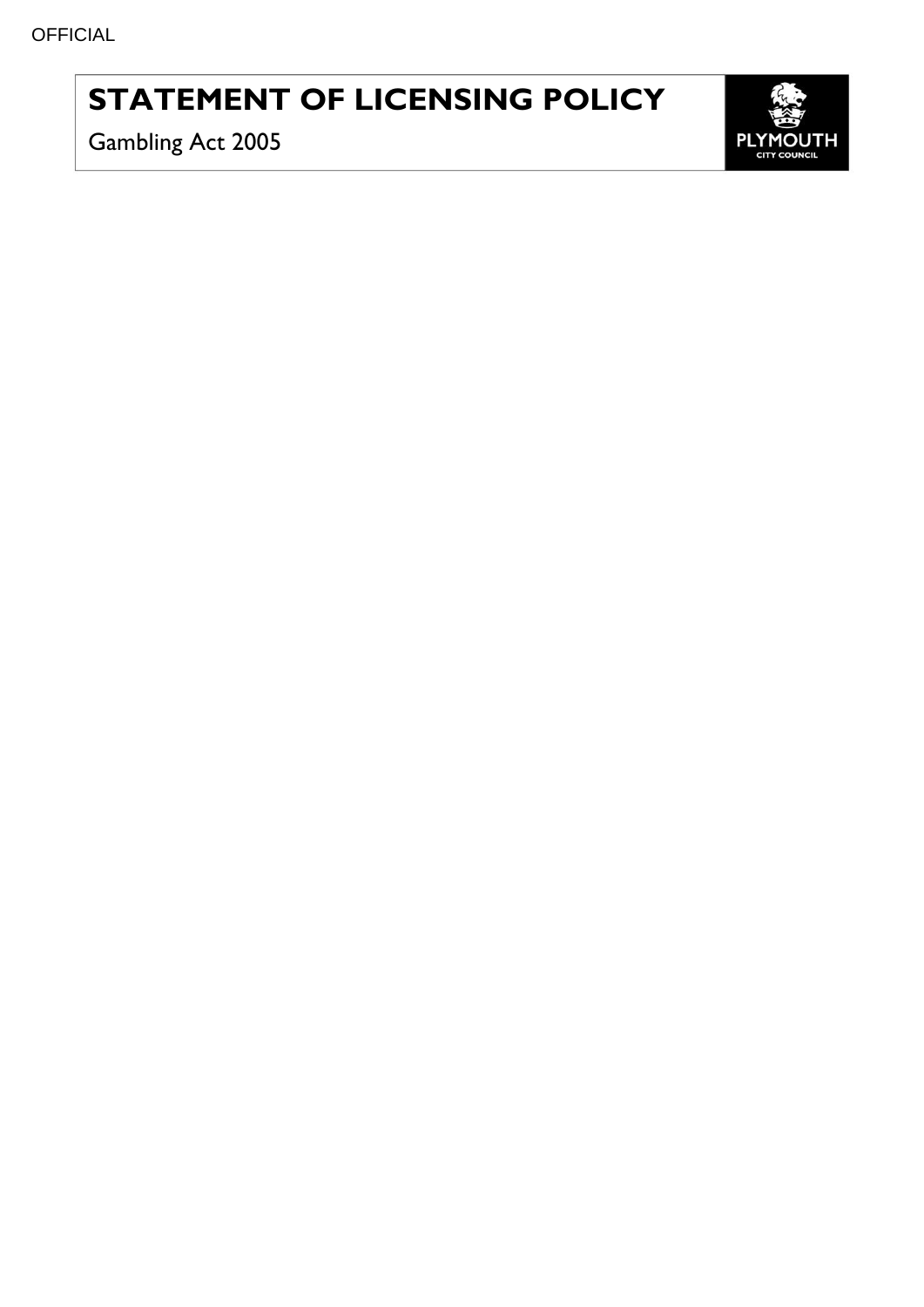| <b>Table of Contents</b>                                              | Page            |
|-----------------------------------------------------------------------|-----------------|
| <b>Part A - Statement of Principles</b>                               |                 |
| I. Introduction                                                       | 4               |
| 2. Licensing Objectives                                               | 5               |
| 3. The Geographical Area                                              | 5               |
| 4. Statement of Principles                                            | 6               |
| 5. Fees                                                               | 8               |
| Relationship with Other Legislation<br>6.                             | 8               |
| <b>Responsible Authorities</b><br>7.                                  | 8               |
| <b>Interested Parties</b><br>8.                                       | 9               |
| Exchange of Information<br>9.                                         | 9               |
| 10. Enforcement                                                       | $\overline{10}$ |
| 11. Licensing Authority Functions                                     | П               |
| 12. The Licensing Process                                             | $\mathbf{I}$    |
| 13: Gambling Prevalence and Social Responsibility                     | $\overline{2}$  |
| 14. Test Purchasing                                                   | $\overline{13}$ |
| Part B - Premises Licences - Consideration of Applications            |                 |
| <b>General Principles</b><br>Ι.                                       | $\overline{14}$ |
| <b>Adult Gaming Centres</b><br>2.                                     | 23              |
| (Licensed) Family Entertainment Centres<br>3.                         | 24              |
| Casinos<br>4.                                                         | 25              |
| <b>Bingo Premises</b><br>5.                                           | 25              |
| <b>Betting Premises</b><br>6.                                         | 26              |
| Tracks<br>7.                                                          | 26              |
| <b>Applications and Plans</b><br>8.                                   | 28              |
| <b>Travelling Fairs</b><br>9.                                         | 29              |
| 10. Provisional Statements                                            | 29              |
| 11. Reviews                                                           | 30              |
| 12. Local Area Gambling Risk Assessments                              | 31              |
| 13. Local Area Profiles (LAP)                                         | 36              |
| Part C - Permits/Temporary & Occasional Use Notices                   |                 |
| Unlicensed Family Entertainment Centre (Gaming Machine Permits)<br>I. | 37              |
| (Alcohol) Licensed Premises (Gaming Machine Permits)<br>2.            | 40              |
| <b>Prize Gaming Permits</b><br>3.                                     | 4 <sub>1</sub>  |
| Club Gaming & Club Machine Permits<br>4.                              | 42              |
| <b>Temporary Use Notices</b><br>5.                                    | 43              |
| <b>Small Society Lotteries</b><br>6.                                  | 44              |
| <b>Occasional Use Notices</b><br>7.                                   | 44              |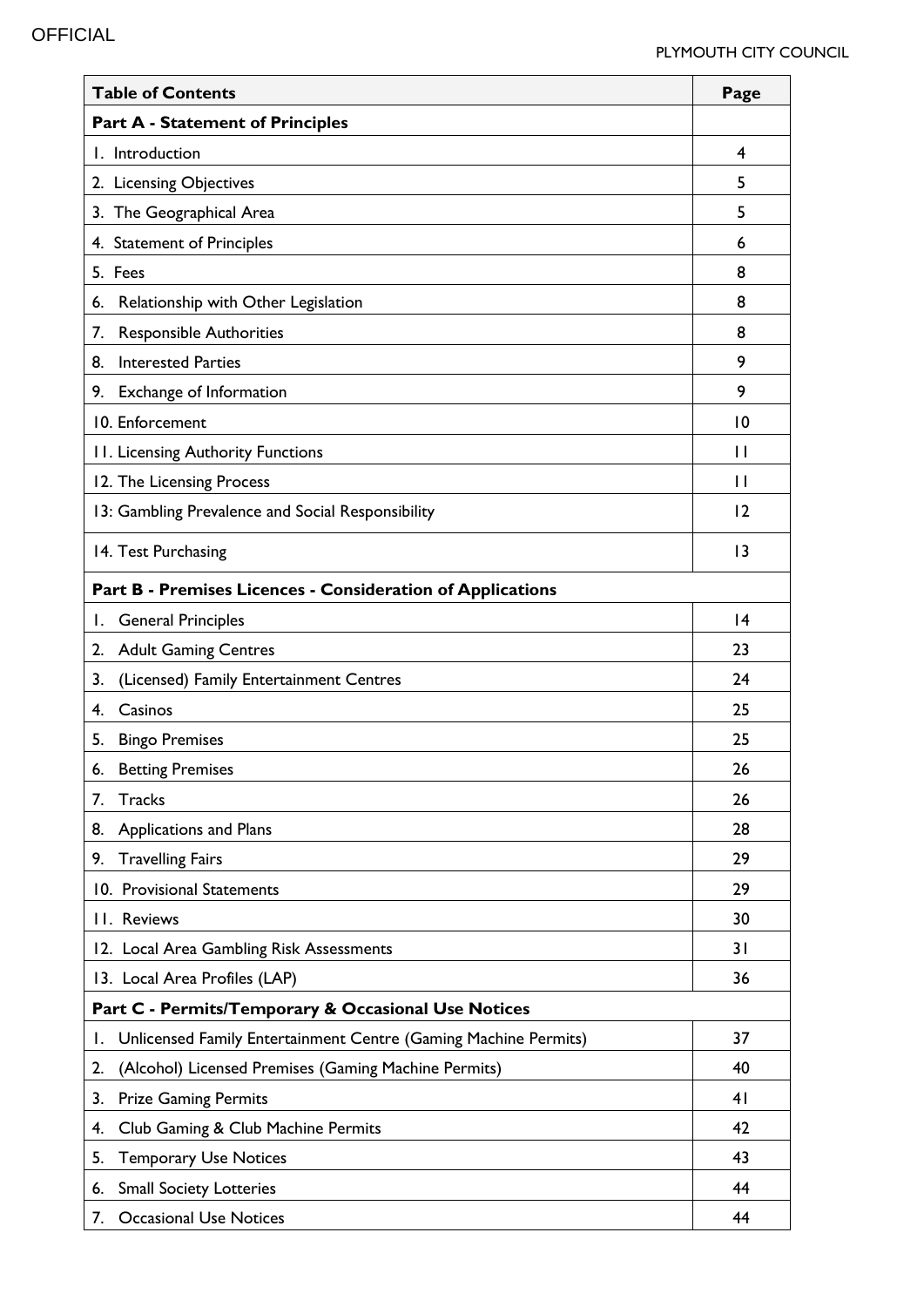| 8.<br><b>Vessels</b>                                                                   | 44 |
|----------------------------------------------------------------------------------------|----|
| <b>Appendix A</b> – Responsible Authorities Contacts                                   | 46 |
| Appendix B – Child Exploitation and Trafficking of Children and Young<br><b>People</b> | 48 |
| <b>Appendix C – Pool of Conditions</b>                                                 | 49 |
| <b>Glossary</b>                                                                        |    |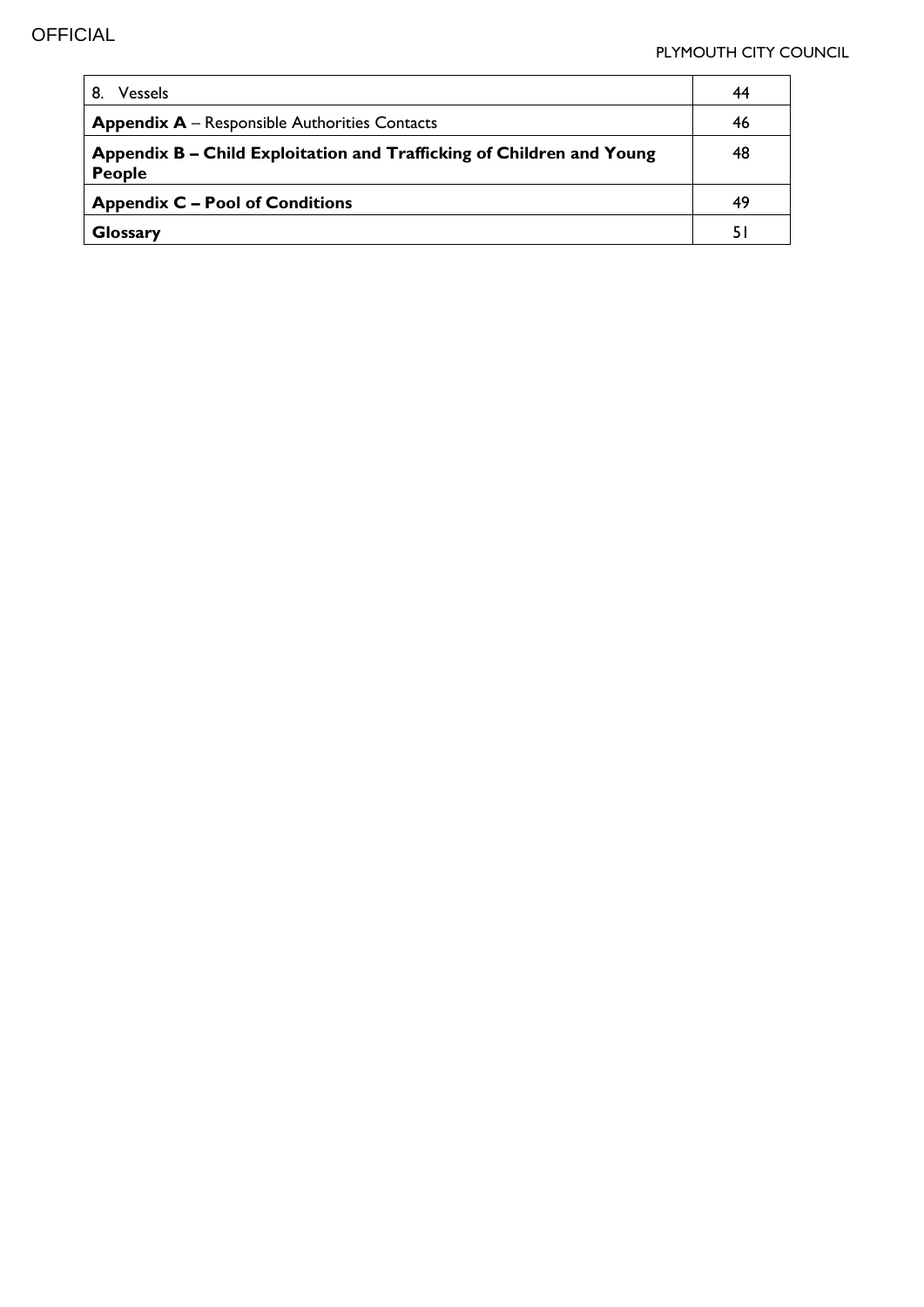# **PART A – STATEMENT OF PRINCIPLES**

#### **1 Introduction**

**1.1** The Gambling Commission was set up under the Gambling Act 2005 (The Act) to regulate gambling in Great Britain in partnership with licensing authorities. The Commission is an independent non-departmental public body sponsored by the Department for Digital, Culture, Media and Sport (DCMS) whose work is funded by fees set by DCMS and paid by the organisations and individuals whom the Commission licenses.

The Commission issues operating licences for gambling operators and, through effective regulation and public engagement, ensures that crime is kept out of gambling, that gambling is fair and open, and that children and the vulnerable are protected. The Commission works closely with other regulators, including licensing authorities, and with bodies such as police and HM Revenue and Customs to regulate the gambling industry. (Gambling Commission: Who are [and what we do; April 2011\)T](http://www.gamblingcommission.gov.uk/about/About-us.aspx)he Commission has issued guidance in accordance with Section 25 of the 2005 Act about the manner in which licensing authorities exercise their licensing functions under the Act and, in particular, the principles to be applied.

The Commission will also issue Codes of Practice under Section 24 about the way in which facilities for gambling is provided, which may also include provisions about the advertising of gambling facilities.

The Gambling Commission can be contacted at:

Gambling Commission, Victoria Square House, Victoria Square, BIRMINGHAM, B2 4BP <https://beta.gamblingcommission.gov.uk/>

Online contact form: https://beta.gamblingcommission.gov.uk/contact-us

Email: [info@gamblingcommision.gov.uk](mailto:info@gamblingcommision.gov.uk)

- 1.2 Plymouth City Council (the Council) is designated as a Licensing Authority' for the purposes of the Gambling Act 2005 and is therefore responsible for granting premises licenses within its district in respect of;
	- Casino premises;
	- **Bingo premises;**
	- **Betting premises, including tracks;**
	- Adult Gaming Centres;
	- Family Entertainment Centres.

The Act requires the Council to prepare and publish a Statement of Licensing Policy (Statement [of Principles\)](https://www.plymouth.gov.uk/licensingandpermits/gamblinglicencesandpermits/gamblingpolicy) that sets out the policies that the Council will generally apply to promote the Licensing Objectives when making decisions on applications made under the Act.

The policy will come into effect on the date of adoption by the Council and will be reviewed as necessary, and at least every three years from the date of adoption.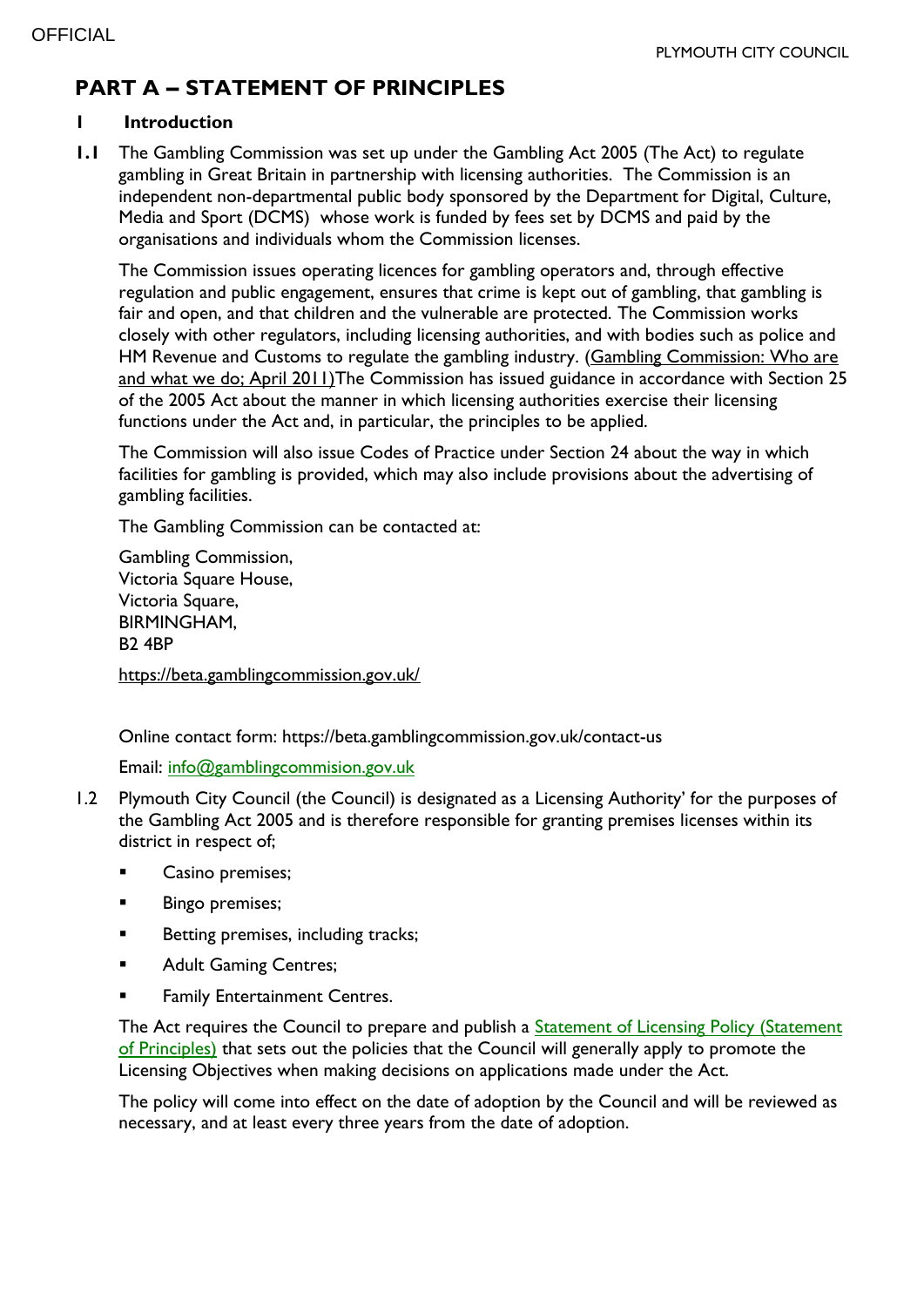## **2 The Licensing Objectives**

- 2.1 The Council has a duty under the Gambling Act 2005 (to carry out its licensing functions in a manner, which is consistent with three licensing objectives. The relevant licensing objectives are:
	- **Preventing gambling from being a source of crime or disorder, being associated with crime** or disorder, or being used to support crime
	- Ensuring that gambling is conducted in a fair and open way, and
	- **Protecting children and other vulnerable persons from being harmed or exploited by** gambling
- 2.2 In discharging its responsibilities under the Act and in making decisions in relation to premises licences and temporary use notices (S.153), this Licensing Authority will aim to permit the use of premises for gambling in so far as it thinks that its use will be:
	- In accordance with any relevant code of practice issued by the Gambling Commission,
	- In accordance with any relevant guidance issued by the Gambling Commission,
	- Reasonably consistent with the licensing objectives,
	- In accordance with this Licensing Authorities Statement of Licensing Policy
- 2.3 The Council particularly notes the Gambling Commission's latest Guidance to Licensing Authorities (from now on referred to as the Gambling Commission's Guidance)

"Licensing authorities should be aware that other considerations such as moral or ethical objections to gambling are not a valid reason to reject applications for premises licences. In deciding to reject an application, a licensing authority should rely on reasons that demonstrate that the licensing objectives are not being, or are unlikely to be, met, and such objections do not relate to the licensing objectives. An authority's decision cannot be based on dislike of gambling, or a general notion that it is undesirable to allow gambling premises in an area (with the exception of the casino resolution powers)" (Part 5, Section 5.34).

- 2.4 Each case will be considered on its merits.
- 2.5 In deciding whether or not to grant a licence, this Licensing Authority does not have regard to the expected demand for the facilities that are the subject of the application.

#### **3 The Geographical Area**

- 3.1 Plymouth is one of the largest cities on the south coast and the  $15<sup>th</sup>$  largest city in England with a population of approximately 262,700, an economic output of £5.2 billion, providing 108,000 jobs and with a further 100,000 people in its travel to work area (2016).
- 3.2 Plymouth is 'Britain's Ocean City', its connections to the sea go back to the sailing of the Mayflower in 1620 and now include western Europe's largest naval base, a thriving commercial and ferry port, a significant fishing industry, and one of the most significant global concentrations of marine research and production.

The City is located in an area of outstanding beauty, with the Dartmoor National Park to the north, the natural harbour of Plymouth Sound to the south and the rivers Plym and Tamar on either side (Please refer to Figure 1). Plymouth's rich history and maritime heritage, combines the advantages of city living with the benefits of having the diverse countryside and coastline of Devon and Cornwall on its doorstep.

3.3 It is likely that over the next twenty years it is reasonable to expect that the population of Plymouth could rise to between 300,000 - 350,000 due to urban expansion (Mackay Vision 2003).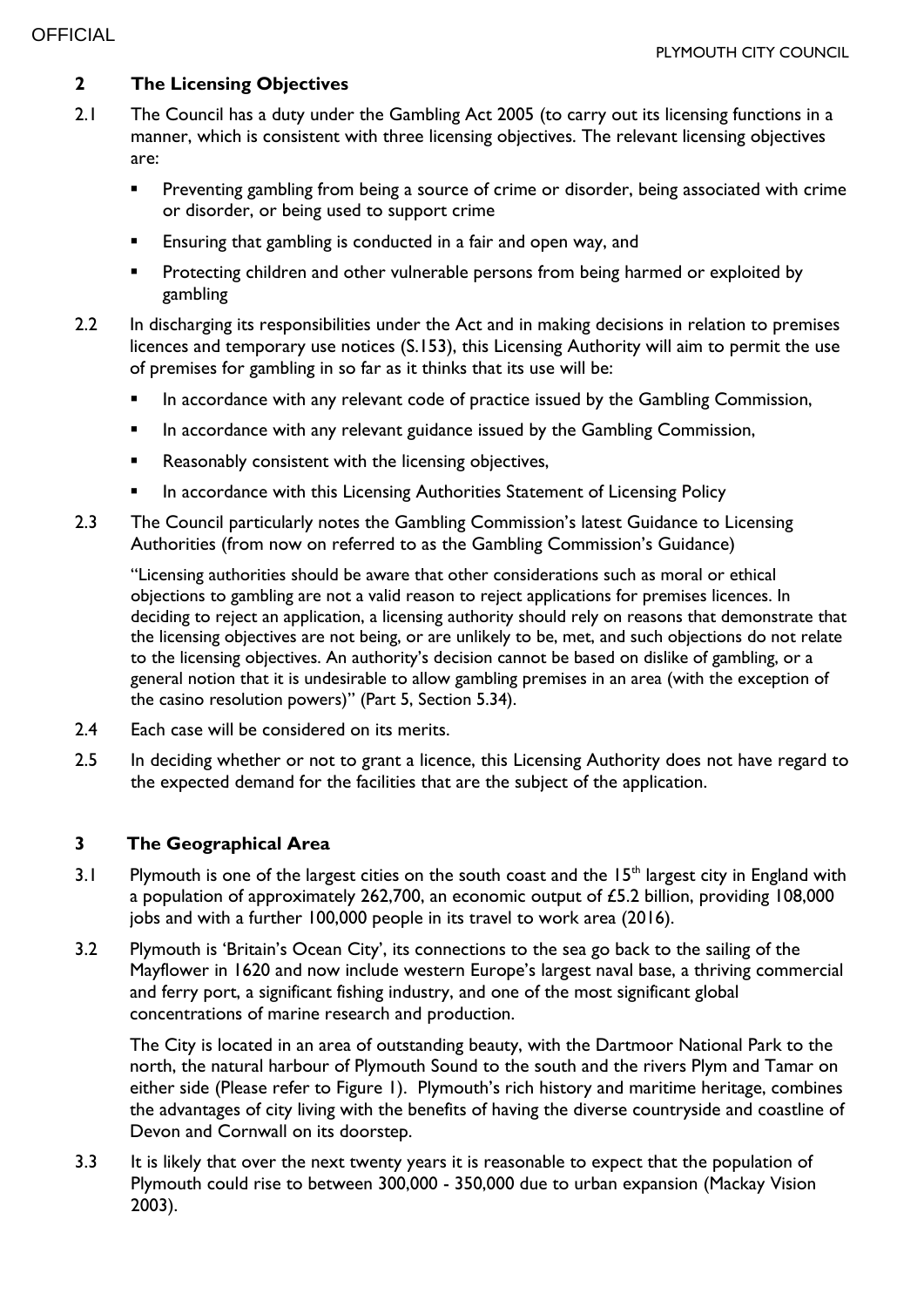#### **OFFICIAL**

- 3.4 The Council recognises that the provision of entertainment is a major contributor to the economy of the City, attracting tourists and visitors, making for a vibrant City, which in turn continues to be a major employer. Commercial occupiers of premises have a legitimate expectation of an environment that is attractive and sustainable for their businesses.
- 3.5 The Licensing Authority has developed local area profiles which contain neighbourhood based data. The local area profiles will help to develop our Statement of Gambling Policy and set out our expectations of operators of gambling premises. The profiles will be maintained separately from this statement to enable the profiles to be updated when required. The Council's current local area gambling profiles can be seen in the Council's website [www.plymouth.gov.uk/licensingandpermits/gamblinglicencesandpermits/gamblingpolicy.](http://www.plymouth.gov.uk/licensingandpermits/gamblinglicencesandpermits/gamblingpolicy)



## *Figure 1: The Plymouth City Council boundary*

#### **4 Statement of Principles**

4.1 Licensing authorities are required by the Act to publish a statement of the principles which they propose to apply when exercising their functions. This statement must be published at least every three years (or alternate time period as may be imposed by statutory provision). The statement must also be reviewed from "time to time" and any amended parts reconsulted upon. The statement must be then re-published.

This Statement of Principles is written to conform to the provisions of the Act and its associated regulations. The Gambling Commission's Guidance issued under S.25 of the Act by the Gambling Commission outlines the way that this Licensing Authority will deal with applications for a range of premises licences, permits and enforcement of the Act.

4.2 This Statement or Principles is effective from the 31 January 2022 for a three-year period (or alternate time period as may be imposed by statutory provision) after which time it will be the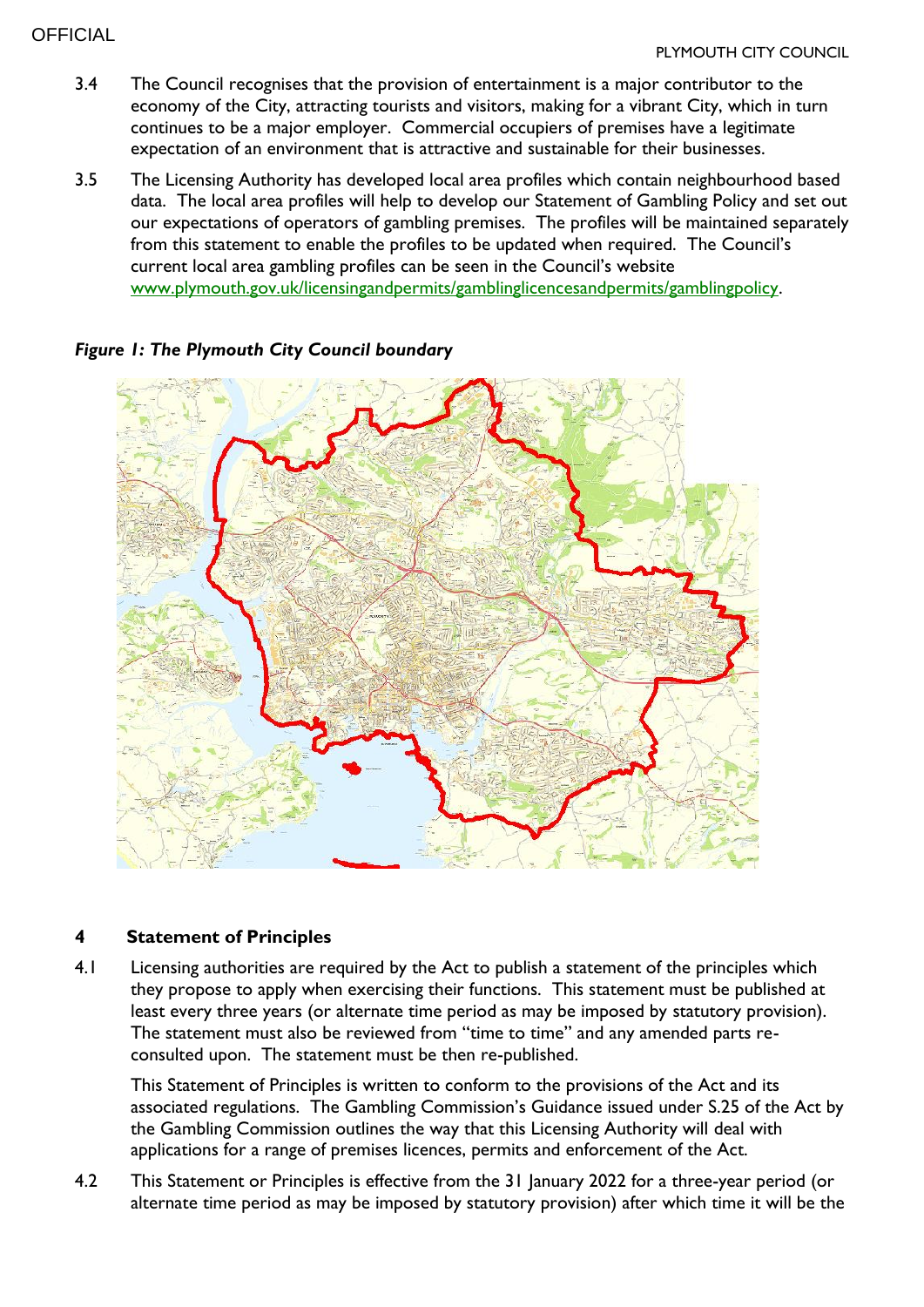subject of a further public consultation. The Statement of Principles may also be reviewed from time to time where there are significant changes in government guidance at which point an appropriate public consultation will be undertaken prior to any amendments being republished.

The Council's current Statement of Principles can be seen in the Council's website [www.plymouth.gov.uk/licensingandpermits/gamblinglicencesandpermits/gamblingpolicy](http://www.plymouth.gov.uk/licensingandpermits/gamblinglicencesandpermits/gamblingpolicy)

Should you have comments regarding this Statement of Principles please email the Licensing Service Manager at *licensing@plymouth.gov.uk* or by post to Licensing Department, Windsor House, Plymouth, PL6 5UF.

It should be noted that this Statement of Principles will not override the right of any person to make an application, make representations about an application, or apply for a review of a licence, as each will be considered on its own merits and according to the statutory requirements of the Act.

#### **Review Procedures**

- 4.3 The Act requires that the following parties are consulted by licensing authorities:
	- The Chief Officer of Police;
	- **•** One or more persons who appear to the Authority to represent the interests of persons carrying on gambling businesses in the Authority's area;
	- One or more persons who appear to the Authority to represent the interests of persons who are likely to be affected by the exercise of the Authority's functions under the Act.
- 4.4 The Council will also consult relevant organisations and interested parties who it considers have a relevant legal or professional interest to comment, and consider any other contribution from any other person, business or organisation that it considers as relevant.

## **Organisations and Interested Parties**

The Council may consult the following organisations /persons as part of any public consultation;

- Citizen's Advice Bureau
- **EXECOMMUNITY Safety Partnership**
- **Devon and Cornwall Constabulary**
- **Plymouth City Council Adult Social Care**
- Plymouth City Council Children's Social Care
- **Plymouth City Council Planning Services**
- **EXECUTE:** Office of Director of Public Health
- Plymouth City Council Environmental Health Service
- Gamblers Anonymous
- **Gamcare**
- **Gambling Commission**
- **Local Chambers of Commerce and Federation of Small Businesses**
- **Local faith groups**
- **Local residents groups**
- **NSPCC**
- **Existing licence-holders**
- Voluntary & Community organisations working with children & young people
- **EXECUTE:** Ward Councillors
- **Team Plymouth Managers**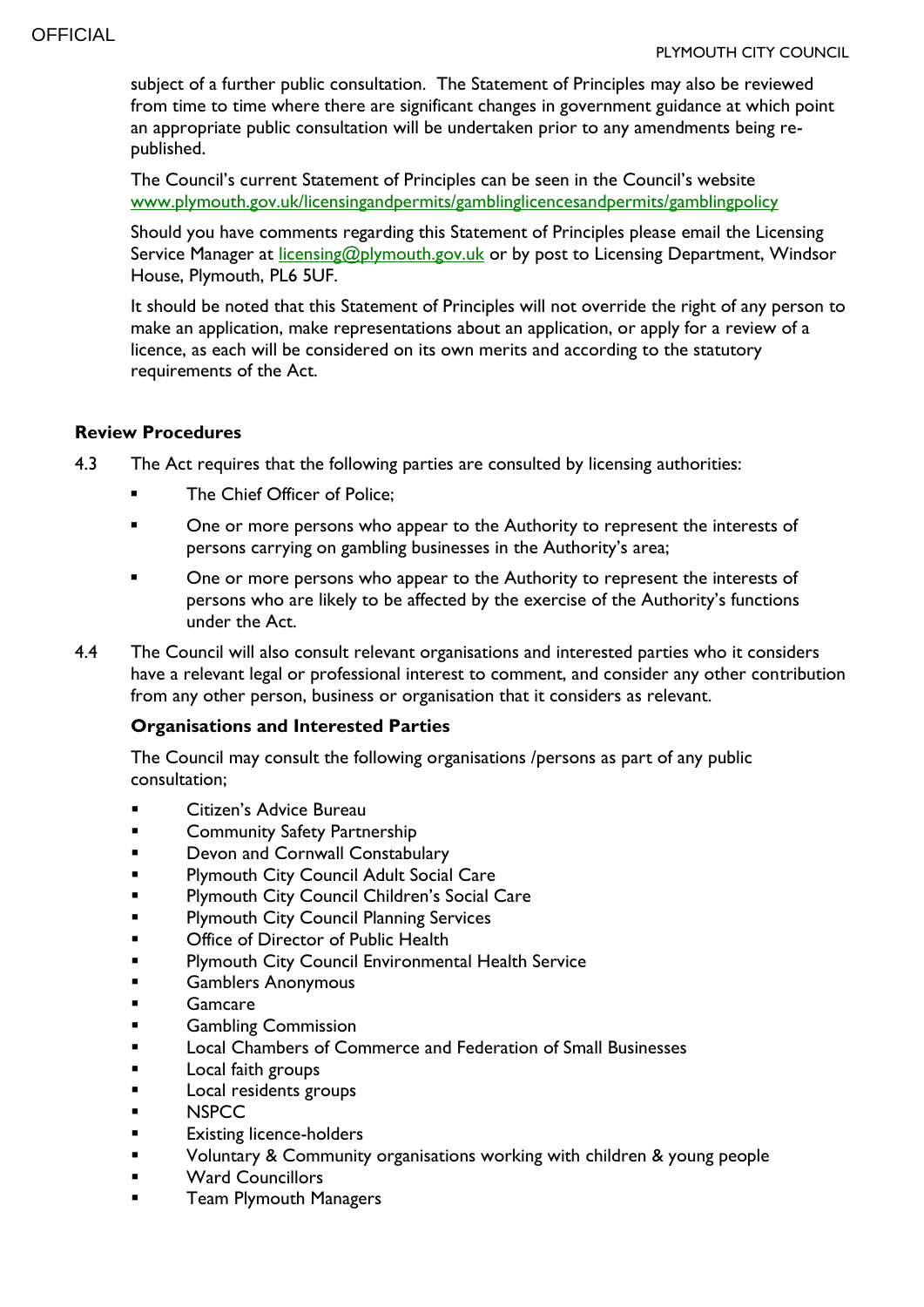- 4.5 Proper weight will be given to the views of all those who have been consulted prior to the date of implementation of the Statement of Principles.
- 4.6 In producing the published Statement of Principles, this Licensing Authority declares that it has had regard to the licensing objectives of the Act, the Gambling Commission's Guidance and any responses from those consulted on the statement.

## **5 Fees**

5.1 The Gambling (Premises Licence) Fees (England and Wales) Regulations 2007 sets out the standards to be followed in the setting of gambling fees and charges. The regulations do not set a specific fee that the authority must charge but set a maximum that cannot be exceeded.

The Council Constitution Scheme of Delegation has delegated responsibility for setting fees to the Licensing Committee.

5.2 The Council takes the matter of non-payment of annual licence fees seriously and in accordance with Section 193 of the Gambling Act 2005 where an operator fails to pay, without reasonable excuse, the annual fee shall revoke the premises licence.

When dealing with public money the Council has a duty to secure prompt payment as any delay in settling debt can undermine the effective operation of services within the city. Prompt payment of bills will avoid possible imposition of late payment charges.

The same principles will apply to permits and the Council will exercise its powers under Schedule 13 paragraph 17 of the Gambling Act and cancel the permit.

Each case will be treated on its own merits and consideration may be given to mitigating circumstances.

## **6. Relationship with Other Legislation**

- 6.1 The Council will seek to avoid any duplication with other statutory or regulatory systems where possible, including planning. This Authority will not consider whether a licence application is likely to be awarded planning permission or building regulations approval, in its consideration of it.
- 6.2 The grant of a licence does not imply the approval of other legislative requirements.

Applicants for Premises Licences for Casinos, Bingo Halls, Adult or Family Entertainment Centres (licensed or unlicensed) or Permits are advised to speak to the Planning Services of this Council before making a formal application.

Email: - [planningconsents@plymouth.gov.uk](mailto:planningconsents@plymouth.gov.uk)

## **7 Responsible Authorities**

- 7.1 Responsible authorities are those public bodies, as specified by the Act, which must be notified of applications for premises licences. Such bodies are entitled to make representations in relation to applications. All representations made by responsible authorities are relevant if they relate to the licensing objectives. The responsible authorities are detailed in Appendix A.
- 7.2 The Council is required by regulation to state the principles it will apply in exercising its powers under Section 157(h) of the Act to designate, in writing, a body which is competent to advise the authority about the protection of children from harm. The principles are:
	- The need for the body to be responsible for an area covering the whole of the Licensing Authority's area; and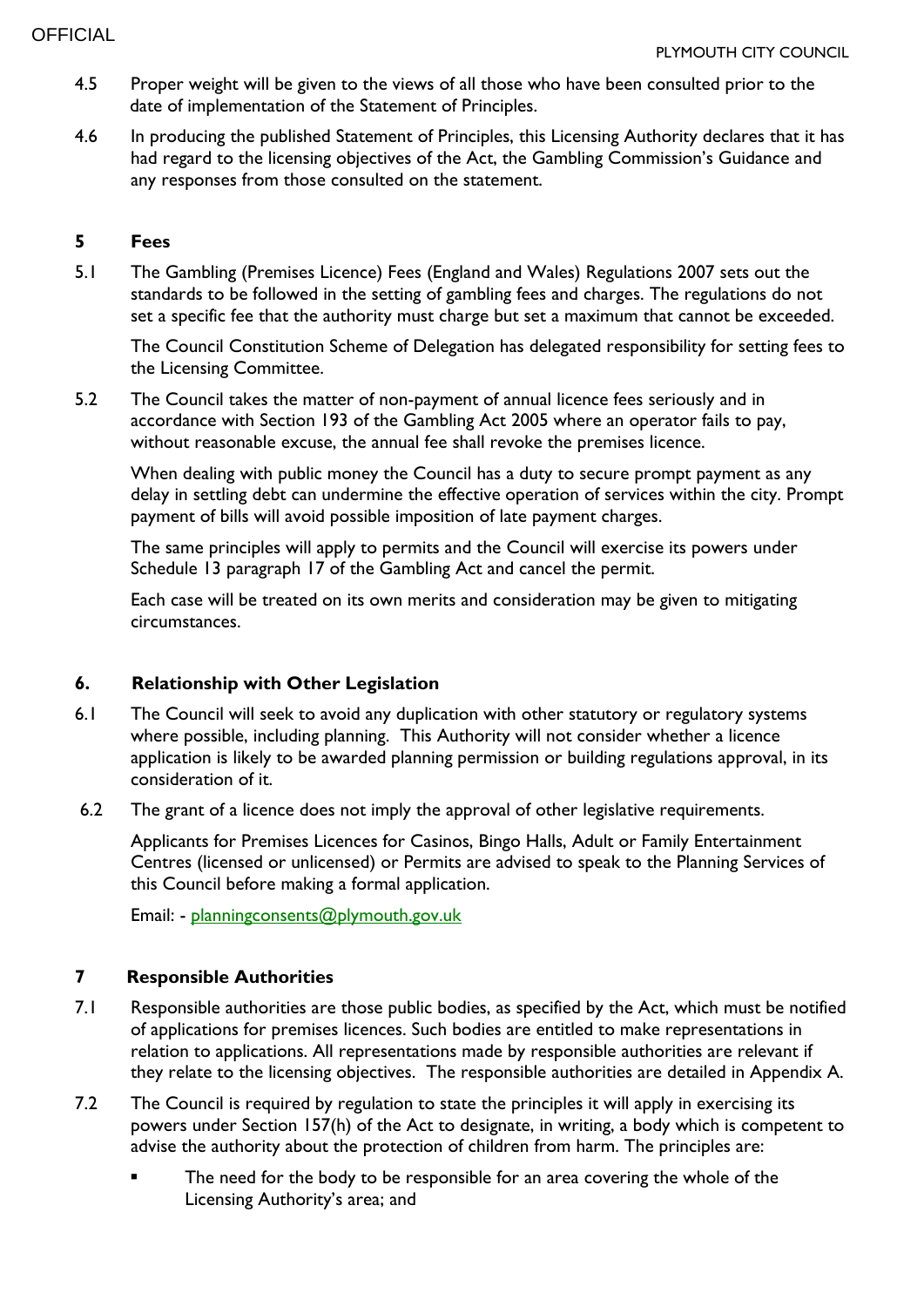The need for the body to be answerable to democratically elected persons, rather than any particular vested interest group.

In accordance with the Gambling Commission's Guidance this Authority designates the Children Young People and Family Service, Plymouth City Council, Midland House, Notte Street, Plymouth, PLI 2EJ for this purpose.

## **8 Interested Parties**

8.1 Interested parties can make representations about licence applications, or apply for a review of an existing licence. An Interested Party is defined in the Act as;

"For the purposes of this part a person is an interested party in relation to an application for or in respect of a premises licence if, in the opinion of the Licensing Authority which issues the licence or to which the applications is made, the person -

- Lives sufficiently close to the premises to be likely to be affected by the authorised activities
- Has business interests that might be affected by the authorised activities, or
- Represents persons who satisfy paragraph (a) or (b)" (S.158)
- 8.2 The Council is required by regulations to state the principles it will apply in exercising its powers under the Act to determine whether a person is an interested party. The principles that will apply are that;
	- Each case will be decided upon its merits.
	- Will not apply a rigid rule to its decision-making.
	- Will consider considerations provided in the Gambling Commission's Guidance.

Examples include interested parties who may be democratically elected councillors or MPs; people living close to the premises; the nature and scope of business interests that could be affected; and people who may represent those in the above categories.

Other than these we will expect written evidence that a person/body (e.g. an advocate/relative) 'represents' a person who either lives sufficiently close to the premises to be likely to be affected by the authorised activities and/or has business interests that might be affected by the authorised activities. A letter from one of these persons, requesting the representation is sufficient.

8.3 The Council will also consider the Gambling Commission's Guidance that 'business interests' should be given the widest possible interpretation and include, for example partnerships, charities, faith groups and medical practices.

## **9 Exchange of Information**

- 9.1 The Council is required to include in their Statement of Principles the procedure to be applied in exercising the functions under S.29 and 30 of the Act in respect to the exchange of information with the Gambling Commission. The functions under S.350 of the Act with the respect to the exchange of information with persons and bodies are listed in Schedule 6 to the Act.
- 9.2 The Council will apply the provisions of the Gambling Act 2005 in its exchange of information, which includes the provision that the General Data Protection Regulation 2018 will not be contravened and any Guidance issued by the Gambling Commission or the Secretary of State under the powers provided in the Act.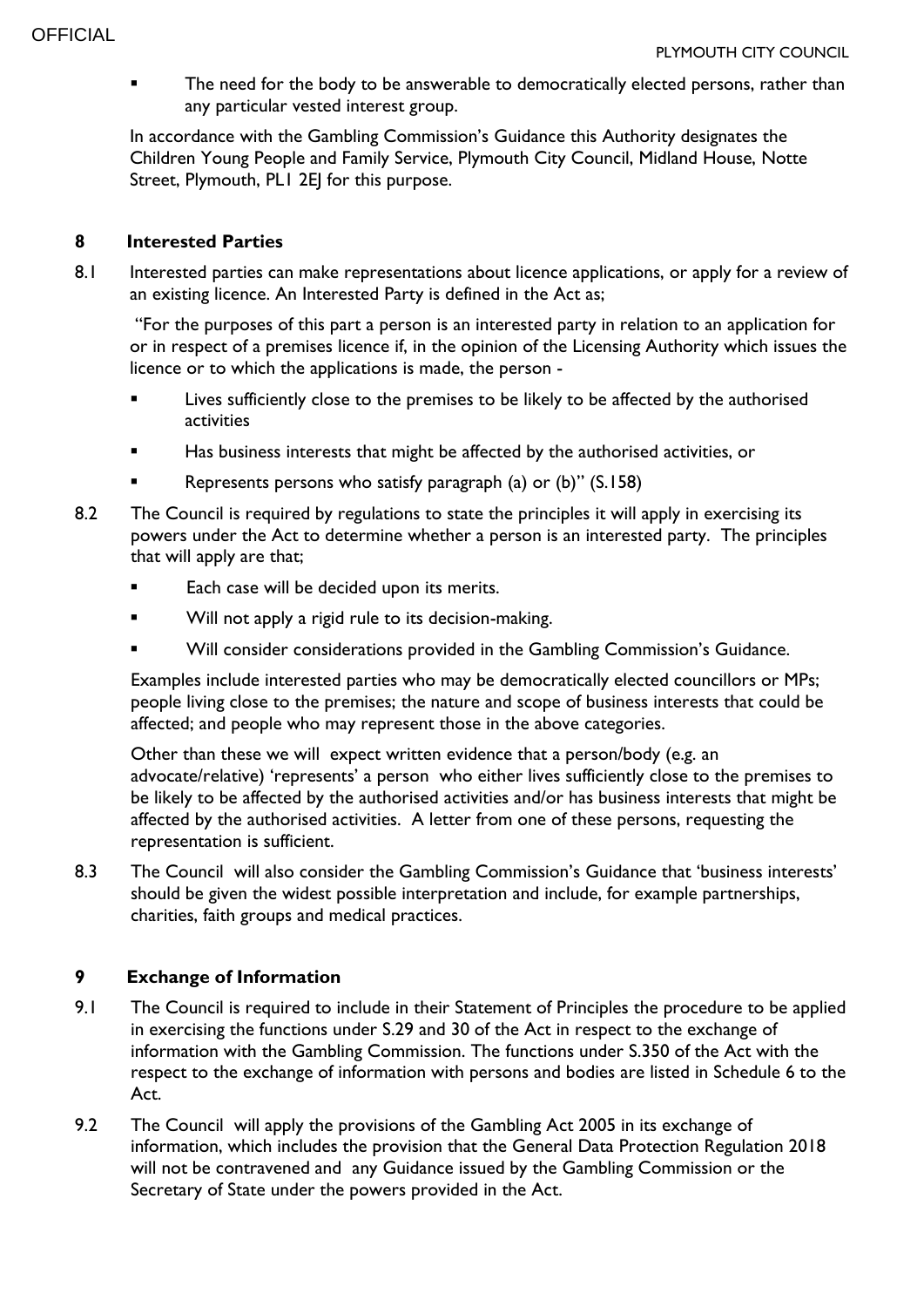- 9.3 The Council will work closely with the Gambling Commission, Devon and Cornwall Police and with Responsible Authorities where there is a need to exchange information on specific premises. Should any protocols be established in respect to the exchange of information with other bodies then they will be made available.
- 9.4 The privacy of those making representations will be respected, but it may be necessary for the identity of those making representations to be passed on to Responsible Authorities and the Gambling Commission for the purpose of determining licensing applications or in any subsequent appeal that may be made.
- 9.5 This Licensing Authority will maintain a Licensing Register of all premises licences and permits issued and this will be available on the Council's web site at [www.plymouth.gov.uk/licensingandpermits/alcoholandentertainment/licensingregister](http://www.plymouth.gov.uk/licensingandpermits/alcoholandentertainment/licensingregister)

#### **10 Enforcement**

- 10.1 Licensing Authorities are required by regulation under the Act to state the principles to be applied by the authority in exercising the functions under Part 15 of the Act with respect to the inspection of premises; and the powers under S.346 of the Act to institute criminal proceedings in respect of the offences specified.
- 10.2 The main enforcement and compliance role for the licensing authority in terms of the Gambling Act 2005 is to ensure compliance with the premises licences and other permissions which it authorises.
- 10.3 The Council will undertake routine inspections using the premises assessment templates available at [www.gamblingcommission.gov.uk/for-licensing-authorities/Licensing-authority](http://www.gamblingcommission.gov.uk/for-licensing-authorities/Licensing-authority-toolkit/Premises-assessments/Premises-assessments-templates.aspx)[toolkit/Premises-assessments/Premises-assessments-templates.aspx](http://www.gamblingcommission.gov.uk/for-licensing-authorities/Licensing-authority-toolkit/Premises-assessments/Premises-assessments-templates.aspx)
- 10.4 During proactive or pre-planned compliance visits the Licensing Enforcement Officers will review documentation including:
	- Site Plan to ensure this reflects the actual layout of the premises
	- Local area risk assessments
	- Training policies and training undertaken by staff
	- Records of refusals to serve or admit on age grounds
	- The premise's approach to managing self-exclusion, how the premises fulfils the requirement to participate in multi-operator schemes and the numbers of people currently self-excluded
	- The involvement or impact of any work in local gambling schemes such as Betwatch
	- That appropriate signage and information is in place.
- 10.4 The Council 's compliance and enforcement functions will be guided by the Gambling Commission's Guidance, Regulators Compliance Code, Better Regulation principles, Primary Authority partnerships schemes and the Public Protection Service Enforcement Policy in that the following guiding principles are applied;
	- **Proportionality** regulators should only intervene when necessary: Remedies should be appropriate to the risk posed, and costs identified and minimised;
	- **Accountability** regulators must be able to justify decisions, and be subject to public scrutiny;
	- **Fairness and Consistency** rules and standards must be joined up and implemented fairly;
	- **Openness and Transparency** regulators should be open, and keep regulations simple and user friendly; and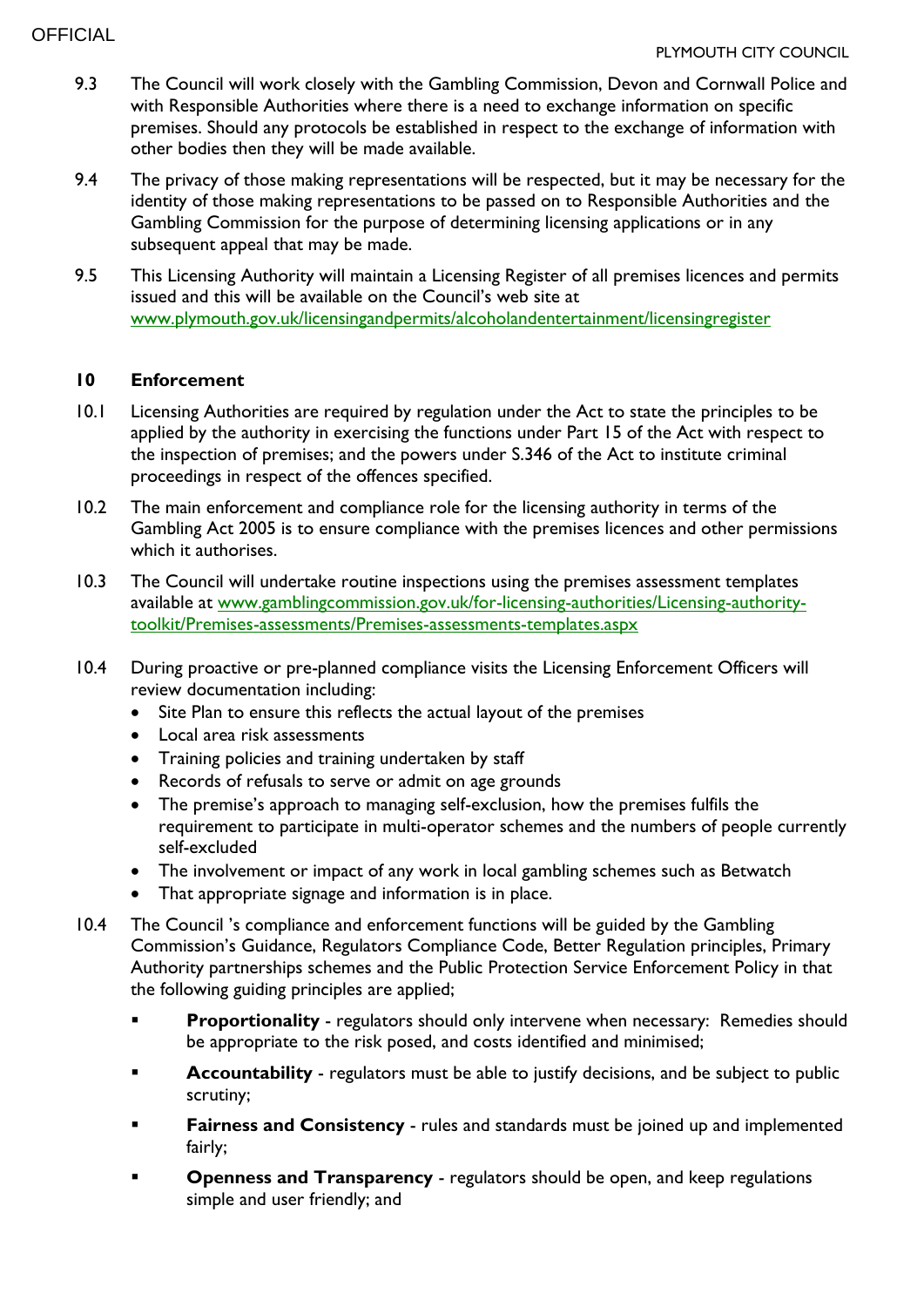- **Targeted Enforcement** regulation should be focused on the problem, and minimise side effects.
- 10.5 In line with the Gambling Commission's Guidance the Council will endeavour to avoid duplication with other regulatory regimes so far as reasonably possible.
- 10.6 The Council will apply in principle of risk-based inspection based on;
	- The Licensing Objectives
	- [Relevant Codes of Practice](https://beta.gamblingcommission.gov.uk/authorities/codes-of-practice)
	- [Gambling Commission'](https://beta.gamblingcommission.gov.uk/guidance/guidance-to-licensing-authorities)s Guidance, in particular Part 36 on Compliance and Enforcement
	- [Public Protection Service Enforcement Policy](https://www.plymouth.gov.uk/tradingstandards/consumeradvice/enforcementandregulations)
	- The Current Statement of Licensing Policy [\(Statement of Principles\)](https://www.plymouth.gov.uk/licensingandpermits/gamblinglicencesandpermits/gamblingpolicy)
- 10.7 The Council's enforcement and compliance role in terms of the Gambling Act 2005 is to ensure compliance with the premises licences and other permissions, which it authorises having regard to the Gambling Commission's guidance Part 36.

## **11 Licensing Authority Functions**

- 11.1 Licensing Authorities have a duty under the Act to;
	- **Infer 15** Issue premises licences where gambling activities are to take place
	- **Infermal Statements where gambling activities are to take place**
	- **Regulate members' clubs and miners' welfare institutes who wish to undertake certain** gaming activities by issuing Club Gaming Permits and/or Club Machine Permits
	- Issue Club Machine Permits to Commercial Clubs
	- Grant permits for the use of certain lower stake gaming machines at unlicensed Family Entertainment Centres
	- Receive notifications from premises licensed under the Licensing Act 2003 for the use of up to two gaming machines on the premises
	- Grant Licensed Premises Gaming Machine Permits for premises licensed to sell/supply alcohol for consumption on the licensed premises, under the Licensing Act 2003, where there are more than two machines on the premises
	- **Register small society lotteries below prescribed thresholds**
	- **In Itssue Prize Gaming Permits**
	- **Receive and Endorse Temporary Use Notices**
	- Receive Occasional Use Notices
	- Provide information to the Gambling Commission
	- Maintain registers of the permits and licences that are issued

Local licensing authorities are not involved in licensing remote gambling, which is regulated by the Gambling Commission via operating licences. The National Lottery is regulated by the National Lottery Commission and Online (Remote) Gambling is dealt with by the Gambling Commission.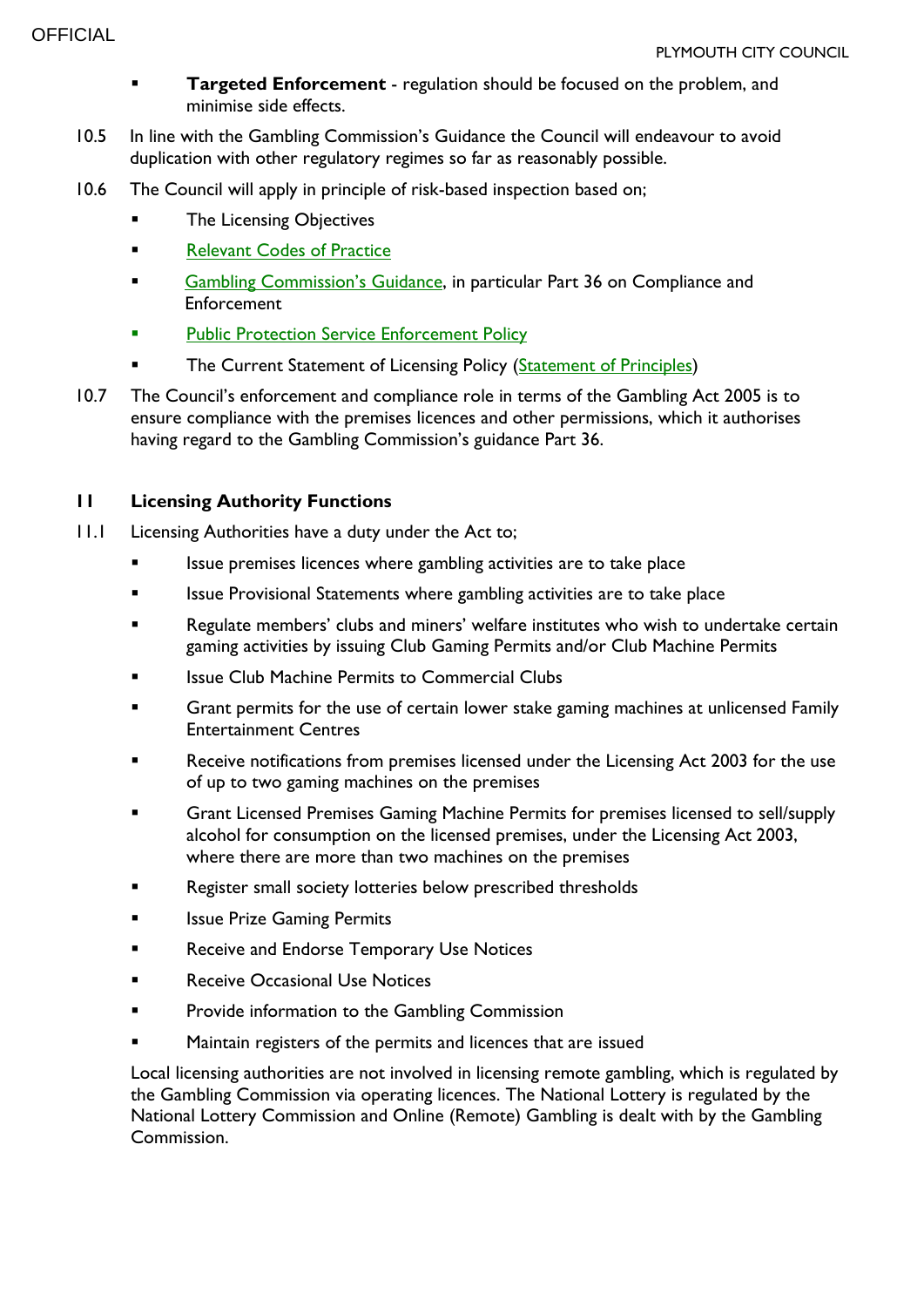#### **12 The Licensing Process**

- 12.1 A Licensing Committee, a Licensing Sub-Committee, or officers acting under delegated authority may carry out the powers of the Licensing Authority under the Act.
- 12.2 Many of the licensing procedures are largely administrative in nature. In the interests of efficiency, non-contentious procedures are delegated to licensing officers.
- 12.3 The Council will ensure that all Licensing Officers and Members of the Licensing Committee receive adequate training to enable them to undertake their role under the Act.
- 12.4 Where admissible and relevant representations are received in relation to an application for a premises licence, or in relation to the review of a premises licence, a Licensing Sub-Committee is delegated to hear the matter.

#### **13.0 Gambling Prevalence and Social Responsibility**

- 13.1 Harmful gambling is defined as any type of repetitive gambling that disrupts or damages a person, family or recreational pursuits. It can have many and varied impact, including on an individual's physical and mental health, relationships, housing and finances and affect a wide range of people, such as families, colleagues and wider local communities (for example where problem gambling is associated with crime or homelessness) and society as a whole (in terms of the costs that may be created by problem gambling). (Page 4 of 'Tacking Gambling Related [Harm: A Whole Council Approach](https://local.gov.uk/sites/default/files/documents/10.28%20GUIDANCE%20ON%20PROBLEM%20GAMBLING_07.pdf)').
- 13.2 Evidence suggests that certain groups are more vulnerable to problem gambling including children and young people, people with mental health issues, certain minority ethnic groups, the unemployed, homeless people, those with low intellectual functioning, people with financially constrained circumstances and those living in deprived areas. Harms may include financial hardship, relationship breakdown, domestic violence, mental health problems and suicidal thoughts [\(Tacking Gambling Related Harm: A Whole Council Approach\)](https://local.gov.uk/sites/default/files/documents/10.28%20GUIDANCE%20ON%20PROBLEM%20GAMBLING_07.pdf).
- 13.3. A recent investigation published by the Citizens Advice reported research suggesting that for every problem gambler there are on average between 6 to 10 additional people who are directly affected by it.
- 13.4 Gambling Operators must comply with the Gambling Commission's licensing conditions and code of practice (LCCP). The social responsibility code requires gambling operators to have and put into effect policies and procedures to promote socially responsible gambling and these should reduce the risk of and seek to identify problem gambling.
- 13.5 The requirements on gambling premises under the social responsibility code are based upon key areas:
	- **Provision of information on gambling responsibly** for example, the availability of time or monetary limits for players and information on where to get help and advice about gambling.
	- **Customer interaction** licensees are required to have policies and procedures in place governing customer interaction where there are concerns that a customer is displaying signs of problem gambling. These will include staff training and the types of behaviour that may trigger an intervention or where staff may consider refusing services to customers.
	- **Layout of the premises** operators must ensure that the layout of a gambling premises supports the effective supervision of the premises.
	- **Self-exclusion** licensees must have procedures for self-exclusion that ensure that individuals who wish to self-exclude from gambling are prevented from participating in gambling. In addition to operating their own self-exclusion schemes all licensees must offer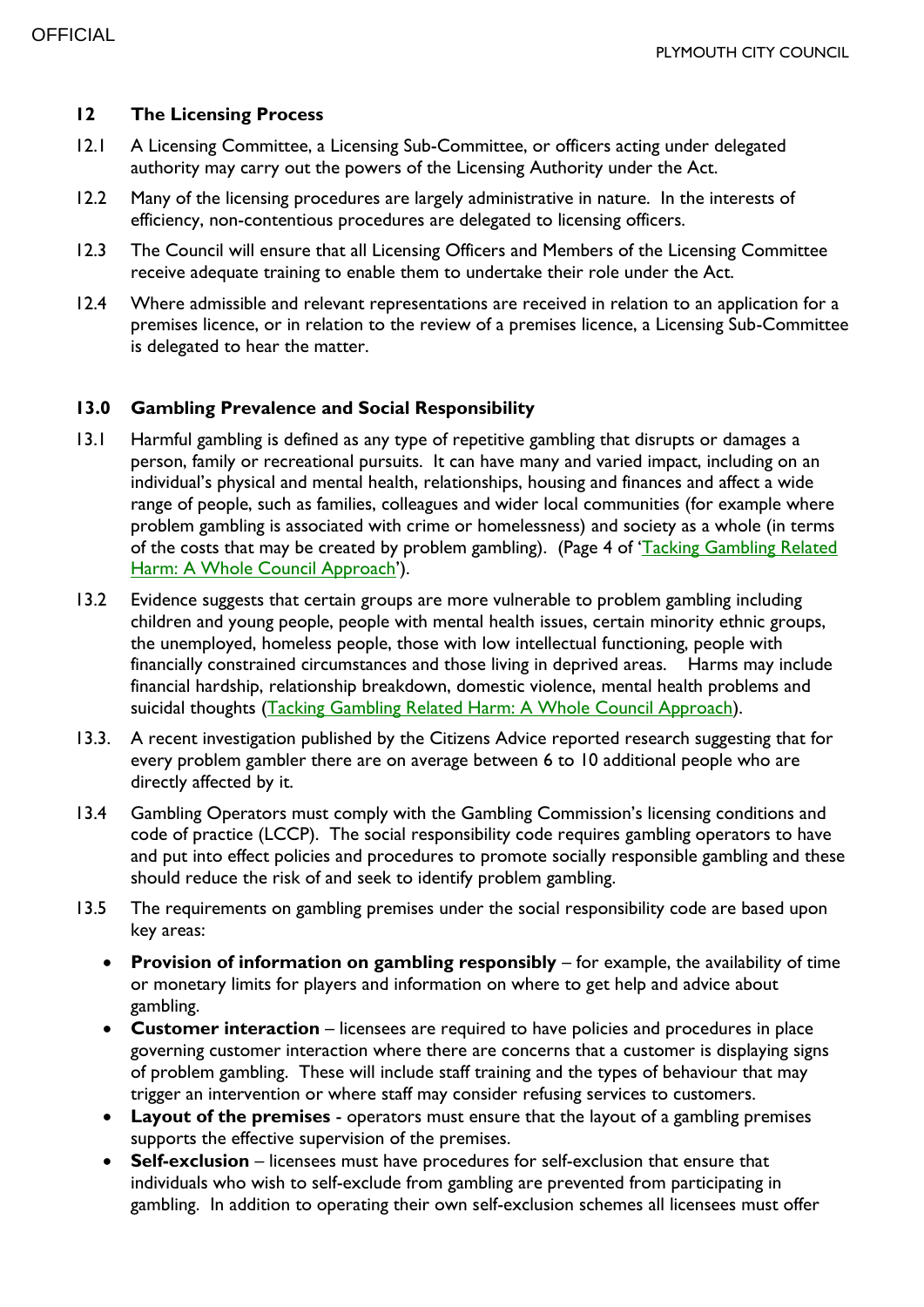the facility for customers to self-exclude on a multi-operator basis, meaning that an individual who self-excludes from one operator should be able to self-exclude from all operators offering the same type of gambling in the same locality. Trade bodies for different sectors of the gambling industry have led on the development of multi-operator self-exclusion arrangements for each sector.

13.6 Any marketing communications for gambling must be socially responsible, with particular regard to the need to protect children, young persons and other vulnerable persons from being harmed or exploited. Licensees are required to comply with the Social Responsibility Code 5 of the Code of Practice.

#### **14.0 Test Purchasing**

14.1 The results of any under-age testing that is carried out on the Gambling Premises should be shared with Licensing Officers, Trading Standards Officers or the Police, during inspections/visits and used to review the local area risk assessment (as outlined in the Social Responsibility Code 3.27).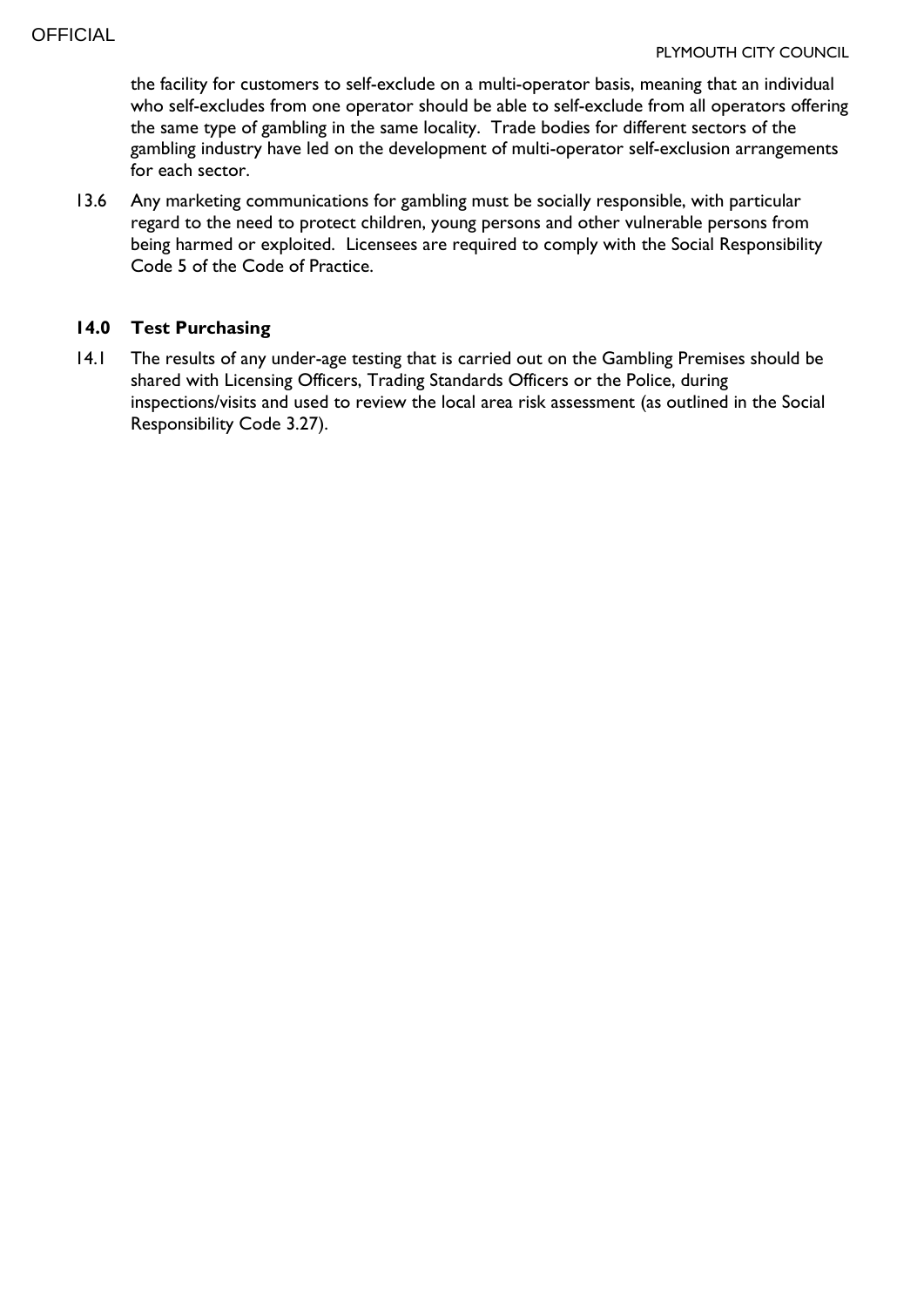# **PART B - PREMISES LICENCES – CONSIDERATION OF APPLICATIONS**

#### **1. General Principles**

#### **Introduction**

1.1 Premises Licences are subject to the requirements set out in the Act and associated regulations, as well as specific mandatory and default conditions, which are detailed in regulations issued by the Secretary of State. Licensing Authorities are able to exclude default conditions and also attach others, where it is believed to be appropriate.

1.2

In accordance with section 153 of the Gambling Act 2005, the Council's decision making process shall aim to permit the use of premises for gambling in so far as the authority think it is:

- **IFERF** In accordance with any relevant code of practice or guidance issued by the Gambling Commission
- Reasonably consistent with the licensing objectives
- In accordance with the Licensing Authority's Statement of Principles.

It is appreciated that in line with the Gambling Commission's Guidance **"moral objections to gambling are not a valid reason to reject applications for premises licences"** (except as regards to any 'no casino resolution' - see section on Casinos below).

The absence of unmet demand is not a criterion for a licensing authority in considering an application for a premises licence under the Gambling Act. Each application must be considered on its merits without regard to demand.

## **Definition of "Premises"**

1.3 The Council will have regard to the definition of 'premises' as set out in the Section 152 of the Act to include 'any place'. In addition that the intention of Section 152 is to prevent more than one premises licence applying to any place.

A single building could be subject to more than one premises licence, provided they are for different parts of the building and the different parts of the building can be reasonably regarded as being different premises. This approach has been taken to allow large, multiple unit premises such as a pleasure park, pier, track or shopping mall to obtain discrete premises licences, where appropriate safeguards are in place. Particular attention will be given to the sub-division of a single building or plot to ensure that mandatory conditions relating to access between premises are observed.

## **Multiple Licences**

1.4 The Council will have regard to the Gambling Commission's Guidance that states 'In most cases the expectation is that a single building / plot will be the subject of an application for a licence, for example, 32 High Street. But, that does not mean 32 High Street cannot be the subject of separate premises licences for the basement and ground floor, if they are configured acceptably. Whether different parts of a building can properly be regarded as being separate premises will depend on the circumstances. The location of the premises will clearly be an important consideration and the suitability of the division is likely to be a matter for discussion between the operator and the licensing officer. However, the Commission does not consider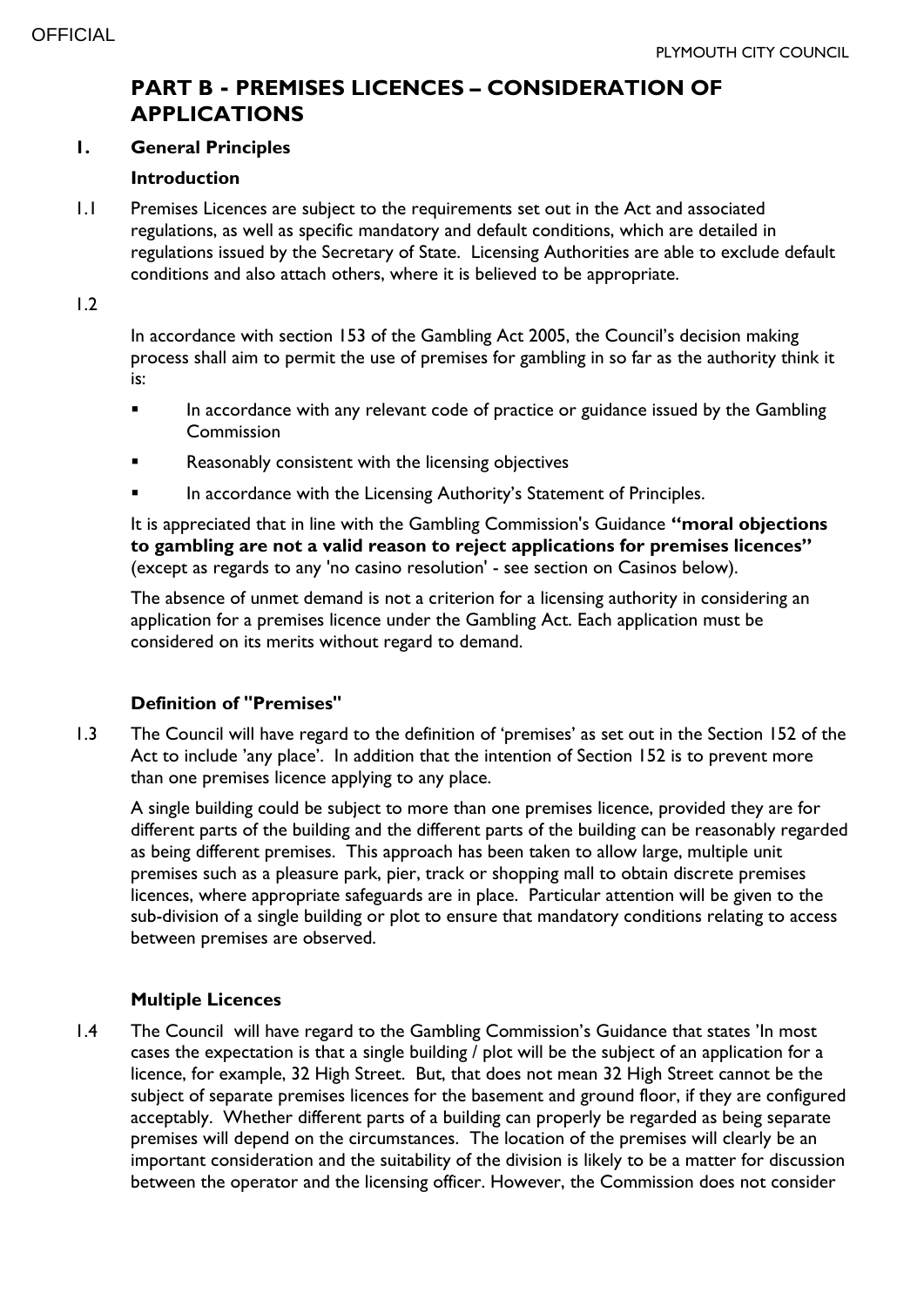that areas of a building that are artificially or temporarily separated, for example by ropes or moveable partitions, can properly be regarded as different premises."

1.5 The Council will have regard to the clarification of guidance issued by the Gambling Commission in respect to any premises granted multiple licences. These premises may be inspected to reconsider the separation control measures put in place; any material changes noted since the granting of the application and the relevance of all these factors having regard to the promotion of the licensing objectives, in particular to the protection of children and vulnerable persons from being harmed of exploited from gambling.

#### **Buildings divided into more than one premises**

1.6 Part 7, paragraph 7.5 of the Gambling Commissions Guidance states that 'there is no reason in principle why a single building could not be subject to more than one premises licence; provided they are for different parts of the building, and the different parts of the building can be reasonably regarded as being different premises'. Examples are given of multiple unit premises, such as pleasure parks, tracks or shopping malls. It is also possible for licensed premises to be located next to each other, as long as there are no restrictions regarding direct access between these premises imposed on that category for gambling premises from its mandatory conditions. The Licensing Authority will follow this guidance.

It will be for the Licensing Authority to determine whether premises are genuinely separate, and not artificially created from that which is readily identifiable as a single premises.

Prior to making an application, applicants are encouraged to discuss with the Licensing Authority their premises configuration/layout and intended applications.

1.7 In considering whether different areas of a building are genuinely separate premises, the Licensing Authority will take into account factors which may include: whether there are separate registrations for business rates in place for the premises, whether the premises are owned or operated by the same person and whether the premises are operated independently of each other.

#### **Access to premises**

- 1.8 The Gambling Act 2005 (Mandatory and Default Conditions) Regulations 2007 restrict access to different types of licensed gambling premises. In considering proposals to divide a building into different premises, the Licensing Authority will have to be satisfied that proposals to divide buildings are compatible with the mandatory conditions which relate to access between premises.
- 1.09 The Commission Guidance at paragraph 7.22 states 'there is no definition of 'direct access' in the Act or Regulations, but Licensing authorities may consider that there should be an area separating the premises concerned, for example a street or café, which the public go to for purposes other than gambling, for there to be no direct access.
- 1.10 In particular, where premises are not accessed from the street, the Licensing Authority has sought to define the nature of the area which must separate licensed premises and through which the premises are accessed, so as to prevent direct access between premises in order to comply with the provisions of the Act and Regulations.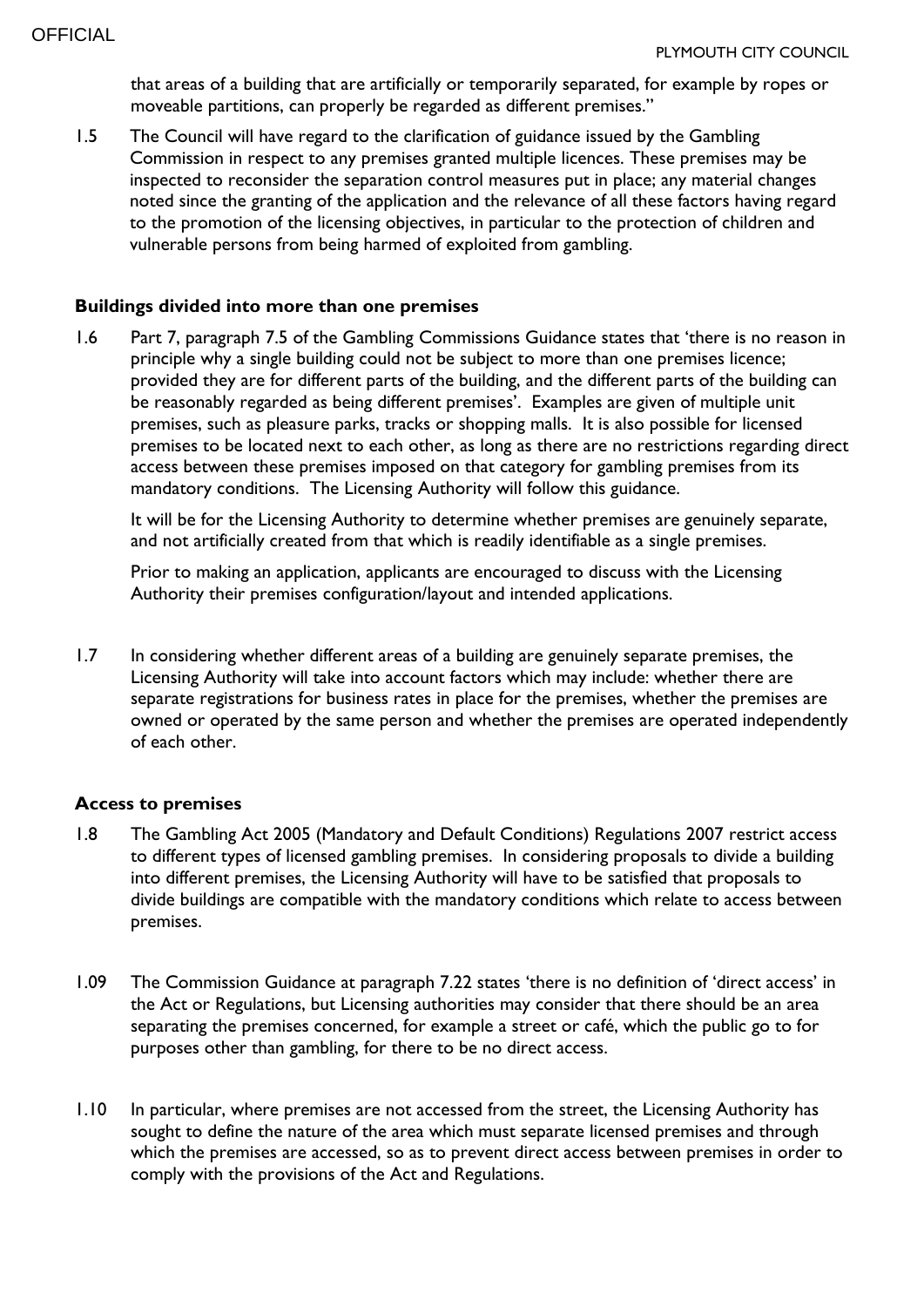## **OFFICIAL**

- 1.11 The Licensing Authority does not consider that provisions which prohibit direct access between licensed premises are satisfied where licensed premises are separated by an area created artificially within a building principally for members of the public attending the licensed premises, irrespective of whether this area is unlicensed or provides non-gambling facilities, for example refreshments or ATMs.
- 1.12 Where the Licensing Authority is satisfied that a building can be divided into separate premises and properly satisfy the statutory provisions, the Licensing Authority will expect applicants to ensure that:
	- Premises are configured so that children are not invited to participate in, have accidental access to, or closely observe gambling to which they are prohibited from taking part. The third licensing objective seeks to protect children from being harmed by gambling. In practice, that means not only preventing them from taking part in gambling but also preventing them from being in close proximity to gambling. Therefore premises should be configured so that children are not invited to participate in, have accidental access to, or closely observe gambling where they are prohibited from participating
	- **Entrances to and exits from parts of a building covered by one or more premises** licences should be separate and identifiable so that the separation of different premises is not compromised and people do not **'drift'** into a gambling area. In this context it should normally be possible to access the premises without going through another licensed premises or premises with a permit
	- There should be tangible and evident separation between premises. Adequate separation may be obtained by means of screening, walls, clear signage, Passive Infra-Red (PIR) alarms etc.
	- Customers should be able to participate in the activity named on the premises licence in accordance with Social Responsibility Code 9 of the Codes of Practice.

This is not an exhaustive list and the Licensing Authority will consider other aspects based on the merits of the application.

1.13 Applications to place two licensed premises in one premises with an unlicensed area separating them, (see Figure 1) will not meet this Policy because of the artificial nature of the premises, access, and likely use issues which will arise.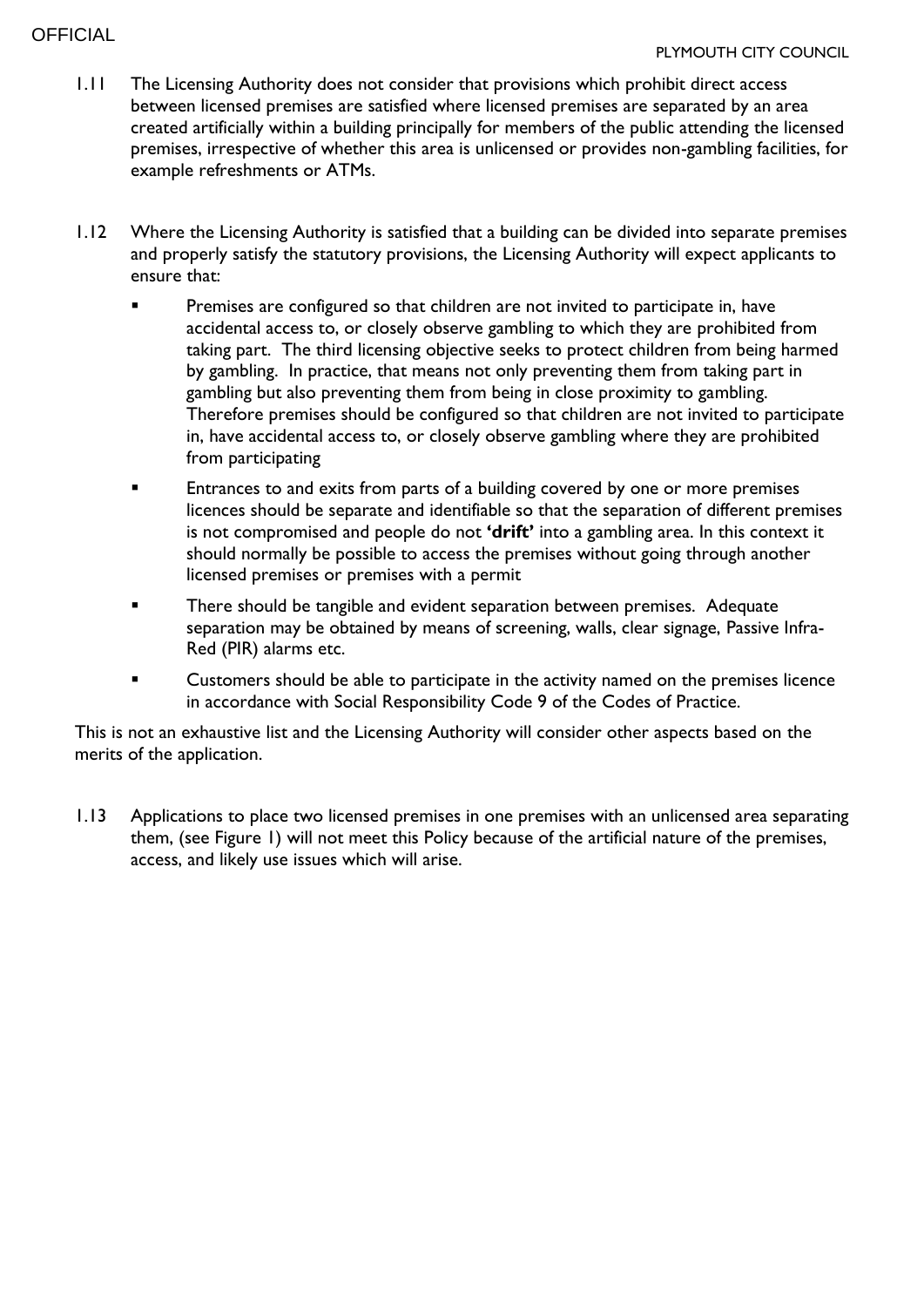Figure 1



1.14 It is possible to have an unlicensed foyer area which separates one licensed premises from another if the foyer is accessed from the street. See Figure 2. The Licensing Authority would expect as a minimum that the area should be used for non-gaming purposes such as an information point, a coffee shop or similar but must not contain any gambling information or literature promoting gambling activities.

The size of the unlicensed area is a matter for each application but the Licensing Authority will not consider this configuration if the foyer is not of sufficient size to be a useable space.





1.15 It may also be acceptable if a premises is separated by another non-licensed premises that has access to both licensed premises from it. An example of this could be in the form of a coffee shop which has a main entrance to the street. The coffee shop may have access to an Adult Gaming Centre on one side and an entrance to a Family Entertainment Centre on the other side, see figure 3. Where a member of the public not using the gambling premises is likely to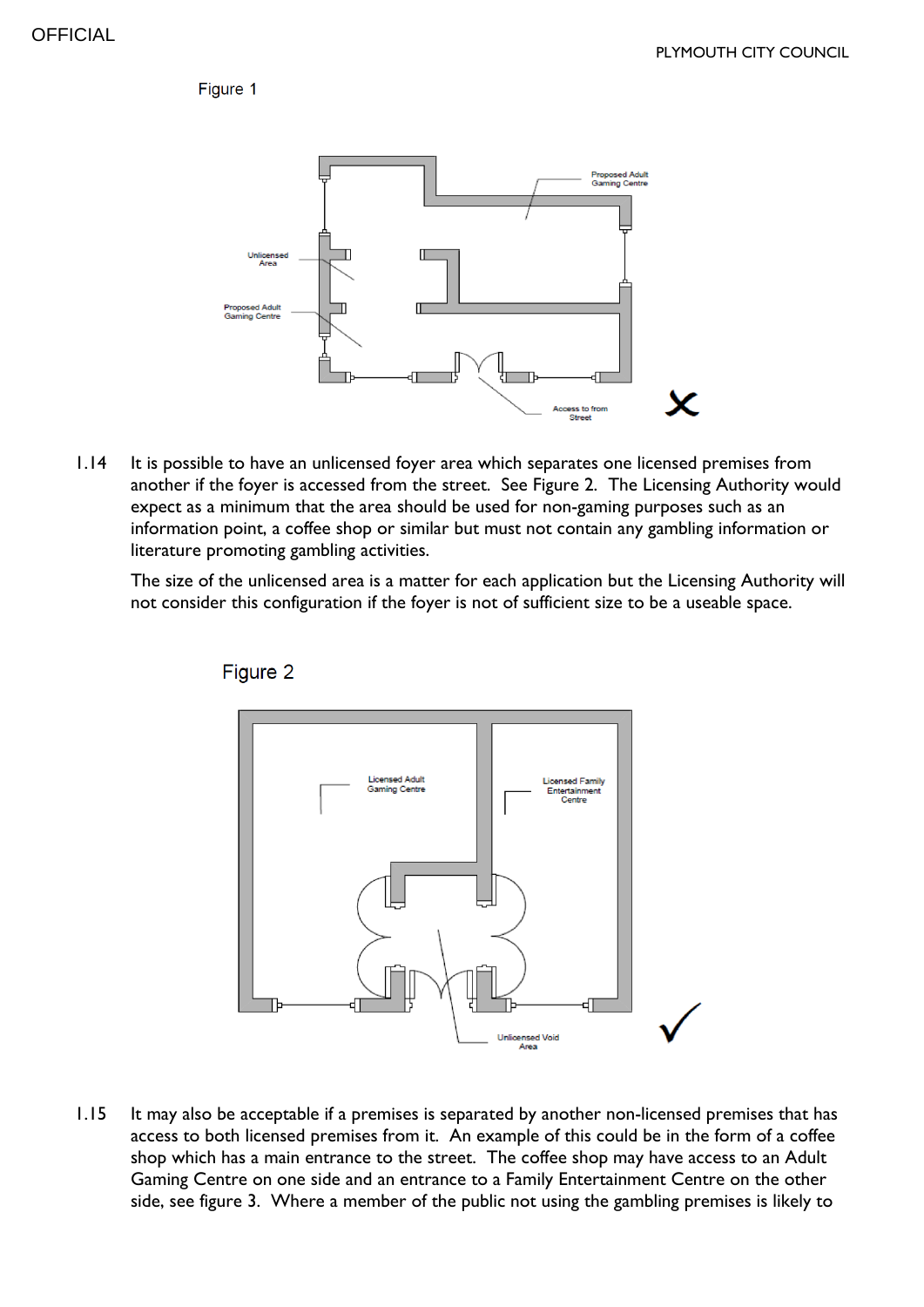use the coffee shop, it may be considered that there is no direct access between the two licensed premises.



## Figure 3

- 1.16 The provisions of this revised Statement of Principles 2022 comes into force on the 31 January 2022. From this date, any new application for any type of Gambling Premises Licence, will be expected to fully comply with the terms and conditions as set out above. Existing licensed premises may continue to operate under the terms that have been granted by virtue of the licence that they currently hold, provided that the licensing objectives continue to be fully promoted at all times. Any application to vary however, will be subject to the full terms as outlined above.
- 1.17 The Council may consider the following questions as relevant factors to in its decision-making, depending on all the circumstances of the case.
	- Do the premises have a separate registration for business rates?
	- Is the premises' neighbouring premises owned by the same person or someone else?
	- Can each of the premises be accessed from the street or a public passageway?
	- **Example 2** Can the premises only be accessed from any other gambling premises?
	- Has a risk assessment identified and adequately controlled risks

#### **The Council will have regard to the Gambling Commission's Guidance on relevant access provisions for each premises type**

Casinos

- The principal access entrance to the premises must be from a street
- No entrance to a casino must be from premises that are used wholly or mainly by children and/or young persons
- No customer must be able to enter a casino directly from any other premises which holds a gambling premises licence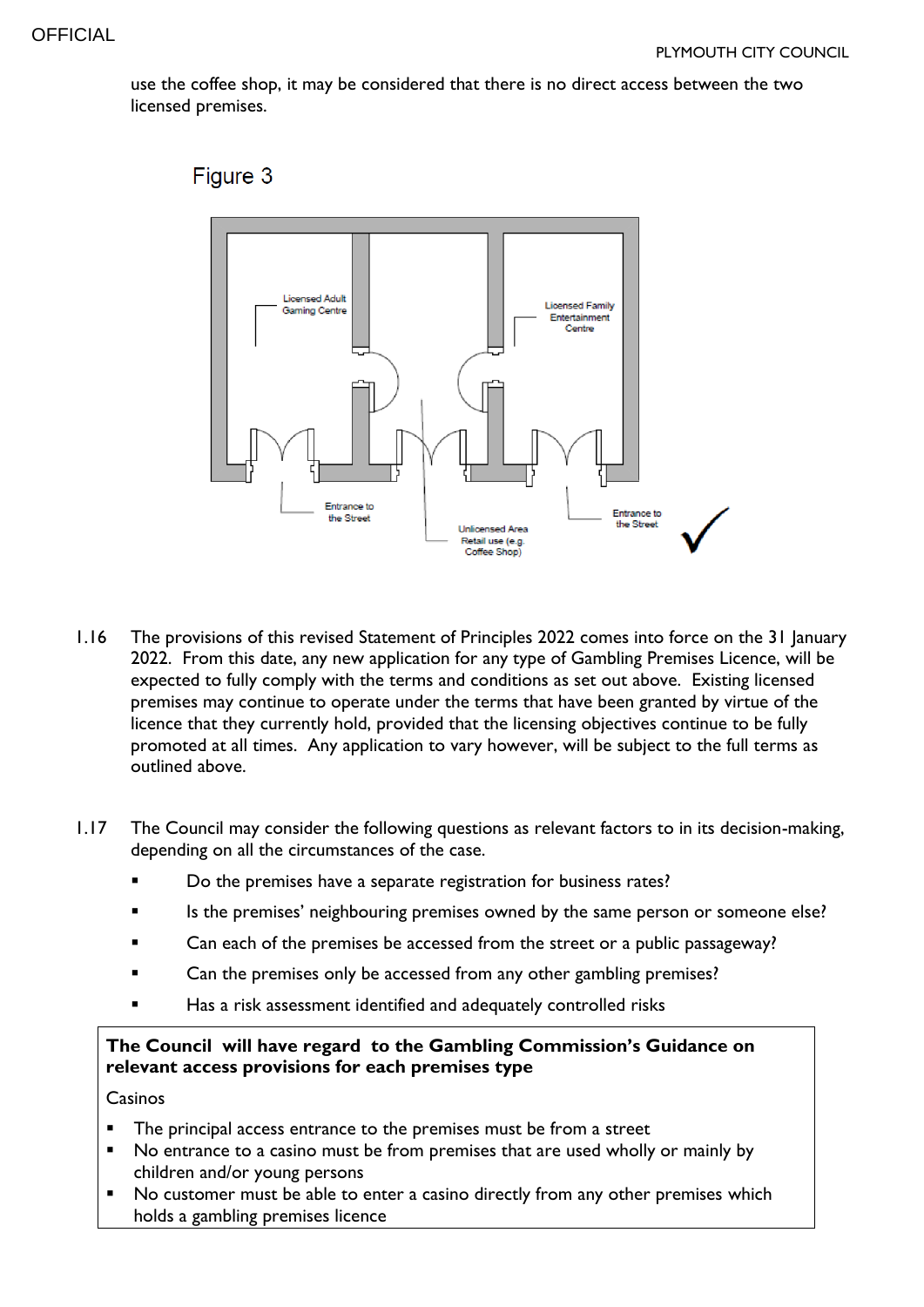Adult Gaming Centre No customer must be able to access the premises directly from any other licensed gambling premises or one with a permit (such as an unlicensed family entertainment centre (uFEC). Betting Shops Access must be from a street or from another premises with a betting premises licence No direct access from a betting shop to another premises used for the retail sale of merchandise or services. In effect there cannot be an entrance to a betting shop from a shop of any kind and you could not have a betting shop at the back of a café – the whole area would have to be licensed. **Tracks**  No customer should be able to access the premises directly from: - A casino - An adult gaming centre Bingo Premises No customer must be able to access the premise directly from: - A casino - An adult gaming centre - A betting premises, other than a track Family Entertainment Centre No customer must be able to access the premises directly from - A casino - An adult gaming centre - A betting premises, other than a track Part 7 of the Gambling Commission's Guidance also contains further guidance on this issue, which this authority will also take into account in its decision-making.

#### **Provisional Statements**

1.18 The Council will have regard to the Gambling Commission's Guidance that a licence to use premises for gambling should only be issued in relation to premises where the licensing authority can be satisfied that the premises are going to be **ready to be used for gambling** in the reasonably near future, consistent with the scale of building or alterations required before the premises are brought into use.

If the construction of a premises is not yet complete, or if they need alteration, or if the applicant does not yet have a right to occupy them, then an application for a provisional statement should be made instead.

In deciding whether a premises licence can be granted where there are outstanding construction or alteration works at a premises, this authority will determine applications on their merits, applying a two stage consideration process:-

- First, whether the premises ought to be permitted to be used for gambling
- Second, whether appropriate conditions can be put in place to cater for the situation that the premises are not yet in the state in which they ought to be before gambling takes place.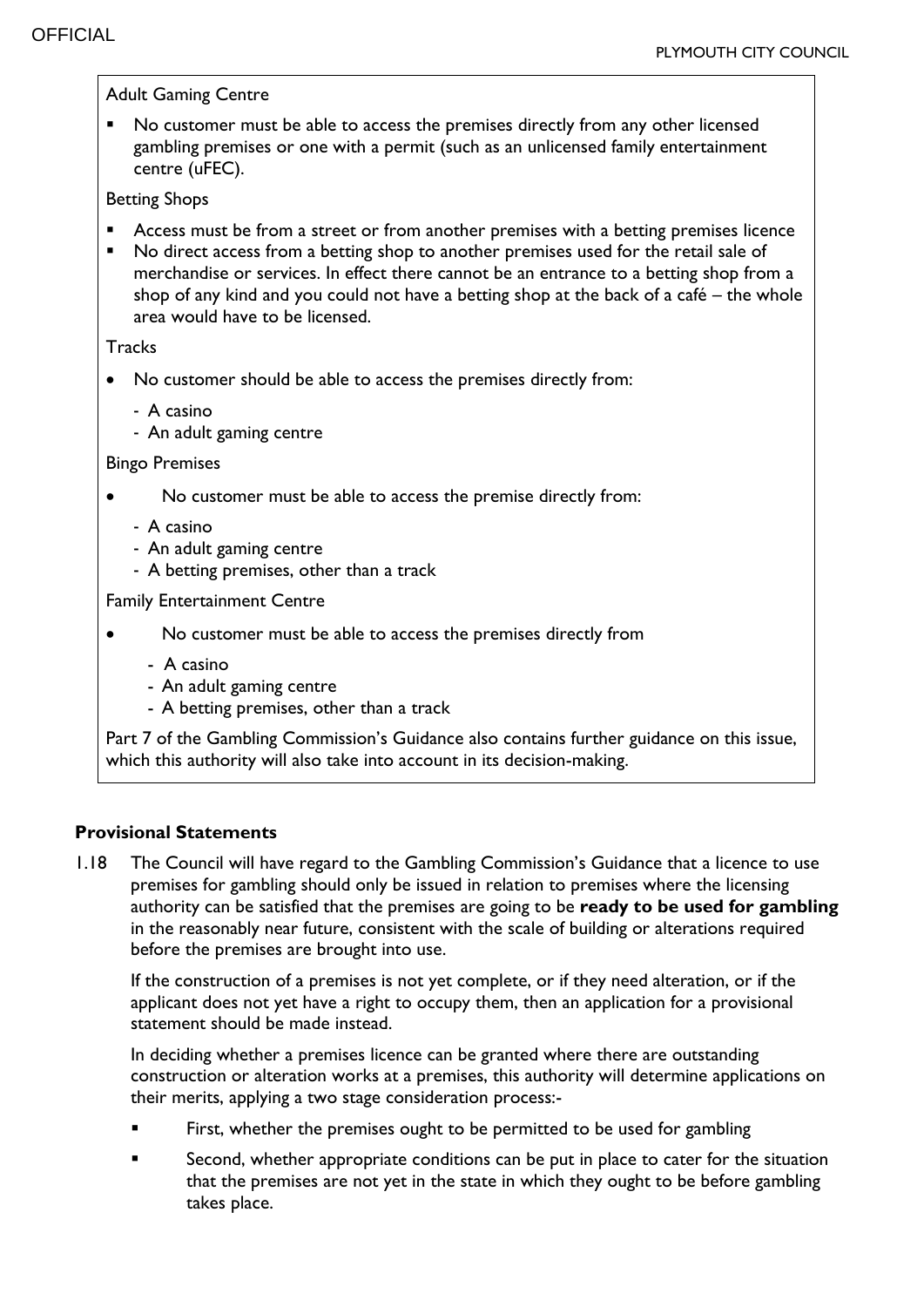#### **OFFICIAL**

1.19 The Council is entitled to decide that it is appropriate to grant a licence subject to conditions, but it is not obliged to grant such a licence and will have regard to the detailed examples of the circumstances in which such a licence may be granted set out in the Gambling Commission's Guidance.

#### 1.20 **Location**

The Council is aware that demand issues cannot be considered with regard to the "location of premises" but that considerations in terms of the licensing objectives are relevant to its decision-making. Particular attention will be given to the protection of children and vulnerable persons from being harmed or exploited by gambling in addition to issues of crime and disorder.

The Council will have regard to any further guidance as regards areas where gambling premises should not be located and any objections received under the licensing objectives. Although the existence of any policy does not preclude any application being made and each application will be decided on its merits, with the onus upon the applicant showing how potential concerns can be overcome.

In determining whether a premises location is suitable for the grant of a licence regard will be given to the Local Area Profiles and to the following factors:-

- **The proximity of the premises to any school, centre or establishment for the education,** training or care of young and/or vulnerable persons
- The proximity of the premises to leisure centres used for sporting and similar activities by young and/or vulnerable persons
- **The proximity of the premises to any youth club or similar establishment, and**
- The proximity of the premises to any community, ecclesiastical, welfare, health or similar establishments used specifically, or to a large extent, by young and /or vulnerable persons
- Proximity to payday loan businesses, pawn shops or other similar premises
- The proximity of any other area or location where young and / or vulnerable persons could congregate

Where gambling premises are located in sensitive areas, e.g. near schools, the Licensing Authority will consider imposing restrictions on advertising gambling facilities on such premises where it is felt relevant and reasonably consistent with the Licensing Objectives.

## **Relationship with Other Agencies**

1.21 The Council is aware of the overlap with planning, building regulations in the granting of a premises licence. In determining applications the Council will take into consideration all relevant matters and not to take into consideration any irrelevant matters, i.e. those not related to gambling and the licensing objectives. One example of an irrelevant matter would be the likelihood of the applicant obtaining planning permission or building regulations approval for their proposal.

When dealing with a premises licence application for finished buildings, the licensing authority should not take into account whether those buildings have to comply with the necessary planning or building consents. Nor should fire or health and safety risks be taken into account. Those matters should be dealt with under relevant planning control, building and other regulations, and must not form part of the consideration for the premises licence. Section 210 of the Act prevents licensing authorities taking into account the likelihood of the proposal by the applicant obtaining planning or building consent when considering a premises licence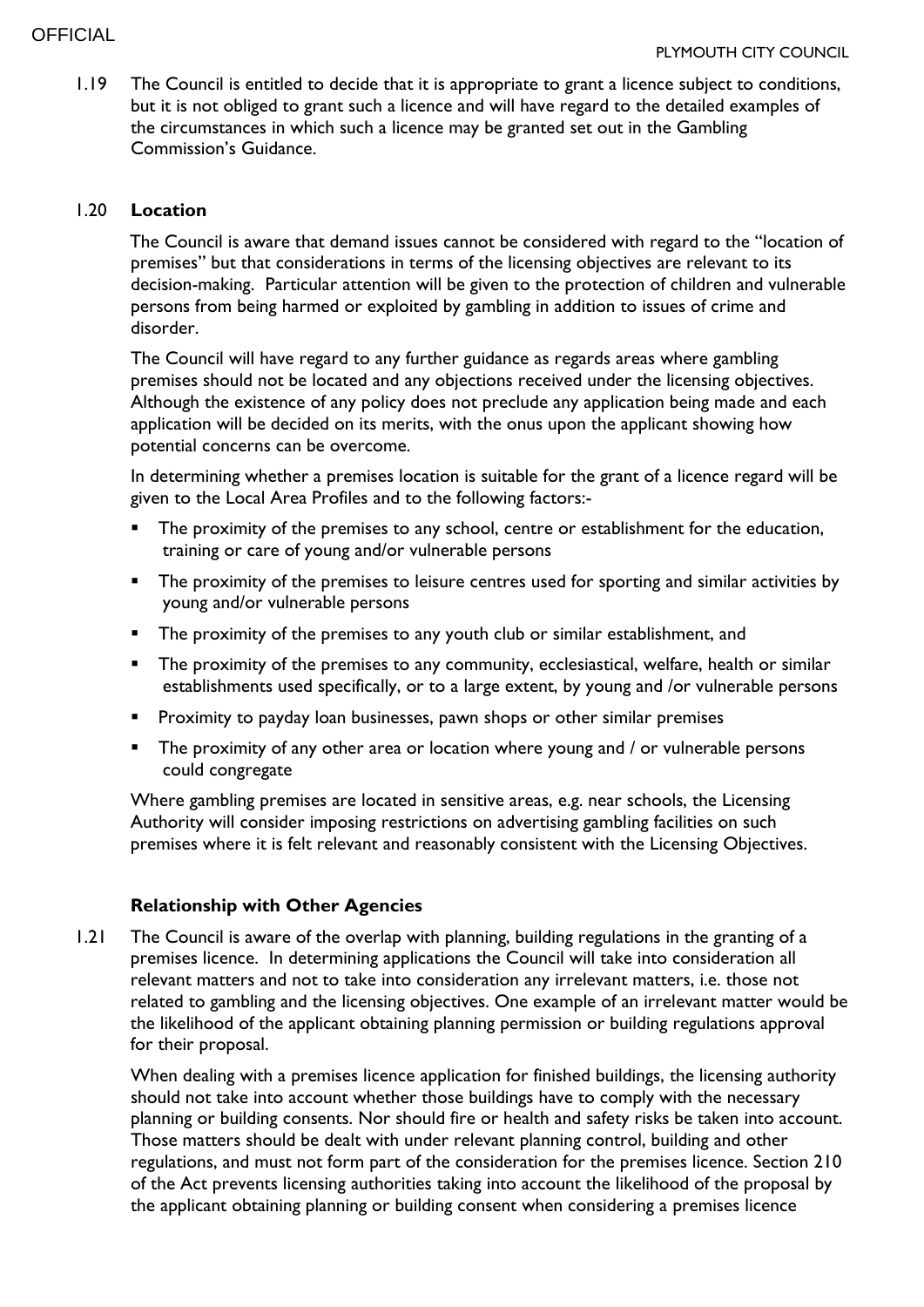application. Equally, the grant of a gambling premises licence does not prejudice or prevent any action that may be appropriate under the law relating to planning or building.

Planning controls may restrict the provision of gambling activities. It is a relevant to consider the evidence base for this restriction and consider the reasons for the restrictions

#### **Crime and Disorder**

1.22 The Council is aware that the Gambling Commission takes a leading role in preventing gambling from being a source of crime or being used to support crime and will pay attention to the proposed location of gambling premises in terms of this licensing objective. Where evidence is submitted that an area has known high levels of organised crime this Authority will consider carefully whether gambling premises are suitable to be located there and whether conditions may be suitable such as the provision of door supervisors.

The Council is aware of the distinction between disorder and nuisance and will consider factors such as whether police assistance was required and how threatening the behaviour was to those who could see it will be taken into account.

#### **Openness**

1.23 The Council is aware that the Gambling Commission has responsibility for ensuring that gambling is conducted in a fair and open way via operating and personal licences. However, this does not preclude this from being considered during premises inspections. The Licensing Authority will need to consider this objective in detail and may add conditions in situations where an operating licence is not in place, such as in the licensing of tracks.

#### **Children and Vulnerable Persons**

1.24 The Council notes the Gambling Commission's Guidance to protect children and other vulnerable persons from being harmed or exploited by gambling. This objective means preventing children from taking part in gambling (as well as restriction of advertising so that gambling products are not aimed at or are, particularly attractive to children). The Council will therefore consider whether specific measures are required at particular premises, with regard to this licensing objective. Appropriate measures may include supervision of entrances/machines, segregation of areas etc.

The Council notes the Gambling Commission [Codes of Practice](https://beta.gamblingcommission.gov.uk/authorities/codes-of-practice) as regards this licensing objective, in relation to specific premises.

The Council recognises that the Gambling Commission does not seek to offer a definition of the term "vulnerable persons" but that "it does for regulatory purposes assume that this group includes people who gamble more than they want to; people who gamble beyond their means; and people who may not be able to make informed or balanced decisions about gambling due to a mental impairment, alcohol or drugs".

Where physical barriers are required to separate activities due to differing age restrictions the applicant must provide sufficient information with regards to the height, transparency and materials to be used. The licensing authority will require barriers to be designed and constructed to prevent inadvertent access and viewing of restricted areas. Adequate supervision within these areas must also be maintained.

We expect all operators to have a safeguarding policy in relation to children and vulnerable adults. All staff will be expected to undertake training regarding:

Vulnerability risk factors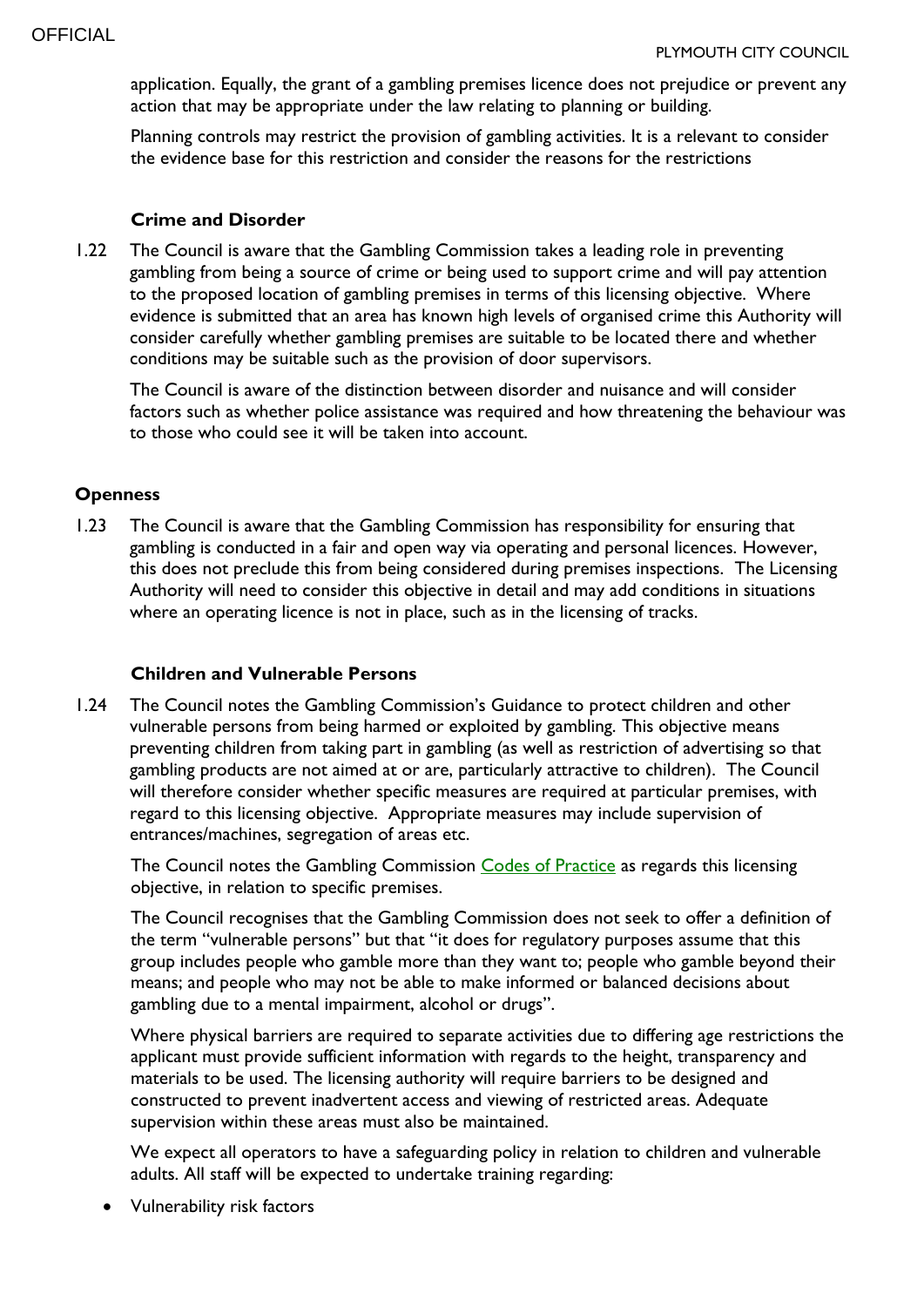- How to identify safeguarding issues
- How to report and record concerns

Appendix B provides information for licence holders and their employees to help them report, to the relevant authorities, matters of concern that could relate to the safety of children and vulnerable persons, particularly if it relates to child sexual exploitation and trafficking.

#### **Licensing Conditions That May Be Imposed**

1.25 Under Section 153 of the Gambling Act 2005, the aim is to permit the use of premises for gambling. The 'aim to permit' framework provides wide scope for licensing authorities to impose conditions on a premises licence, reject, review or revoke premises licences, where there is an inherent conflict with the relevant codes of practice, relevant guidance issued by the Commission, the licensing objectives or the licensing authorities own policy statement. Licence conditions are one method by which it is possible to mitigate risks associate with a particular premises [Gambling Commission Guidance to Licensing Authorities 1.25](https://www.gamblingcommission.gov.uk/guidance/guidance-to-licensing-authorities/part-1-licensing-authority-discretion-s-153-of-the-act) – 1.30).

The Council will consider the imposition of conditions on a case-by-case basis. Any conditions attached to licences will be proportionate and will be:

- Relevant to the need to make the proposed building suitable as a gambling facility
- Directly related to the premises and the type of licence applied for;
- Fairly and reasonably related to the scale and type of premises: and
- Reasonable in all other respects.

The Council will also expect the licence applicant to offer his/her own suggestions as to the ways in which the licensing objectives can be met effectively when making their application e.g. the use of supervisors, appropriate signage for adult only areas etc. Please refer to the suggested pool of conditions in Appendix C.

1.26 The Council will consider specific measures, which may be required for buildings, which are subject to multiple premises licences. Such measures may include the supervision of entrances; segregation of gambling from non-gambling areas frequented by children; and the supervision of gaming machines in non-restricted premises in order to pursue the licensing objectives.

The Council will also ensure that where category C or above machines are on offer in premises to which children are admitted that the following measures are considered.

- All such machines are located in an area of the premises which is separated from the remainder of the premises by a physical barrier which is effective to prevent access other than through a designated entrance;
- **•** Only adults are admitted to the area where these machines are located;
- **EXECO ACCESS to the area where the machines are located is supervised;**
- The area where these machines are located is arranged so that it can be observed by the staff or the licence holder; and
- At the entrance to and inside any such areas there are prominently displayed notices indicating that access to the area is prohibited to persons under 18.

These considerations will apply to premises including buildings where multiple premises licences are applicable.

1.27 The Council notes that tracks may be subject to more than one premises licence, provided each licence relates to a specified area of the track. In line with the Gambling Commission's Guidance, will consider the impact upon the third licensing objective and the need to ensure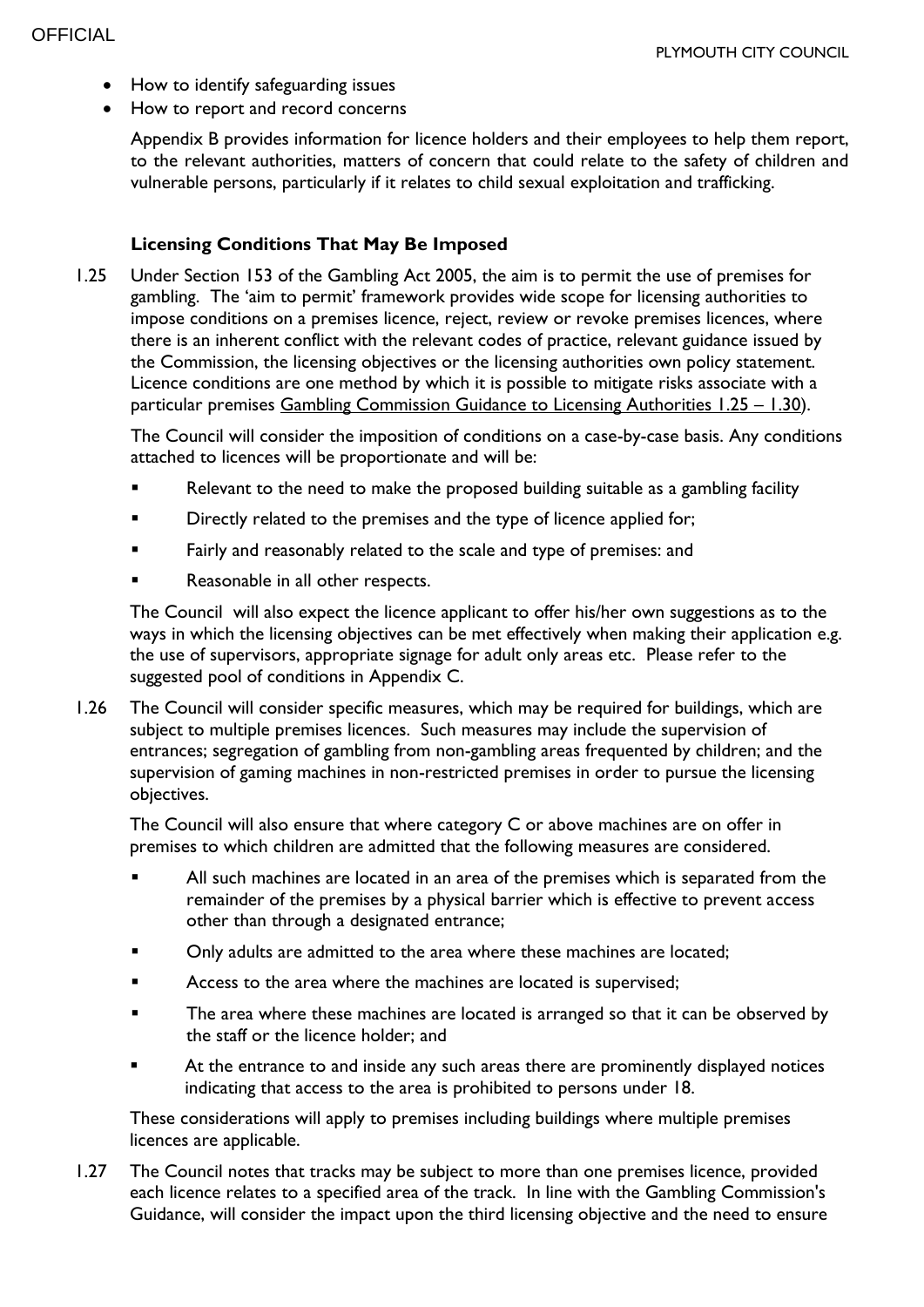that entrances to each type of premises are distinct and that children are excluded from gambling areas where they are not permitted to enter.

## **Conditions That May Not Be Imposed**

- 1.28 The Council will not attach conditions to premises licences, which;
	- Are impossible to comply with as an operating licence condition;
	- **EXEC** Relate to gaming machine categories, numbers, or method of operation;
	- **Provide that membership of a club or body be required (the Gambling Act 2005** specifically removes the membership requirement for casino and bingo clubs and this provision prevents it being reinstated); and
	- **EXECUTE:** Are in relation to stakes, fees, winning or prizes

#### **Door Supervisors**

1.29 Where premises attract disorder or be subject to attempts at unauthorised access (for example by children and young persons) then the entrances to the premises will be controlled by a door supervisor and attach such conditions as may be appropriate to the premises licence.

#### **2. Adult Gaming Centres**

2.1 The Council will specifically have regard to the need to protect children and vulnerable persons from harm or being exploited by gambling and will expect the applicant to satisfy the authority that there will be sufficient measures to ensure that under 18 year olds do not have access to the premises.

Appropriate licence conditions may cover issues such as:

- Proof of age schemes such as Challenge 25
- **CCTV**
- Door supervisors
- **Example 1** Location of entry
- Notices / signage
- **Physical separation of areas for example by use of screening, walls, clear signage, PIR** alarms etc.
- **Provision information leaflets helpline numbers for organisations such as GamCare**
- Self-barring schemes/Multi-operator self-exclusion schemes (MOSES)
- **Specific opening hours**
- Supervision of entrances / machine areas

This list is not mandatory, nor exhaustive, and is merely indicative of example measures.

2.2 The Council recognises that the design and layout of adult gaming centres will vary. It will have particular regard to the siting of age restricted gaming machines within each individual premises to ensure, so far as is reasonably practicable, that staff prevent the use of these machines by children and young persons. The Council reserves the right to request that gaming machines are re-positioned where circumstances demonstrate that it is appropriate to do so.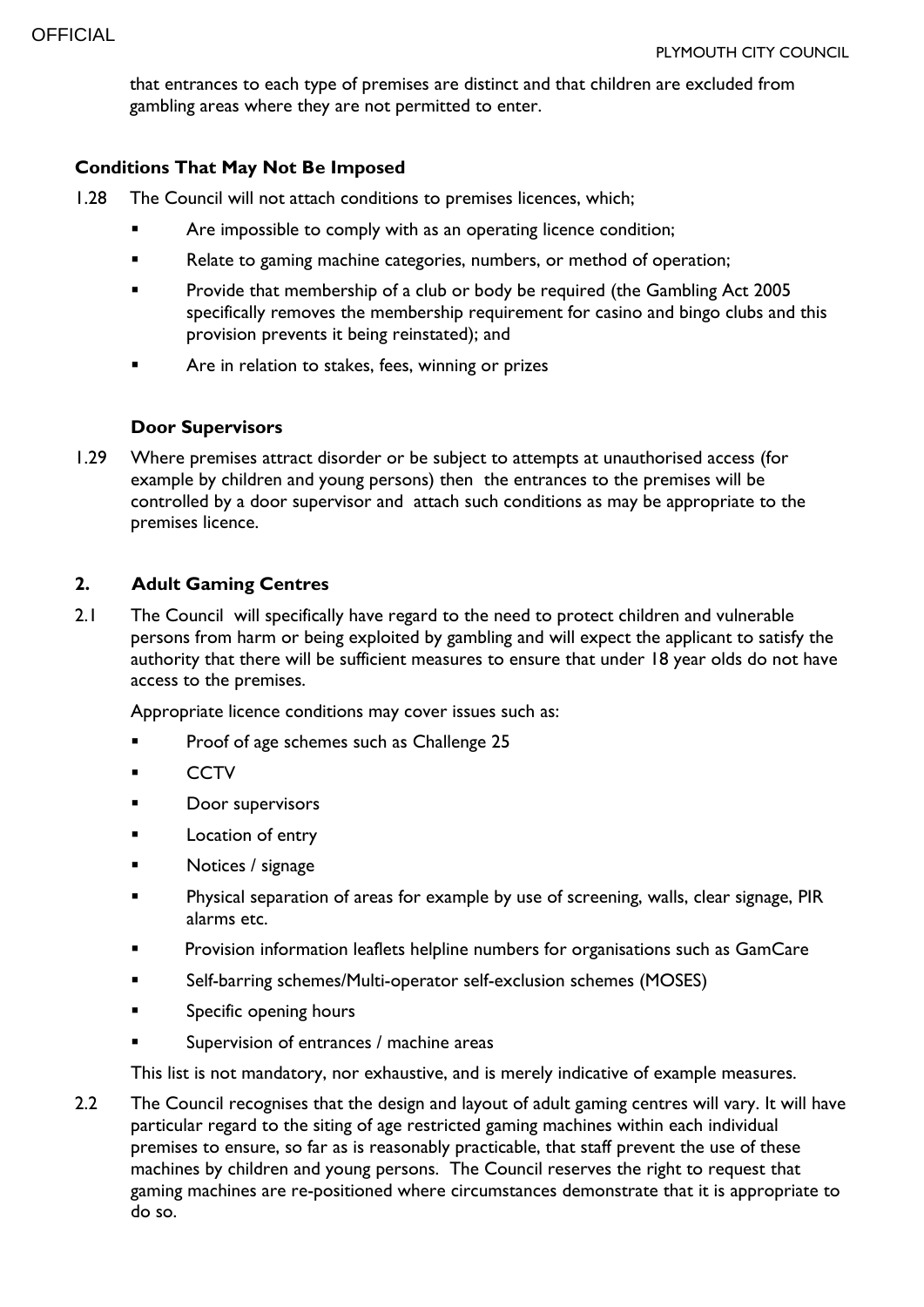Additional factors to be taken into consideration will include to following:

- Visual observation
- Re-location of the machines
- Door buzzers
- **Remote cut-off switches**
- **Training provision**
- Any other factor considered relevant
- 2.3 The Council will have regard to any relevant additional guidance that may be issued by the Gambling Commission in respect to adult gaming centre applications in any decision-making.
- 2.4 The Council accepts that there must be no direct entry from one adult gaming centre into another and will have regard to any relevant guidance issued by the Gambling Commission in respect to such applications.

## **3. (Licensed) Family Entertainment Centres**

- 3.1 The Council will specifically have regard to the need to protect children and vulnerable persons from harm or being exploited by gambling and will expect the applicant to satisfy the authority that there will be sufficient measures to ensure that under 18 year olds do not have access to the adult only gaming machine areas that may be present.
- 3.2 The Council will expect applicants to offer their own measures to meet the licensing objectives however appropriate measures/licence conditions may cover issues such as:
	- Proof of age schemes such as Challenge 25
	- **CCTV**
	- Door supervisors
	- **Location of entry**
	- Measures / training for staff on how to deal with suspected truant school children on the premises
	- Notices / signage
	- Physical separation of areas for example by use of screening, walls, clear signage, PIR alarms etc.
	- **Provision of information leaflets / helpline numbers for organisations such as GamCare**
	- Self-barring schemes/Multi-operator self-exclusion schemes (MOSES)
	- Specific opening hours
	- Supervision of entrances / machine areas

This list is not mandatory, nor exhaustive, and is merely indicative of example measures.

3.3 The Council recommends applicants consider the adoption of BACTA's voluntary Code of Social Responsibility and Good Practice in respect to Adult Gaming Centres and Family Entertainment Centres. This Code of Practice promotes awareness of social responsibility and acknowledges that proactive specific and appropriate commitment will be given to educating children and young persons, thereby minimising the potential for harm.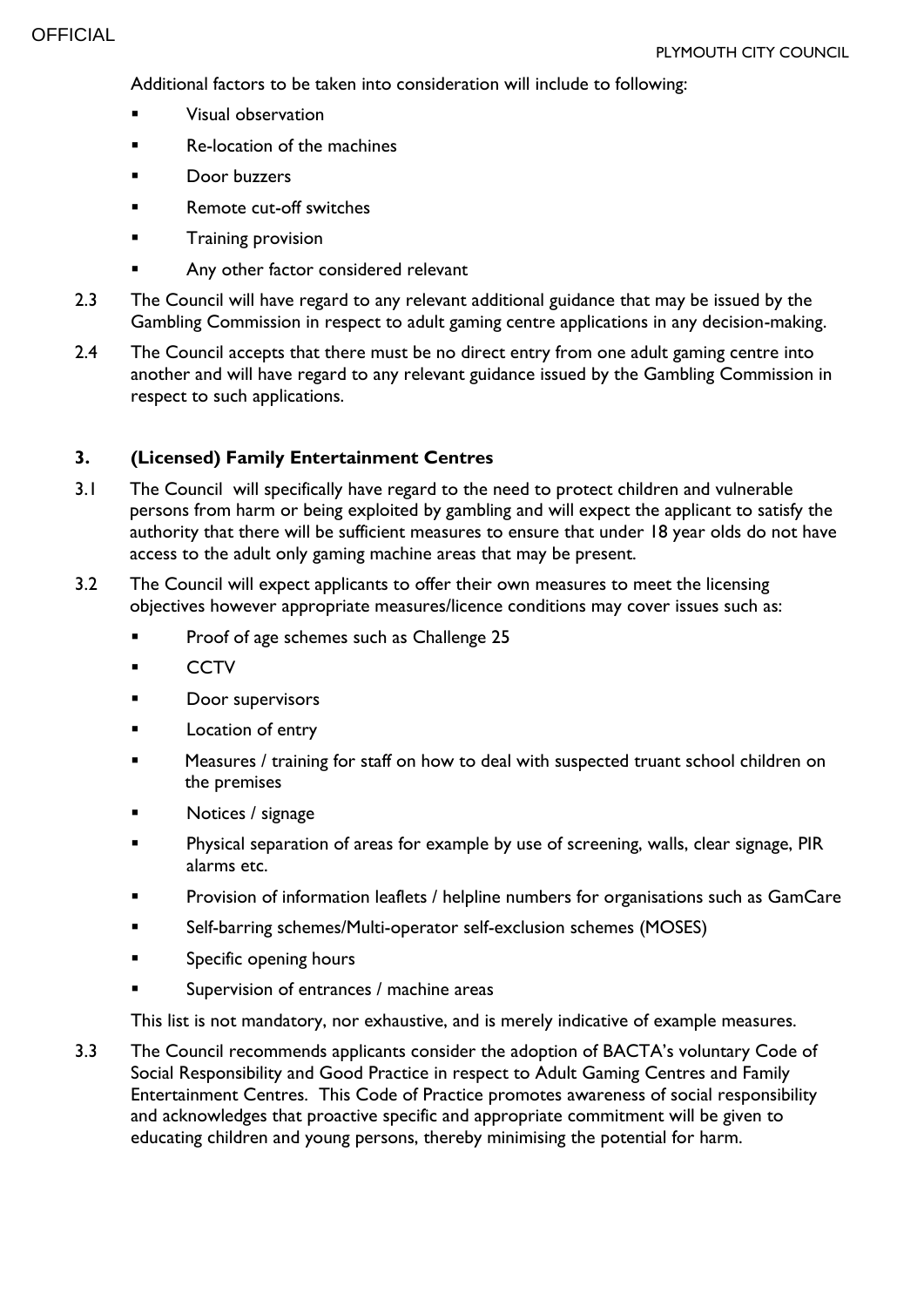## **4 Casinos**

## **Casino – Local Policy**

- 4.1 The Council has not passed a **'no casino' resolution** under Section 166 of the Gaming Act 2005, but is aware that it has the power to do so. Should this Licensing Authority decide in the future to pass such a resolution, it will update this policy statement with details of that resolution. Any such decision will be made by the Full Council. Similarly, a resolution will not affect the ability of the casinos with preserved entitlements from the 1968 Gaming Act from continuing to operate as casinos.
- 4.2 The Council will attach conditions to casino premises licences according to the principles set out in the Gambling Commission's Guidance, bearing in mind the mandatory conditions listed, and the Licence Conditions and Codes of Practice published by the Gambling Commission.

#### **5 Bingo Premises**

- 5.1 The Council will specifically have regard to the need to protect children and vulnerable persons from harm or being exploited by gambling and will expect the applicant to satisfy the authority that there will be sufficient measures to ensure that under 18 year olds do not have access to the adult only gaming machine areas that may be present.
- 5.2 The Council will expect applicants to offer their own measures to meet the licensing objectives however appropriate measures/licence conditions may cover issues such as:
	- Proof of age schemes such as Challenge 25
	- **CCTV**
	- **Door supervisors**
	- **Location of entry**
	- Measures / training for staff on how to deal with suspected truant school children on the premises
	- Notices / signage
	- Physical separation of areas for example by use of screening, walls, clear signage, PIR alarms etc.
	- Provision of information leaflets / helpline numbers for organisations such as Gam Care
	- Self-barring schemes/Multi-operator self-exclusion schemes (MOSES)
	- Opening hours
	- Supervision of entrances / machine areas

This list is not mandatory, nor exhaustive, and is merely indicative of example measures.

- 5.2 The Council notes the Gambling Commission's Guidance, that it should take steps to satisfy themselves that bingo can be played in any bingo premises for which they issue a premises licence. This will be a relevant consideration where the operator of an existing bingo premises applies to vary their licence to exclude an area of the existing premises from its licensed area and then applies for a new premises licence, or multiple licences, for those excluded areas.
- 5.3 Licensees must also ensure that the function along with the internal and/or external appearance of the premises are such that a customer can reasonably be expected to recognise that it is a premises licensed for the purposes of providing bingo facilities (Gambling Commission Social Responsibility Code Provision 9.1.2).
- 5.4 The Council will consider it an unusual circumstance in which the **splitting of pre-existing premises** into two adjacent premises might be permitted. In these cases this Licensing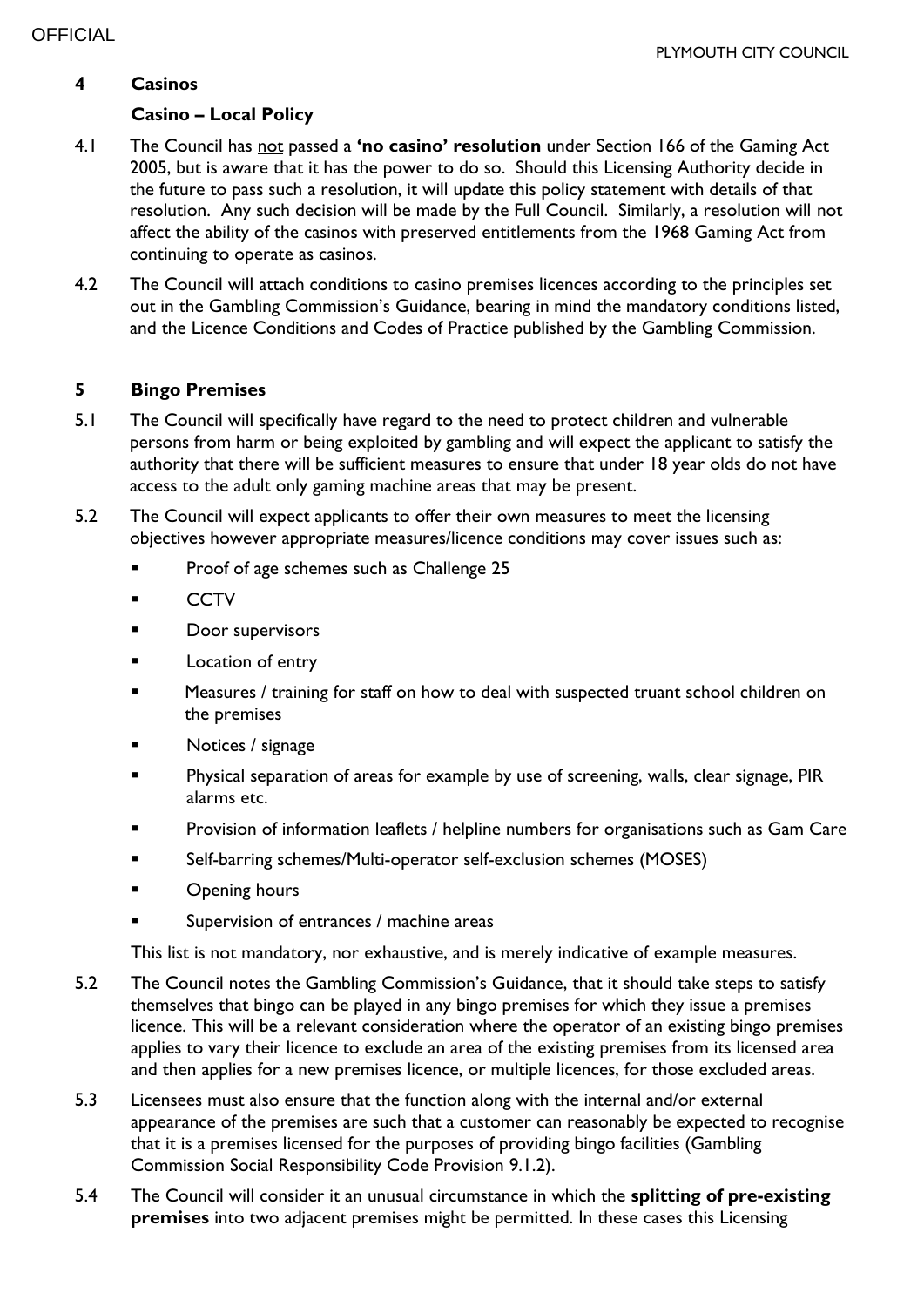Authority will have particular regard to the Gambling Commission Guidance on the 'meaning of premises' and compliance with the social responsibility code 9.

5.5 Children and young people are allowed into bingo premises however they are not permitted to participate in the bingo and if category B or C machines are made available for use these must be separated from areas where children and young people are allowed.

Section 177 of the Act does not prevent the licensee from permitting the installation of cash dispensers (ATMs) on the premises. Such machines may accept credit cards (and debit cards) and the arrangement is subject to a requirement that the licensee has no other commercial connection in relation to gambling (aside from the agreement to site the machines) with the service-provider and does not profit from the arrangement, not make any payment in connection with the machines. This Licensing Authority will also take note of any restrictions and requirements on the Operating Licences for betting premises as regards credit.

## **6 Betting Premises**

- 6.1 The Council recognises that the design and layout of betting premises (or any other premises including tracks) will vary. The Council will take into account the size of the premises, the number of counter positions available for person-to-person transactions, and the ability of staff to prevent the use of the machines by children and young persons (it is an offence for those under 18 to bet) or by vulnerable people, when considering the betting machines an operator wants to offer. The Council reserve the right to request that gaming machines are repositioned or reduce the number where circumstances demonstrate that it is appropriate to do so. Factors to be taken into consideration will include to following:
	- Proof of age schemes such as Challenge 25
	- **CCTV**
	- Visual observation
	- Re-location of the machines
	- Door buzzers
	- Remote cut-off switches
	- Training provision
	- Self-barring schemes/Multi-operator self-exclusion schemes (MOSES)
	- **C** Dening hours
	- Any other factor considered relevant

This list is not mandatory, nor exhaustive, and is merely indicative of example measures.

## **7 Tracks**

- 7.1 The Council is aware that tracks may be subject to more than one premises licence, provided each licence relates to a specified area of the track. As per the Gambling Commission's Guidance, the impact on the protection of children and vulnerable persons from being harmed or exploited by gambling; the need to ensure that entrances to each type of premises are distinct; that children are excluded from gambling areas where they are not permitted to enter are considered.
- 7.2 The Council will therefore expect the premises licence applicant to demonstrate suitable measures to ensure that children do not have access to adult only gaming facilities. It is noted that children and young persons will be permitted to enter track areas where facilities for betting are provided on days when dog-racing and/or horse racing takes place, but that they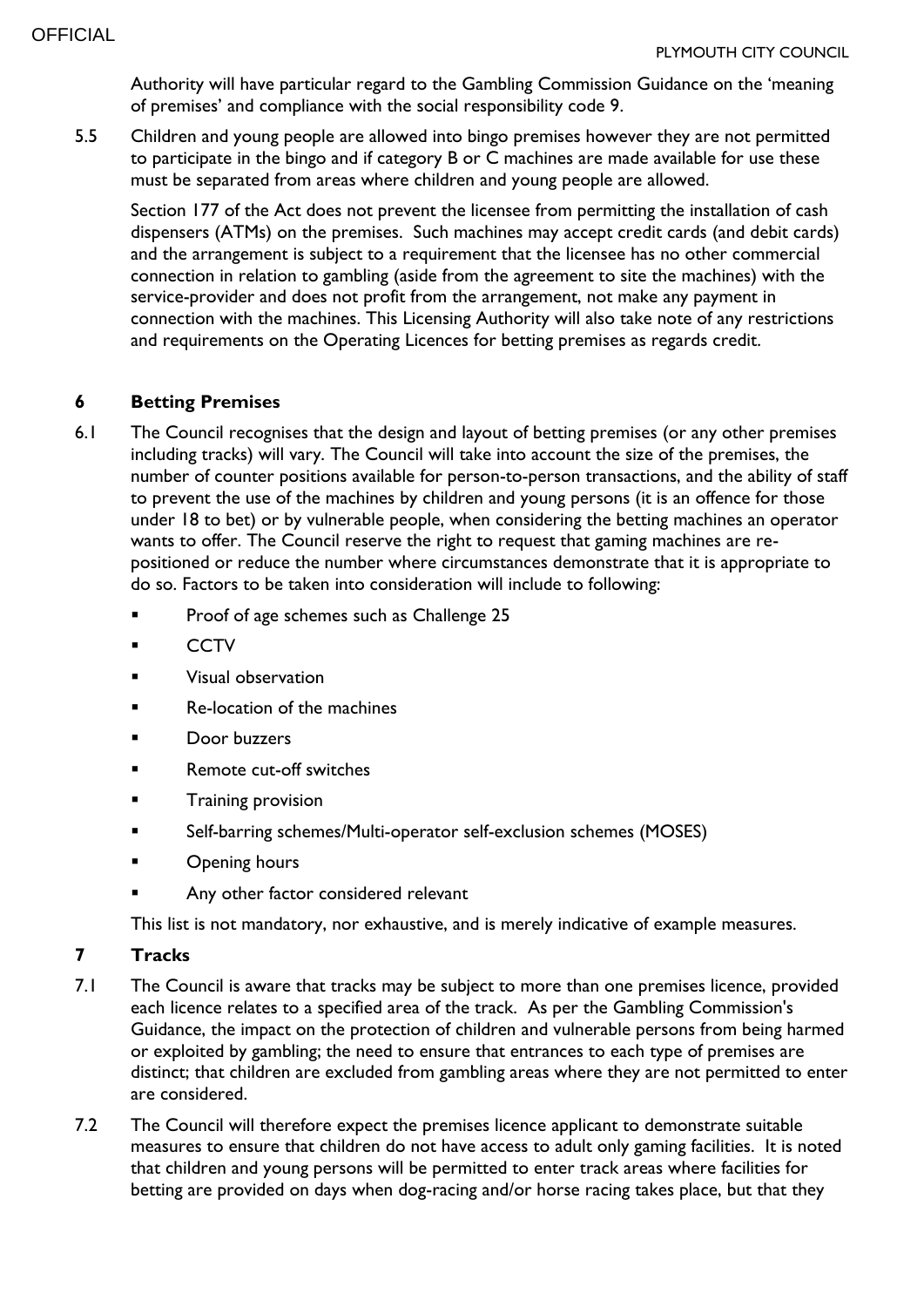are still prevented from entering areas where gaming machines (other than category D machines) are provided.

- 7.3 The Council will expect applicants to offer their own measures to meet the licensing objectives however appropriate measures/licence conditions may cover issues such as:
	- Proof of age schemes such as Challenge 25
	- **CCTV**
	- **Location of entry**
	- Notices / signage
	- **Physical separation of areas for example by use of screening, walls, clear signage, PIR** alarms etc.
	- Measures / training for staff on how to deal with suspected truant school children on the premises
	- Provision of information leaflets / helpline numbers for organisations such as GamCare
	- Self-barring schemes/Multi-operator self-exclusion schemes (MOSES)
	- **Specific opening hours**
	- Supervision of entrances / machine areas

This list is not mandatory, nor exhaustive, and is merely indicative of example measures.

#### **Gaming Machines**

7.4 Where the applicant holds a pool betting operating licence and is going to use the entitlement to four gaming machines, machines (other than category D machines) should be located in areas from which children are excluded.

Applicants are advised to consult the Gambling Commission's Guidance on where gaming machines may be located on tracks and any special considerations that should apply in relation, for example, to supervision of the machines and preventing children from playing them. The Council will also, in line with the Gambling Commission's Guidance, consider the location of gaming machines at tracks.

#### **Betting Machines**

7.5 The Council will have regard to Part 6 of the Gambling Commission's Guidance, to take account the size of the premises and the ability of staff to prevent the use of the machines by children and young persons (it is an offence for those under 18 to bet) or by vulnerable people, when considering the number/nature/circumstances of betting machines an operator proposes to offer.

On tracks where the potential space for such machines may be considerable, bringing with it significant problems in relation to the proliferation of such machines, the ability of track staff to supervise them if they are scattered around the track and the ability of the track operator to comply with the law and prevent children betting on the machines. The Council will generally consider restricting the number and location of betting machines, in the light of the circumstances of each application for a track betting premises licence.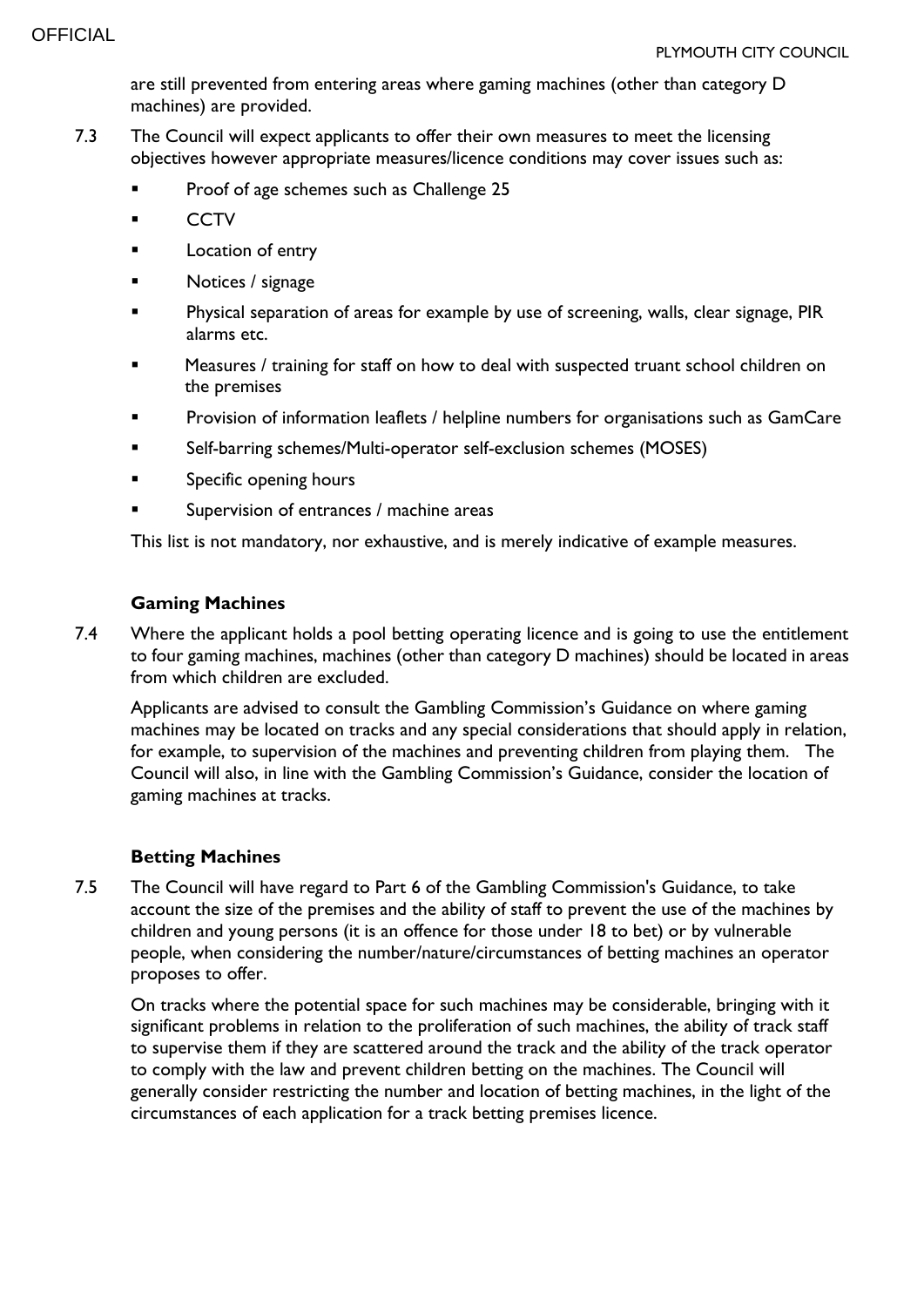## **8.0 Applications and Plans**

- 8.1 The Gambling Act 2005 (Premises Licences and Provisional Statements) Regulations 2007 state that a plan to accompany an application for a Premises Licence must show:
	- the extent of the boundary or perimeter of the premises
	- where the premises include, or consist of, one or more buildings, the location of any external or internal walls of each such building
	- where the premises forms part of a building, the location of any external or internal walls of the building which are included in the premises
	- where the premises are a vessel or part of a vessel, the location of any external or internal walls of the building which are included in the premises
	- the location of each point of entry to and exit from the premises, including in each case a description of the place from which entry is made or to which exit leads
- 8.2 If plans change in any material respect during the lifetime of the licence, the applicant will be in breach of their licence and would either need to make a fresh application under s. 159 or to seek an amendment to the licence under s. 187 of the Gambling Act 2005. If the changes are substantial, this may, in the opinion of the Licensing Authority, render the premises different to those to which the licence was granted. In such cases, variation of the licence under s. 187 would not be possible and a new application would be required under s. 159.
- 8.3 The Council will require a full premises licence variation application where premises are intending to use privacy screening and/or boothing to any machines. The Council will expect any application proposing the use of customer privacy screens/booths, to clearly identify how these areas can be adequately supervised. A copy of the updated local risk assessment must also be included within the application to evidence that any risks presented have been recognised and mitigated.
- 8.4 The Licensing Authority expects all applicants for Gambling Premises Licences to ensure there is adequate provision for staff to supervise persons using the licensed premises. This is to identify those who have self-excluded, vulnerable persons, under age persons, persons gambling beyond limits they have set for themselves, persons who may be involved in crime, persons who may be prone to anti-social behaviour, persons who are drinking alcohol where this is prohibited and persons who are showing signs of distress in respect of their gambling.
- 8.5 Applicants must take the structure and layout of the premises into account when considering their own policies and procedures. For example, where it is not possible for counter staff to supervise persons using gambling facilities such as gaming machines, the Licensing Authority would expect applicants to volunteer conditions that floor walkers will be used or that counter staff will be able to view all areas of the premises on CCTV provided to the counter area where it can be clearly seen.
- 8.6 Arrangements must be made for how staff will deal with customers who become aggressive and for ejecting patrons who are, for example, self-excluded, vulnerable or under age. This will include staff training and ensuring there are appropriate numbers of staff to deal with problems.
- 8.7 Staff should be in a position to monitor entrances and gaming machines and challenges should be initiated at the earliest opportunity.
- 8.8 Where access to premises is restricted, the Licensing Authority expects applicants to have a Proof of Age Scheme in place such as 'Challenge 25' and to train its staff in recognising acceptable forms of identification. Posters should be displayed stating that the relevant policy is in place and that users may be challenged.
- 8.9 Licence holders should record details of persons who have self-excluded, persons who have been ejected or refused admission, persons who have been barred by the operator and any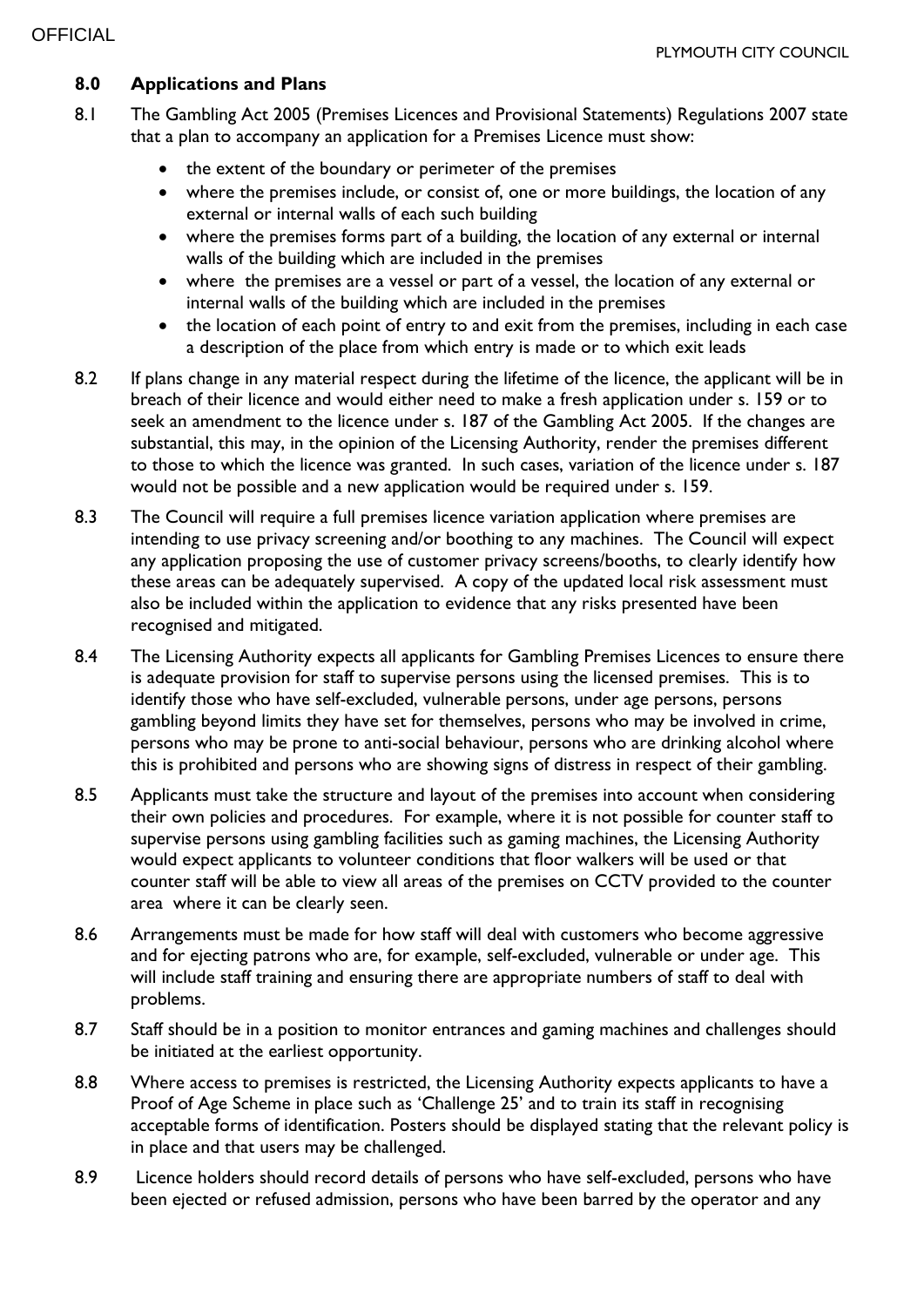instances of crime and disorder that occurs on, or in association with, the licensed premises. Applicants should demonstrate how they will identify self-excluded persons.

8.10 The Act requires applicants to submit plans of the premises with their application, in order to ensure that the licensing authority has the necessary information to make an informed judgement about whether the premises are fit for gambling. The information will also be used to plan future premises inspection activity. The plan should be scaled (1:100).

Plans for tracks do not need to be in a particular scale, but should be drawn to scale and should be sufficiently detailed to include the information required by regulations.

8.11 Some tracks may be situated on agricultural land where the perimeter is not defined by virtue of an outer wall or fence, such as point-to-point racetracks. In such instances, where an entry fee is levied, track premises licence holders may erect temporary structures to restrict access to premises.

In the rare cases where the outer perimeter cannot be defined, it is likely that the track in question will not be specifically designed for the frequent holding of sporting events or races. In such cases betting facilities may be better provided through occasional use notices where the boundary premises do not need to be defined.

8.12 The Council appreciates that it is sometimes difficult to define the precise location of betting areas on tracks. The precise location of where betting facilities are provided is not required to be shown on track plans, both by virtue of the fact that betting is permitted anywhere on the premises and because of the difficulties associated with pinpointing exact locations for some types of track. Applicants should provide sufficient information that this authority can satisfy itself that the plan indicates the main areas where betting might take place. For racecourses in particular, any betting areas subject to the "five times rule" (commonly known as betting rings) must be indicated on the plan.

## **9 Travelling Fairs**

- 9.1 Where category D machines and/or equal chance prize gaming without a permit are available for use at travelling fairs, the Council is responsible for deciding whether the facilities for gambling are no more than an ancillary amusement at the fair.
- 9.2 The Council will also consider whether the applicant falls within the statutory definition of a travelling fair.

It is noted that the 27-day statutory maximum for the land being used as a fair, applies on a per calendar year basis, and that it applies to the piece of land on which the fairs are held, regardless of whether it is the same or different travelling fairs occupying the land. The Council will work with its neighbouring Authorities to ensure that land, which crosses our boundaries, is monitored so that the statutory limits are not exceeded.

#### **10 Provisional Statements**

- 10.1 Developers may wish to apply to this authority for provisional statements before entering into a contract to buy or lease property or land to judge whether a development is worth taking forward in light of the need to obtain a premises licence. There is no need for the applicant to hold an operating licence in order to apply for a provisional statement.
- 10.2 S.204 of the Act provides for a person to make an application to the licensing authority for a provisional statement in respect of premises that he or she:
	- Expects to be constructed;
	- Expects to be altered; or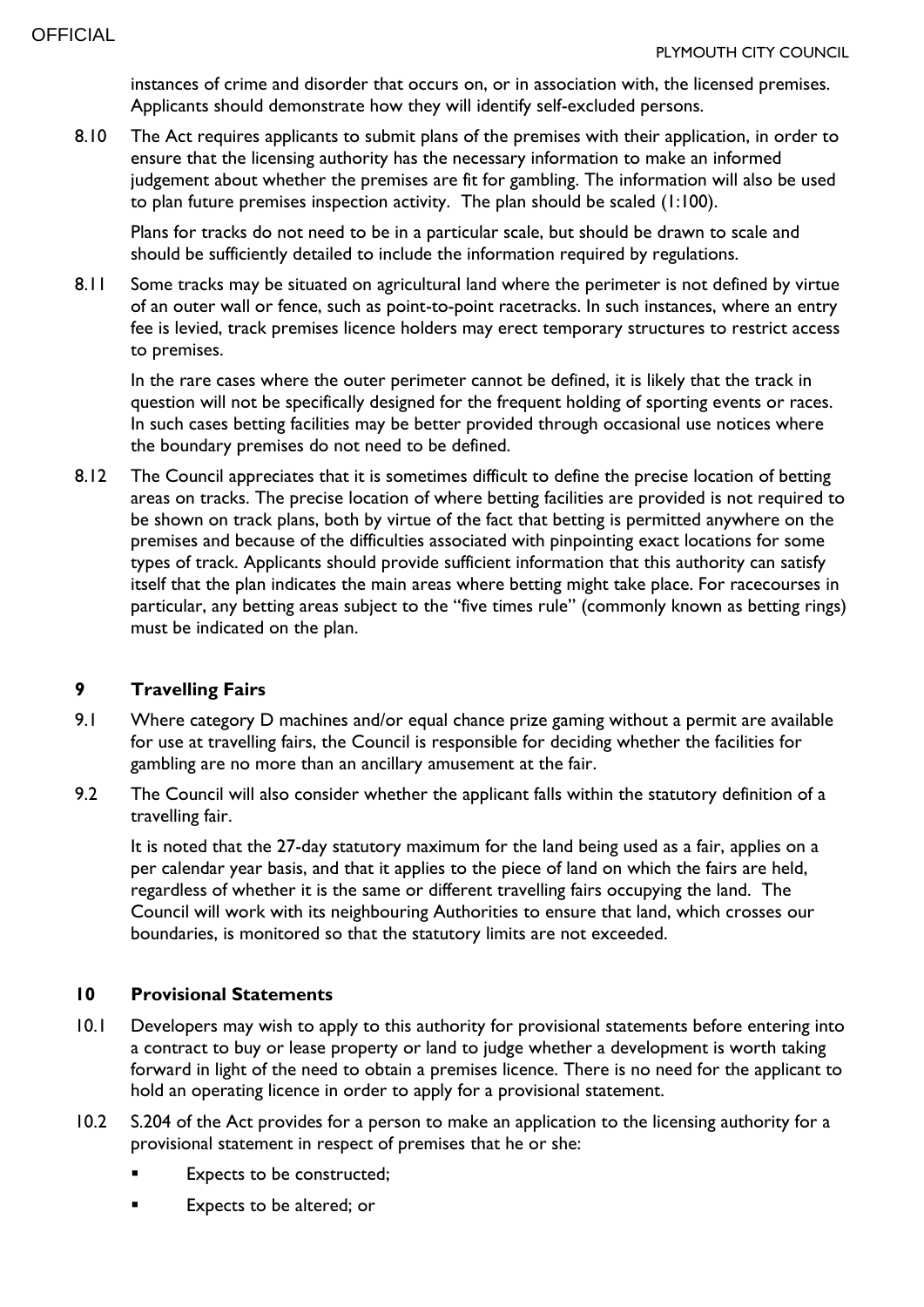- Expects to acquire a right to occupy.
- 10.3 The process for considering an application for a provisional statement is the same as that for a premises licence application. The applicant is obliged to give notice of the application in the same way as applying for a premises licence. Responsible authorities and interested parties may make representations and there are rights of appeal.
- 10.4 In contrast to the premises licence application, the applicant does not have to hold or have applied for an operating licence from the Gambling Commission (except in the case of a track) and they do not have to have a right to occupy the premises in respect of which their provisional application is made.
- 10.5 The holder of a provisional statement may then apply for a premises licence once the premises are constructed, altered or acquired. The licensing authority will be constrained in the matters it can consider when determining the premises licence application, and in terms of representations about premises licence applications that follow the grant of a provisional statement, no further representations from relevant authorities or interested parties can be taken into account unless:
	- They concern matters which could not have been addressed at the provisional statement stage, or
	- They reflect a change in the applicant's circumstances.
- 10.6 In addition, the authority may refuse the premises licence (or grant it on terms different to those attached to the provisional statement) only by reference to matters:
	- Which could not have been raised by objectors at the provisional statement stage;
	- Which in the authority's opinion reflect a change in the operator's circumstances; or
	- Where the premises have not been constructed in accordance with the plan submitted with the application. This must be a substantial change to the plan and this licensing authority notes that it can discuss any concerns it has with the applicant before making a decision.
- 10.7 Once an operator has completed a building, the licensing authority will be able to consider a premises licence application for it. Requiring the building to be complete ensures that the authority can inspect it fully, as can other responsible Authorities with inspection rights under Part 15 of the Act. Inspection will allow Authorities to check that gambling facilities comply with all necessary legal requirements, for example, that Category C and D machines in a licensed family entertainment centre are situated so that people under 18 do not have access to the category C machines. The physical location of the machines will be an important part of this, and inspection will allow the authority to check that the layout complies with the operator's proposals and the legal requirements.

#### **11 Reviews**

- 11.1 Requests for a review of a premises licence can be made by interested parties or responsible authorities however it is for this Licensing Authority to decide whether the review is to be carried-out. This will be on the basis of whether the request for the review is relevant to the matters listed below;
	- In accordance with any relevant code of practice issued by the Gambling Commission;
	- In accordance with any relevant guidance issued by the Gambling Commission;
	- **Reasonably consistent with the licensing objectives; and**
	- In accordance with the Licensing Authority's Statement of Principles.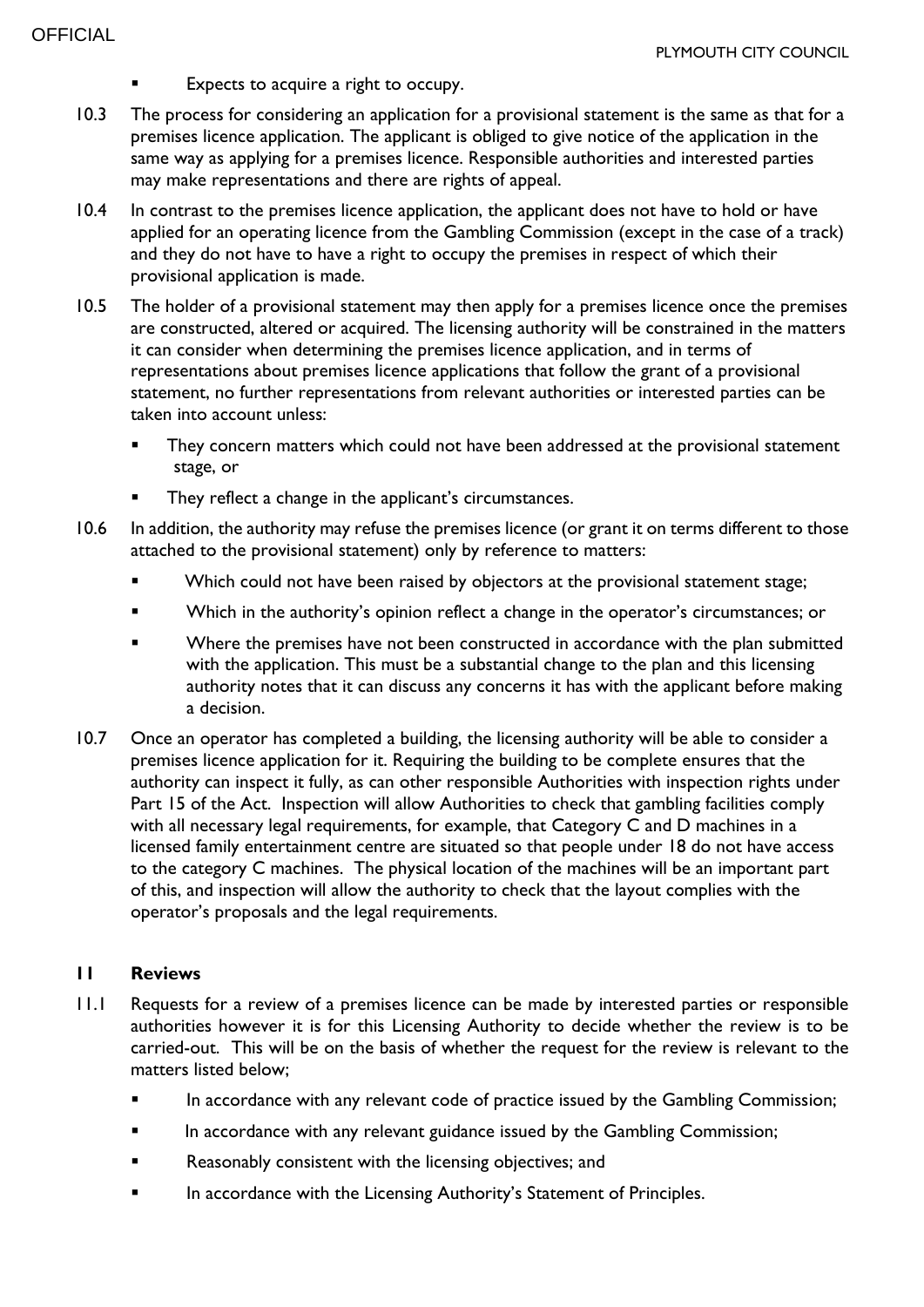- 11.2 The request for the review will also be subject to the consideration by the authority as to whether the request is frivolous, vexatious, or whether it will certainly not cause this authority to wish to alter/revoke/suspend the licence, or whether it is substantially the same as previous representations or requests for review.
- 11.3 The Council can also initiate a review of a particular premises licence or a particular class of premises licence on the basis of any reason, which it thinks is appropriate.
- 11.4 Once a valid application for a review has been received, representations can be made by responsible authorities and interested parties during a 28 day period. This period begins 7 days after the application was received by the licensing authority, who will publish notice of the application within 7 days of receipt.
- 11.5 The Council must carry out the review as soon as possible after the 28 day period for making representations has passed.
- 11.6 The purpose of the review will be to determine whether the licensing authority should take any action in relation to the licence. If action is justified, the options open to the licensing authority are;
	- Add, remove or amend a licence condition imposed by the licensing authority;
	- Exclude a default condition imposed by the Secretary of State (e.g. opening hours) or remove or amend such an exclusion;
	- Suspend the premises licence for a period not exceeding three months; and
	- Revoke the premises licence.
- 11.7 In determining what action, if any, should be taken following a review, the Council will have regard to the principles set out in S.153 of the Act, as well as any relevant representations.

In particular, a review of a premises licence may be initiated on the grounds that a premises licence holder has not provided facilities for gambling at the premises. This is to prevent people from applying for licences in a speculative manner without intending to use them.

Once the review has been completed, the licensing authority will, as soon as possible, notify its decision to:

- The licence holder
- **The applicant for review (if any)**
- The Commission
- **EXECUTE:** Any person who made representations
- **The chief officer of police or chief constable; and**
- **Her Majesty's Commissioners for Revenue and Customs**

## **12 Local Area Gambling Risk Assessments**

12.1 The Gambling Commission's Social Responsibility Code (Licence Conditions and Codes of [Practice](https://beta.gamblingcommission.gov.uk/authorities/codes-of-practice) (LCCP) 10.1.1) requires operators to consider local risks.

The Gambling Commission's Social Responsibility Code require licensees to assess the local risks to the licensing objectives posed by the provision of gambling facilities at each of their premises, and have policies, procedures and control measures to mitigate those risks.

12.2 The local risk assessments are specific to the potential harm that gambling premises can have on one or more of the licensing objectives under the Act. They must be specific to the premises, the area and the local community and must be owned by the premises managers to ensure they are site specific. A local risk assessment of gambling premises should be carried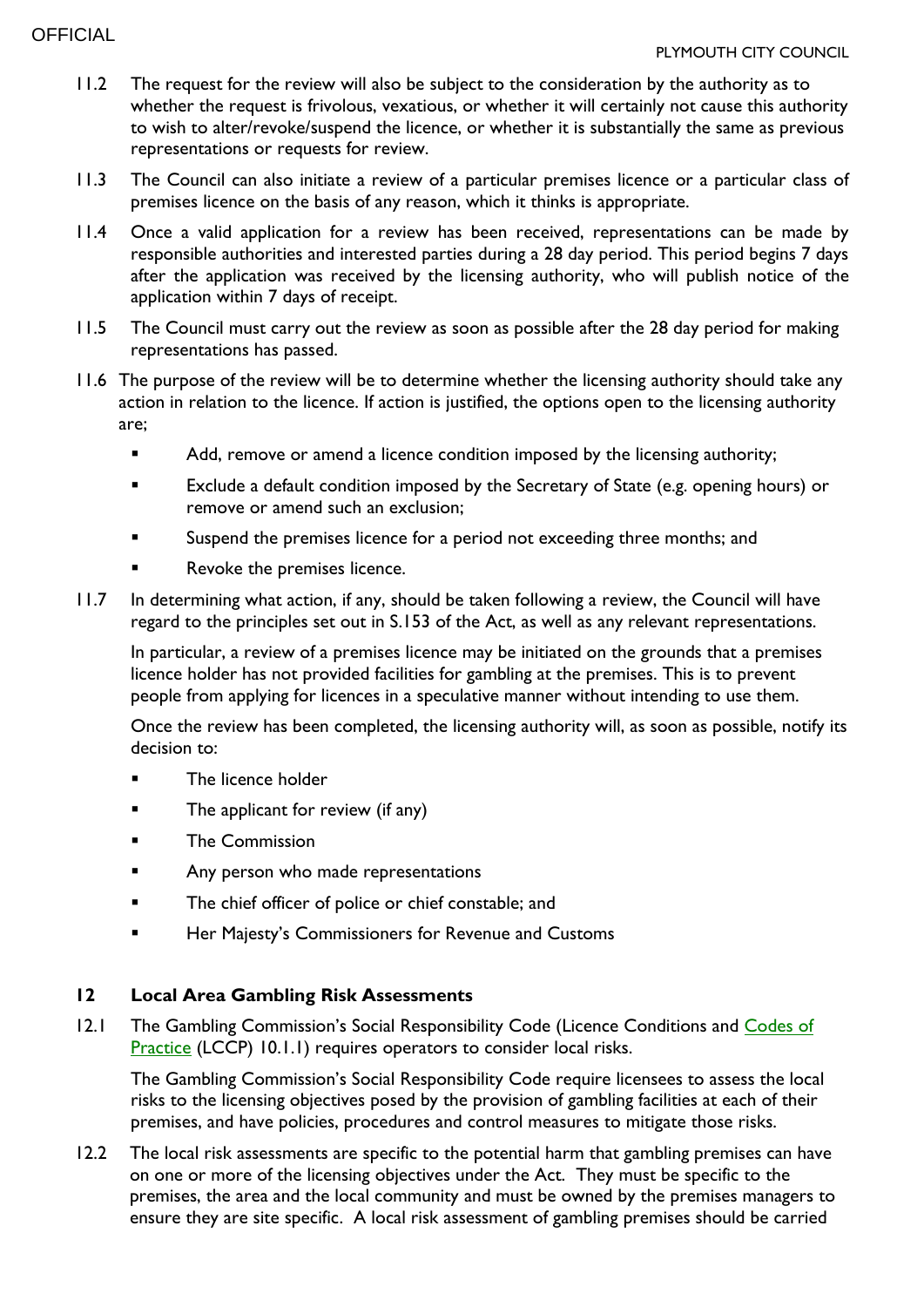out through a step-by-step approach. This will involve firstly assessing the local area; identify the relevant risk factors; assess the gambling operation and finally assess the premises design, both internal and external. Once the risk factors have been identified the appropriate control measures to mitigate the risks can be considered. These control measures may either already be in place or will need to be implemented.

- 12.3 The risk based approach provides a better understanding of, and enables a proportionate response, to risk. This approach includes looking at future risks and thinking about risks in a probabilistic way. Risk is not necessarily related to an event that has happened. Risk is related to the probability of an event happening and the likely impact of that event. In this case it is the risk of the impact on the licensing objectives.
- 12.4 The Council has produced the '[Guide to Undertaking Local Gambling Risk Assessments](https://www.plymouth.gov.uk/licensingandpermits/gamblinglicencesandpermits/gamblingpolicy)' (April 2020) to assist gambling operators to conduct, assess and complete a premises based gambling risk assessment. Gambling operators who currently operate premises within Plymouth or who are applying for a new licence, or to vary an existing licence should have regard to this guide when completing or revising their premises risk assessments.
- 12.5 It will be the responsibility of the gambling operator to assign an assessor for assessing the local risks for their premises. The person assigned as the assessor must be competent to undertake this role as failure properly to carry out this function could result in a breach of the provisions of the LCCP. The assessor must understand how the premises operate or will operate, its design, and where it is located. The assessor will need to understand the local area and it is highly recommended that licensees use staff or area managers to assist in gaining an understanding of that local area.

In undertaking their risk assessments, licensees should take into account any relevant matters identified in this policy statement and any associated local area profile produced by this Licensing Authority.

- 12.6 It will be the responsibility of the gambling operator to ensure that a local risk assessment is provided, is regularly reviewed or updated having regard to the following circumstances;
	- When applying for a new or a variation of a premises licence, including a Temporary Use Notice.
	- To take account of significant changes in local circumstances, including those identified in this policy.
	- When there are significant changes at a licensee's premise that may affect the level of risk or the mitigation of those risks.
	- on request of the Council
- 12.7 The following lists set out some examples of what the Licensing Authority considers to be significant changes in local circumstances:
	- The local area is classified or declassified by the Licensing Authority as being an area of heightened risk within its Statement of Licensing Principles.
	- Any substantial building development or conversion of existing premises in the local area which may increase or decrease the number of visitors. For example, where premises are converted to a local supermarket or a new office building is constructed nearby.
	- Any new pay day loan or pawn brokers open in the local area
	- **EXECH** Changes are made to the provision, location and/or timings of public transport in the local area, such as a bus stop which is used by children to attend school is moved to a location in proximity to gambling premises.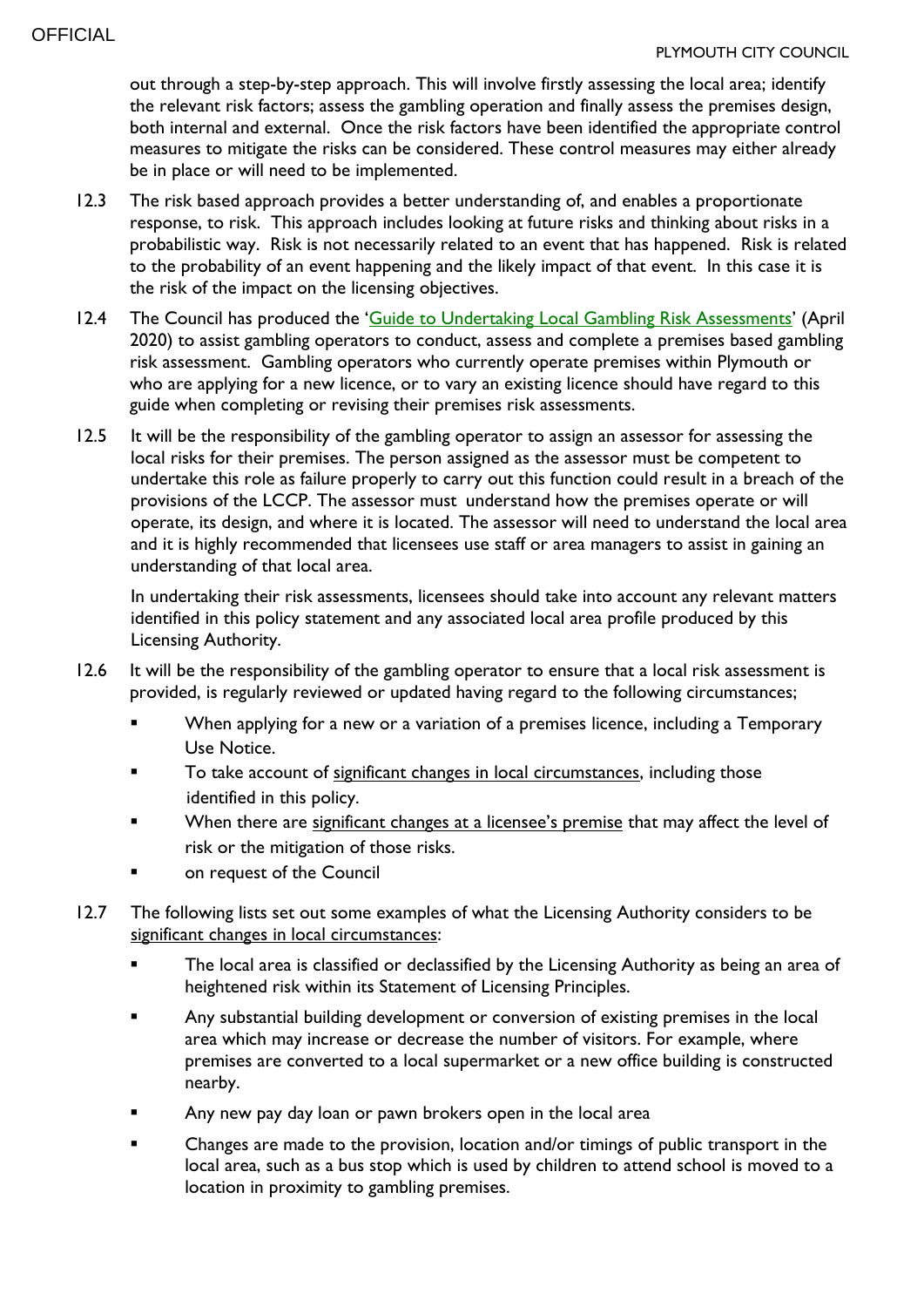- Educational facilities increase in the local area. This may occur as a result of the construction of a new school/college or where a significant change is made to an existing establishment.
- The local area is identified as having elevated crime by the police and/or Licensing Authority.
- Any vulnerable group is identified by the Licensing Authority or venues relating to those vulnerable groups are opened in proximity to gambling premises (e.g. additional homeless hostels or gambling or mental health care/support facilities are opened in the local area).
- A new gambling premises opens in the local area.
- 12.8 The following lists sets out some examples of what the Licensing Authority considers to be significant changes in licenced premises (some of which may also require a variation to the existing premises licence):
	- Any building work or premises refit where gambling facilities are relocated within the premises.
	- The premises licence is transferred to a new operator who will operate the premises with its own procedures and policies which are different to those of the previous licensee.
	- Any change to the operator's internal policies which as a result requires additional or changes to existing control measures; and/or staff will require retraining on those policy changes.
	- The entrance or entrances to the premises are changed,
	- New gambling facilities are made available on the premises which were not provided previously, for example, bet in play, handheld gaming devices for customers, Self Service Betting Terminals, or a different category of gaming machine is provided.
	- Changes in staffing levels or opening times
	- **The premises operator makes an application for a licence at that premises to** provide an activity under a different regulatory regime, for example, to permit the sale of alcohol or to provide sexual entertainment on the premises.
- 12.9 A significant change can be temporary and any temporary changes should be considered and adjustments made to the local risk assessment if necessary.
- 12.10 Operators must establish a regular review regime in respect of their local risk assessments. This should be at least annually and can be carried out alongside other reviews on Health and Safety risk assessments for the premises. This review programme would ensure that, regardless of whether or not any of the trigger events set out above have occurred, these risk assessments are considered at regular intervals and updated if necessary.
- 12.11 The Social Responsibility Code provision is supplemented by the LCCP: Ordinary Code 10.1.2 and requires licensees to share risk assessments with the Licensing Authority when applying for premises licence or applying for a variation to existing licensed premises or otherwise on request of the Licensing Authority.
- 12.12 The Local Risk Assessment must be kept on the premises and be available for inspection by the licensing authority. Whilst there are no plans to request that licensed premises share their risk assessments on a periodic basis, where concerns do exist, perhaps prompted by new or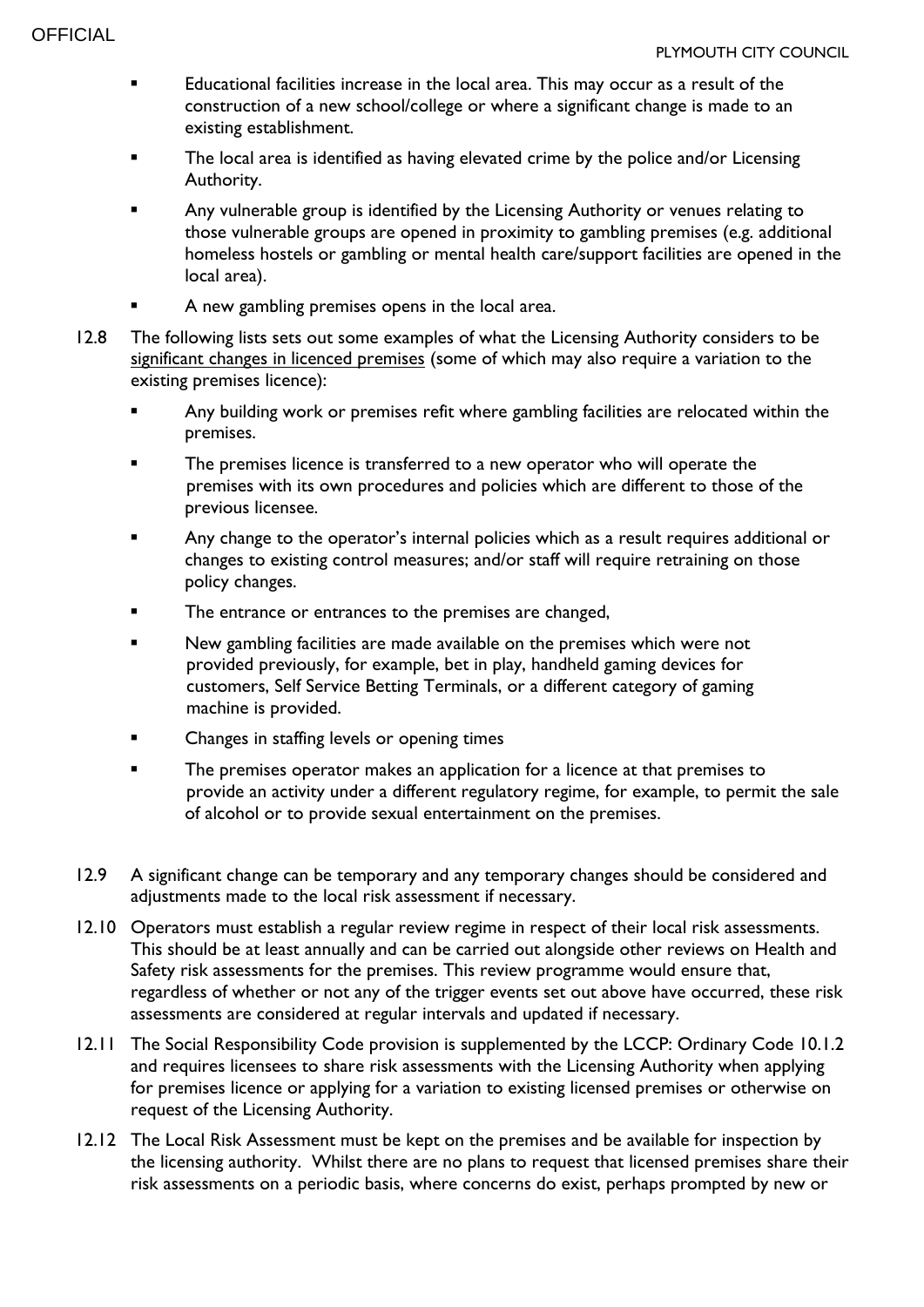existing risks, the Licensing Authority is likely to request that a licensee share a copy of its risk assessment.

12.13 The risk assessment will set out the measures the licensee has put in place to address specific concerns, thereby potentially reducing the occasions on which a premises review and the imposition of licence conditions is required. Licensees may wish to offer voluntary conditions to be attached to any licence.

#### **Matters to be included when undertaking a local risk assessment**

The local area

12.14 Operators will be expected to identify the local risk factors surrounding the premises. The risk factors will differ from location to location so an understanding of the specific characteristics of the local area and the people who live, work or visit that area is important.

To assist in assessing the local area the Council will produce and maintain a Local Area Profile. The local area profile is held on the City Council's website at [www.plymouth.gov.uk/licensingandpermits/gamblinglicencesandpermits/gamblingpolicy](http://www.plymouth.gov.uk/licensingandpermits/gamblinglicencesandpermits/gamblingpolicy) and will be updated from time to time. The Local Area Profile sets out the demographic profile of areas of the City and the specific concerns and risks that have been identified in respect to gambling in those areas.

- 12.15 The list below is a small example of some of the risk factors that may be present in an area where gambling premises are located:
	- **The types of premises and their operation in the local area surrounding these** premises
	- The footfall in the local area, for example, does it predominately comprise residents, workers or visitors, is it a family orientated area, popular with children and young people.
	- Socio-economic makeup of the area
	- Prevalence of dependant or addictive gambling in an area, including information from self-exclusion data
	- Transport links and parking facilities.
	- Educational facilities.
	- Community centres.
	- Hospitals, mental health or gambling care providers.
	- Homeless or rough sleeper shelters, hostels and support services.
	- The ethnicity, age, economic makeup of the local community.
	- Significant presence of young children
	- **Example 2** Crime rates and types
	- Unemployment rates
	- **Presence of alcohol or drug support facility**
	- **Presence of a pawn broker/pay day loan businesses in the vicinity.**
	- Presence of other gambling premises in the vicinity.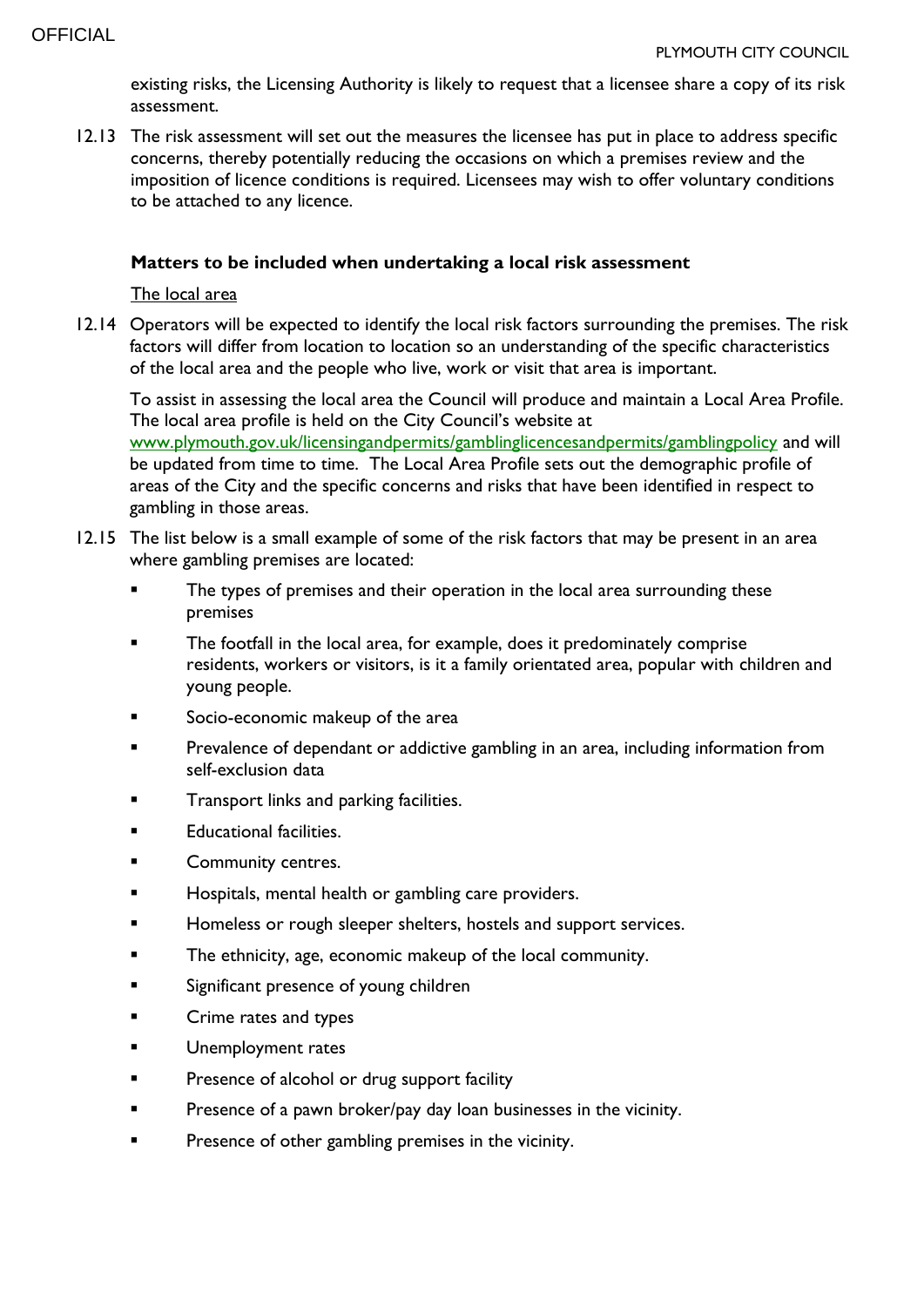#### The gambling operation

- 12.16 In assessing the risk factors associated with a gambling operation the assessor should consider how that gambling operation may affect risk. The assessor as a minimum must consider:
	- How the operator conducts its business
	- What gambling products it provides in the premises
	- The facilities to enable gambling within the premises
	- The staffing levels within the premises throughout different times of any day
	- The level and requirement for staff training
	- Whether loyalty or account cards are used or not
	- The policies and procedures it has in place in relation to regulatory requirements of the Act or to comply with the LCCP
	- The security and crime prevention arrangements it has in place
	- How it advertises locally and on the premises
	- The marketing material within the premises
	- The display and provision of information, etc.
	- The opening hours of the premises and the possible interaction of the gambling premises with any surrounding night time economy.
	- Support and early intervention engagement with customers
	- Issues of lone working and staff working with closely with children.

#### The internal and external design of the premises

- 12.17 The design and layout of the premises is a key consideration as this could have a significant impact on the risk to the licensing objectives. The design, both internal and external should be considered and specific risk factors identified and noted. For example:
	- The ability to view all parts of the gambling area and entrances, whether directly or via aids such as mirrors /CCTV
	- The ability for children and young people to look into the premises and see gambling taking place
	- Nature and number of advertising materials present, particularly those viewable externally
	- Position of various gambling activities
	- The means to segregate various gambling activities

#### Control measures and monitoring

12.18 Once the risk factors have been identified, the assessor should seek to identify control measures that would mitigate the identified risks. Some risk factors may require a combination of control measures to adequately mitigate the risk.

Adequate management arrangements must be in place to ensure any control measures are in operation and licensees may wish to record these checks as part of any due diligence defence.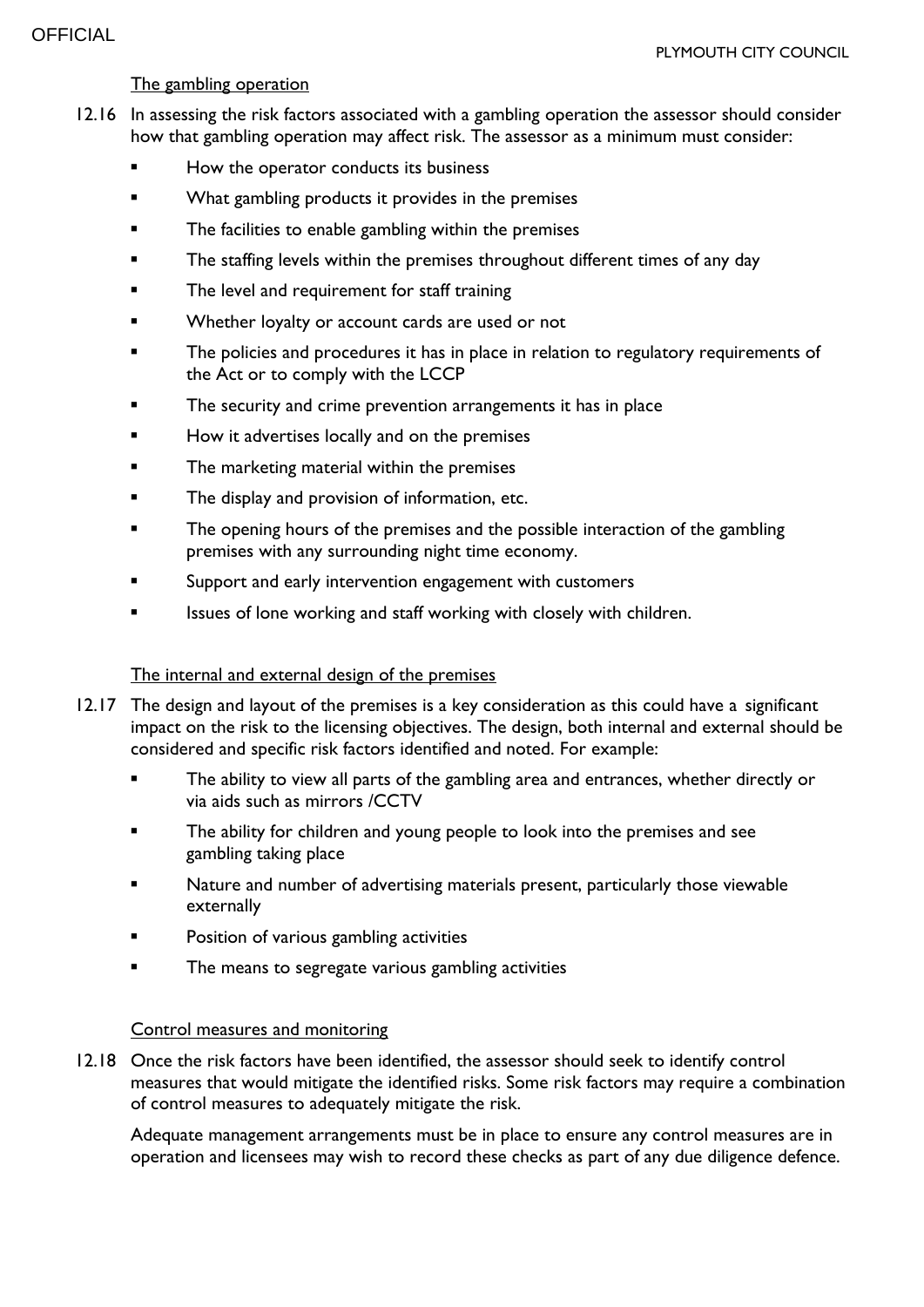#### Completed assessment

12.19 The control measures must be implemented on the premises and, if applicable, staff on the premises should be trained in their use or trained on the new policy or procedure.

A copy of the local area risk assessment must be kept on the licensed premises and made available for inspection by Licensing, Trading Standards or the Police. All staff should be made aware of the contents of the local risk assessment, including any additional control measures identified in the assessment.

The Licensing Authority will assess the risks identified and the measures implemented to mitigate those risks. When a completed assessment is provided with a new application or with a variation application, the authority will consider the assessment in the course of determining whether to grant the application or not. Some control measures identified in the assessment may be put forward as conditions to be attached to the licence to address any significant local concerns.

#### **13. Local Area Profiles (LAP)**

13.1 The authority may produce local area profiles which will be a relevant matter when determining applications or reviewing existing licences.

LAPs will be updated more frequently than the licensing policy to ensure they take account of the latest data and guidance. LAPs will therefore be published separately to this policy.

13.2 These LAPs may identify levels of risk from gambling which should be considered as part of any operator risk assessment.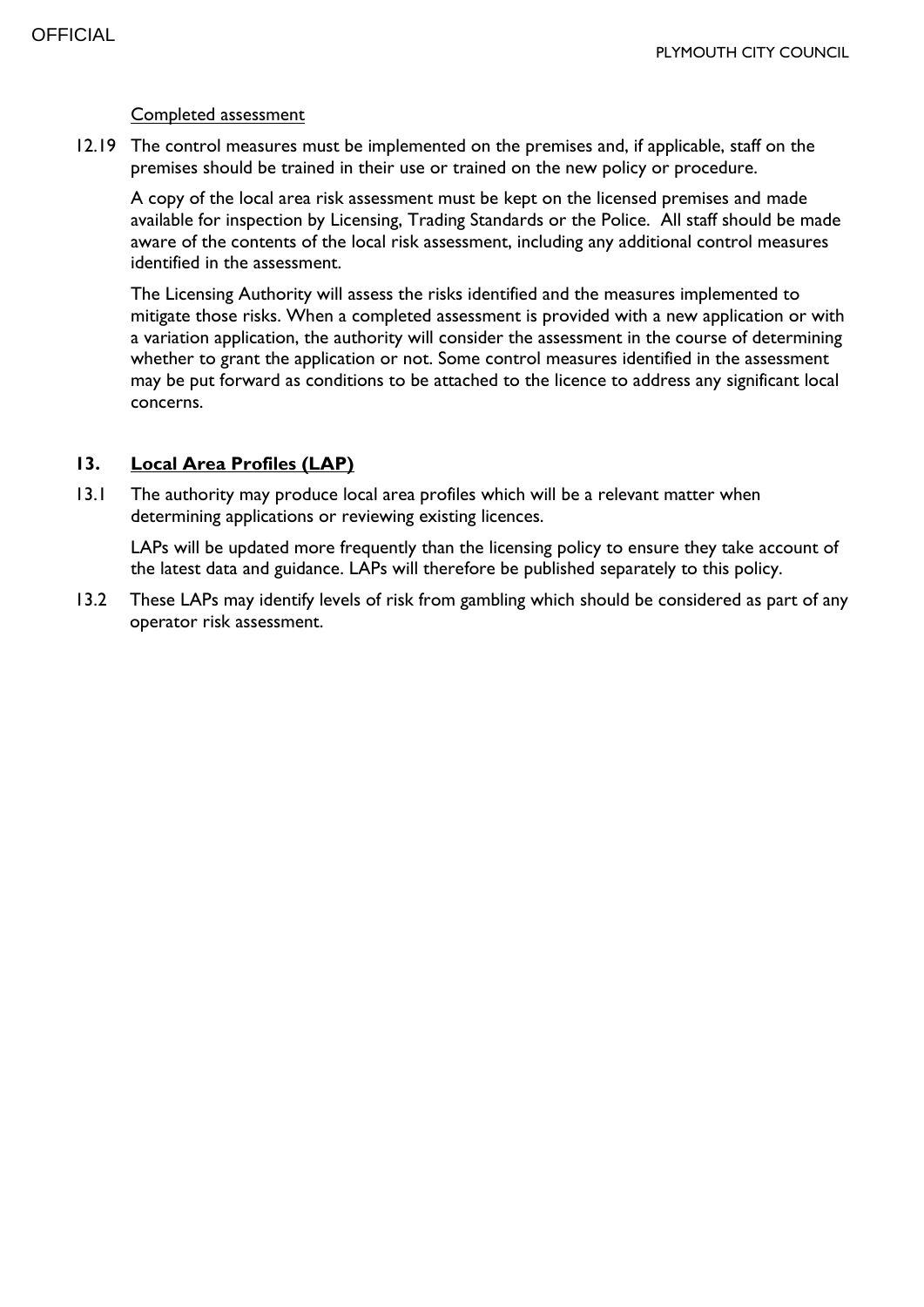# **PART C - PERMITS/TEMPORARY & OCCASIONAL USE NOTICES**

## **1. Unlicensed Family Entertainment Centres (Gaming Machine Permits)**

1.1 The term **'unlicensed family entertainment centre'** (uFECs) is one defined in the Act and refers to a premises which provides category D gaming machines along with various other amusements, such as computer games and 'prize every time' machines. The premises is 'unlicensed' in that it does not require a premises licence, but does require a permit to be able to provide its category D gaming machines. It should not be confused with a 'licensed family entertainment centre' which does require a premises licence because it contains both category C and D gaming machines.

uFECs will be most commonly located at seaside resorts, in airports and at motorway style service centres, and will cater for families, including unaccompanied children and young persons. Only premises that are wholly or mainly used for making gaming machines available may hold an uFEC gaming machine permit or an FEC premises licence (S238 of the Act). Both a licensed FEC and an uFEC are classified as 'premises. As a result, it is generally not permissible for such premises to correspond to an entire shopping centre, airport, motorway service station or similar. Typically, the machines would be in a designated, enclosed area.

The Council will only grant an uFEC gaming machine permit where it is satisfied that the premises will be operated as a bonafide uFEC.

In line with the Act, while conditions will not be attached to this type of permit. The Council can refuse an application if not satisfied that issues raised in this Statement of Principles have been addressed in the application.

- 1.2 Where an establishment does not hold a Premises Licence but wishes to provide gaming machines, it may apply to the licensing authority for this permit. It should be noted that the applicant must show that the premises will be wholly or mainly used for making gaming machines available for use (S.238 of the Act).
- 1.3 The Council notes the Gambling Commission's Guidance which states that 'An application for a permit may be granted only if the Licensing Authority is satisfied that the premises will be used as an unlicensed Family Entertainment Centre and if the Chief Officer of Police has been consulted on the application...' and will consider asking the applicant to demonstrate;
	- A full understanding of the maximum stakes and prizes of the gambling that is permissible in unlicensed Family Entertainment Centres;
	- **That the applicant has no relevant convictions (those that are set out in Schedule 7 of** the Act; and
	- That staff are, or will be trained to have a full understanding of the maximum stakes and prizes
- 1.4 The Council will not attach conditions to this type of permit.
- 1.5 The Statement of Licensing Policy clarifies the measures it will expect applicants to demonstrate when applying for a permit for an unlicensed family entertainment centre. This will allow this licensing authority to better determine the suitability of the applicant and the premises for a permit.
- 1.5 Within this process the applicant must be able to demonstrate that:
	- They are a fit and proper person to hold the permit
	- **They have considered and are proposing suitable measures to promote the licensing** objectives, and
	- They have a legal right to occupy the premises to which the permit is sought.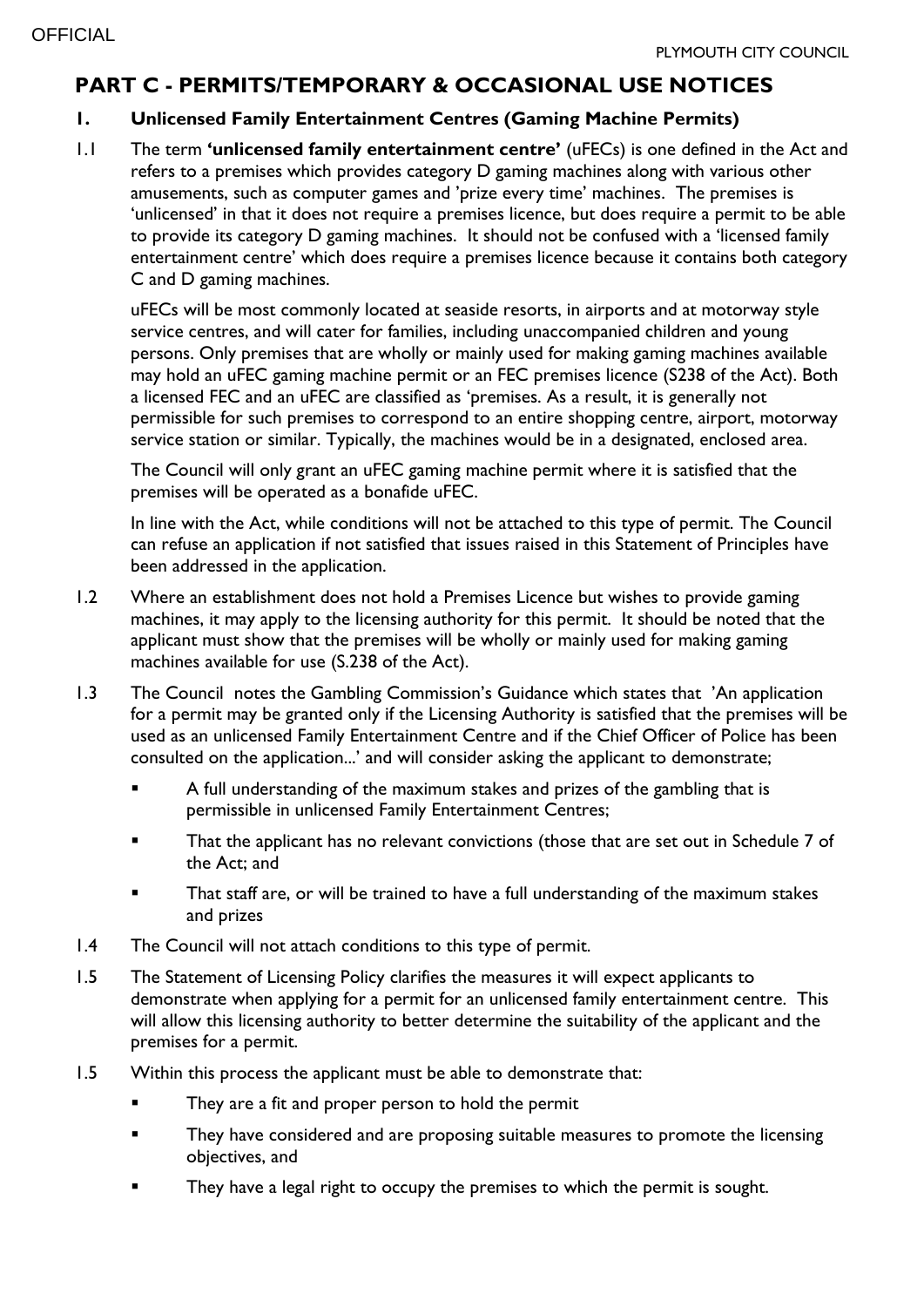The measures suggested in this Statement of Licensing Policy will be applied although will consider any alternative measures suggested by the applicant and will substitute measures as appropriate

- 1.8 The Council will require the following **supporting documents** to be served with all uFEC gaming machine permit applications:
	- Proof of age a certified copy or sight of an original birth certificate, a photo style driving licence, or passport – all applicants for these permits must be aged 18 or over).
	- Proof that the applicant has the right to occupy the premises acceptable evidence would be a copy of any lease, a copy of the property's deeds or a similar document.
	- A standard disclosure and barring service check issued within the previous month. This will be used to check that the applicant has no relevant convictions as defined in Schedule 7 of the Act.
	- **Evidence that the machines to be provided are or were supplied by a legitimate** gambling machine supplier or manufacturer who holds a valid gaming machine technical operating licence issued by the Gambling Commission.
	- Suitable and sufficient gambling local risk assessments where the uFEC is located adjacent to an AGC.
	- Suitable and sufficient safeguarding policy.
	- A plan of the premises for which the permit is sought showing the following items:
		- (i) The boundary of the building with any external or internal walls, entrances and exits to the building and any internal doorways
		- (ii) Where any category D gaming machines are positioned and the particular type of machines to be provided (e.g. slot machines, penny-falls, cranes)
		- (iii) The positioning and types of any other amusement machines on the premises
		- (iv) The location of any fixed or semi-fixed counters, booths or offices on the premises whereby staff monitor the customer floor area
		- (v) The location of any ATM/cash machines or change machines
		- (vi) The location of any fixed or temporary structures such as columns or pillars
		- (vii) The location and height of any stages in the premises; any steps, stairs, elevators, balconies or lifts in the premises
		- (viii) The location of any public toilets in the building

Unless otherwise agreed, the plan should be drawn to a standard scale with a key showing the items mentioned above. The standard scale is 1:100.

- 1.9 The Council also encourage premises to sign up to the British Amusement Catering Trade Association (BACTA) Voluntary Code and restrict under 18's from playing Category D Cash Fruit Machines within their venues.
- 1.10 Harm in this context is not limited to harm from gambling, but includes wider protection considerations. The council will consider these policies and procedures on their merits but should (depending on the particular permit being applied for) include appropriate measures/training for staff having regard to the following:
	- Maintain contact details for any local schools and or the education authority so that any truant children can be reported
	- Employ policies to address problems associated with truant children who may attempt to gain access to the premises and to gamble when they should be at school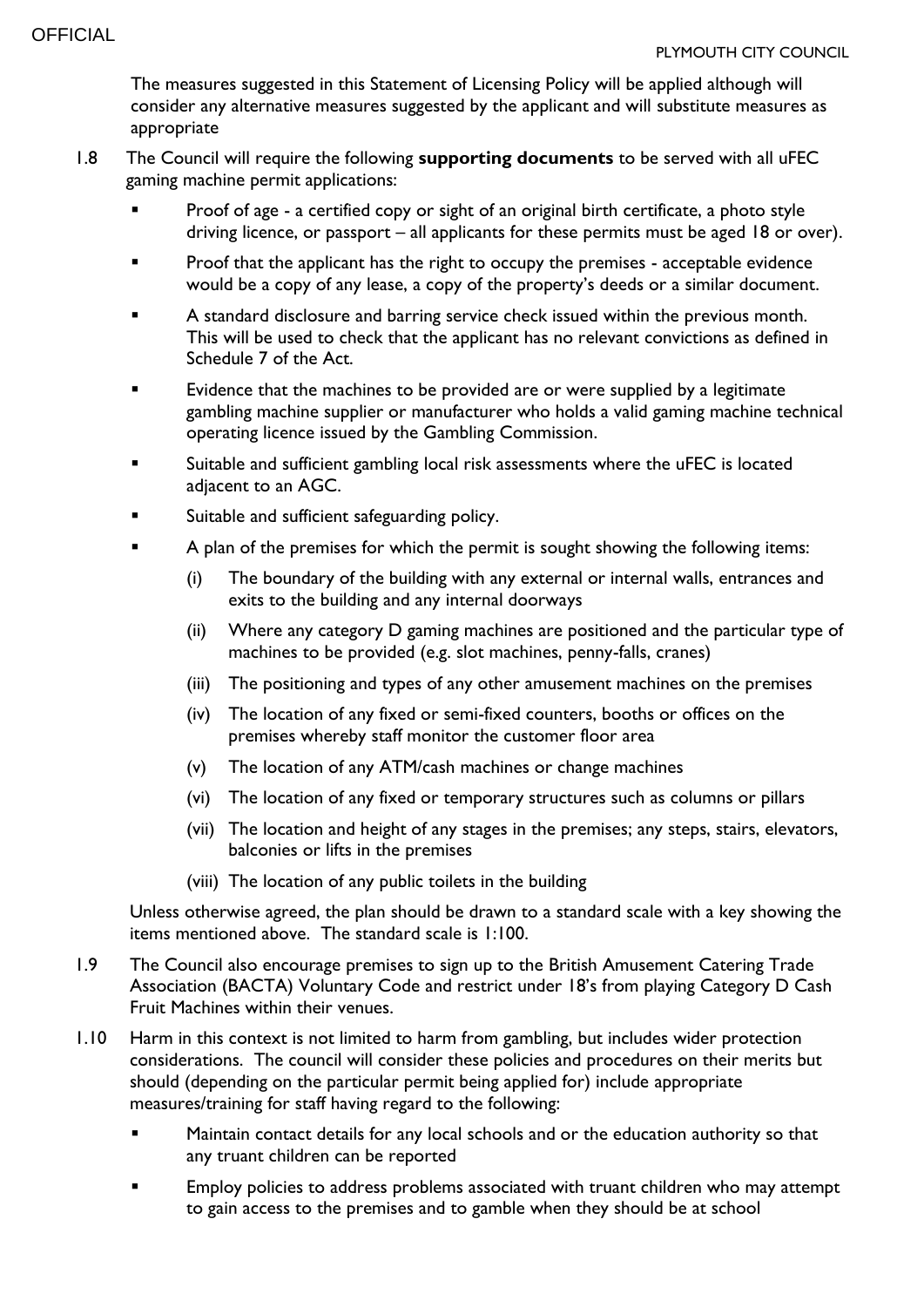- **Employ policies to address any problems that may arise when there is an increased** likelihood that children may frequent the premises in greater numbers, such as half terms and summer holidays
- Safeguarding policies in place to both protect children and vulnerable adults but also staff training in relation to the identification and onward alerting of safeguarding concerns
- Display posters with the 'Child Line' phone number in discreet locations throughout the premises e.g. toilets, corridors
- Maintain a register of any incidents that arise on and around the premises related to children i.e. children gambling excessively, truant children, children being unruly or young unaccompanied children entering the premises. The register can be used to detect any trends which require action by the management of the premises.
- **Take steps to ensure all young children are accompanied by a responsible** adult.
- Maintain policies to deal with any young children who enter the premises unaccompanied
- Undertake satisfactory disclosure checks (criminal records checks) for all staff who will be working with children.
- Clear signage that identifies gaming machines and skill machines
- Any prizes displayed must be capable of being won
- Staff training that covers all of the controls in place

NB: Any supporting evidence of the above measures e.g. training manuals or other similar documents/written statements should be attached to the application.

- 1.11 The Council will expect the applicant to show that there are policies and procedures in place to **protect vulnerable persons.** The Council will assess the submitted policies and procedures on their merits, but (depending on the particular permit being applied for) should include appropriate measures/training for staff relating to the following:
	- Display Gamcare helpline stickers on all gaming machines
	- Display Gamcare posters in prominent locations on the premises
	- Training for staff members which focuses on building an employee's ability to maintain a sense of awareness of how much (e.g. how long) customers are gambling, as part of measures to detect persons who may be vulnerable
	- Consider appropriate positioning of ATM and change machines, including the display of Gamcare stickers on any such machines.
	- Customer self-exclusion systems (for example where the uFEC is adjacent to an AGC).

NB: Any supporting evidence of the above measures e.g. training manuals or other similar documents/written statements should be attached to the application.

- 1.12 The applicant should also be mindful of the following possible control measures (depending on the particular permit being applied for) to minimise crime and disorder and the possibility of public nuisance:
	- Maintain an effective CCTV system to monitor the interior and exterior of the premises
	- Keep the exterior of the premises clean and tidy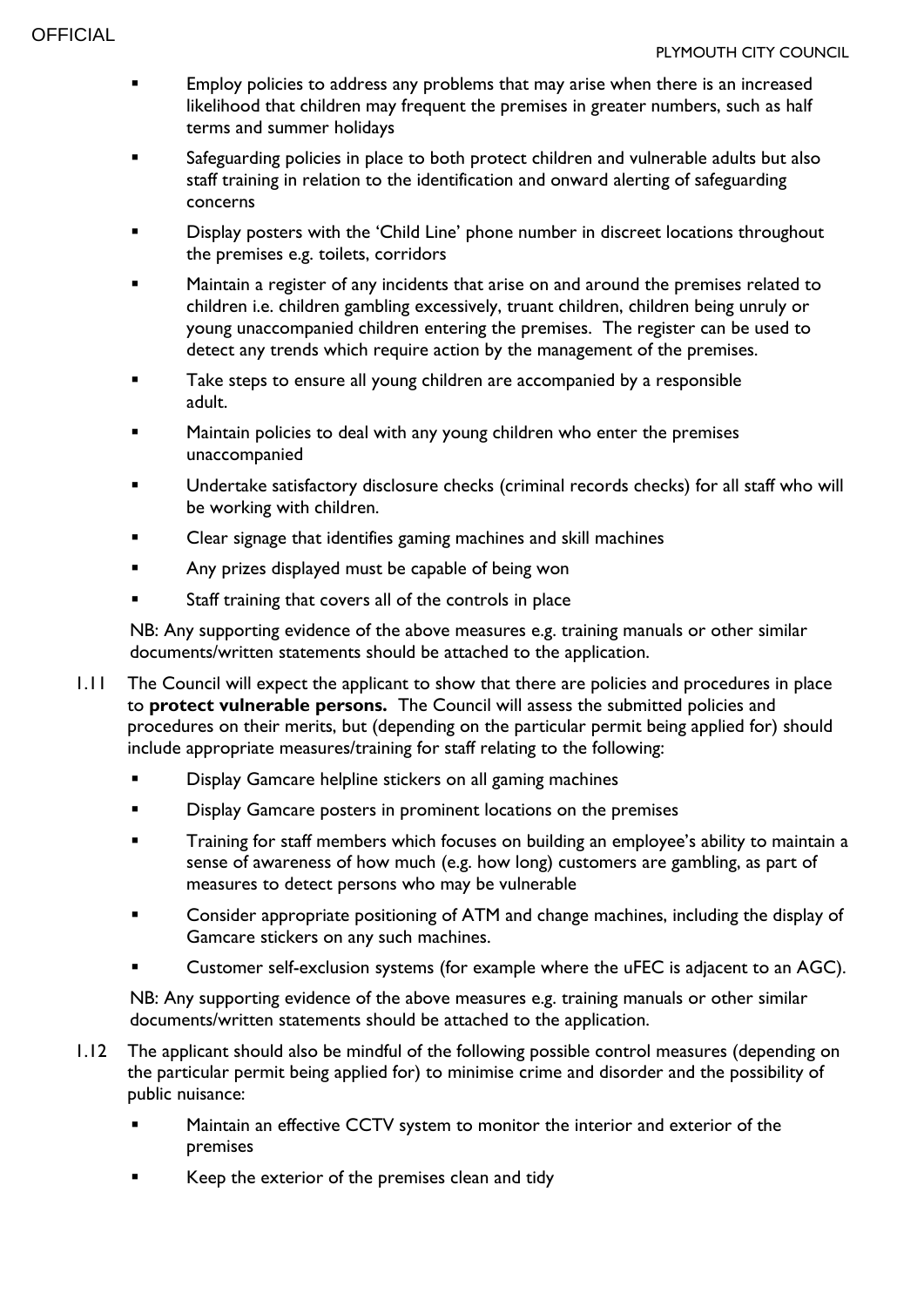- **Ensure that external lighting is suitably positioned and operated so as not to cause** nuisance to neighbouring or adjoining premises
- **EXECONS** Consider the design and layout of the outside of the premises to deter the congregation of children and youths.

NB: Any supporting evidence of the above measures e.g. training manuals or other similar documents/written statements should be attached to the application.

## **2. (Alcohol) Licensed Premises (Gaming Machine Permits)**

## **Automatic Entitlement: 2 Machines**

- 2.1 There is provision in the Act for premises licensed to sell alcohol for consumption on the premises, to automatically have 2 gaming machines, of categories C and/or D. The premises merely need to notify the licensing authority. The Licensing Authority will consider removing an automatic authorisation in respect of any particular premises if:
	- **Provision of the machines is not reasonably consistent with the pursuit of the licensing** objectives;
	- **Gaming has taken place on the premises that breaches a condition of section 282 of** the Act (i.e. the gaming machines have been made available in a way that does not comply with requirements on the location and operation of gaming machines)
	- The premises are mainly used for gaming; or
	- **EXECUTE:** An offence under the Act has been committed on the premises

The Licensing Authority expect businesses to comply with the Gambling Commission Code of Practice for '[Gaming machines in clubs and premises with an alcohol licence](file://///plymcc.local/directorates/Development/Environmental%20Regulation/Licensing/GAMBLING%20ACT%202005/Policy/Draft%20new%20Policy%202022/•https:/beta.gamblingcommission.gov.uk/authorities/codes-of-practice/guide/page/section-c-gaming-machines-in-clubs-and-premises-with-an-alcohol-licence)'. Staff must be aware of this Code of Practice and how to ensure they can meet the requirements around the location and supervision of machines.

Licensed Premises will also need to refer to the Gambling Commission Code of Practice for ['Equal chance gaming in clubs and premises with an alcohol licence'](https://beta.gamblingcommission.gov.uk/authorities/codes-of-practice/guide/page/section-b-equal-chance-gaming-in-clubs-and-premises-with-an-alcohol-licence), where they provide bingo, poker, bridge, whist or other equal chance gaming.

#### **Permit: 3 or More Machines**

2.2 If a premises wishes to have more than 2 machines, then it needs to apply for a permit and the licensing authority must consider that application based upon the licensing objectives, any guidance issued by the Gambling Commission issued under Section 25, codes issued under s24 of the Act, and "other such matters as the Licensing Authority think relevant."

The Council considers that "such matters" will be decided on a case by case basis but generally there will be regard to the need to protect children and vulnerable persons from harm or being exploited by gambling and will expect the applicant to satisfy the authority that there will be sufficient measures to ensure that under 18 year olds do not have access to the adult only gaming machines. Measures which will satisfy the licensing authority that there will be no access may include the adult machines being in sight of the bar, or in the sight of staff that will monitor that the machines are not being used by those under 18, or suitable Challenge scheme. Notices and signage may also be helpful. As regards the protection of vulnerable persons, applicants may wish to consider the provision of information leaflets/helpline numbers for organisations such as GamCare.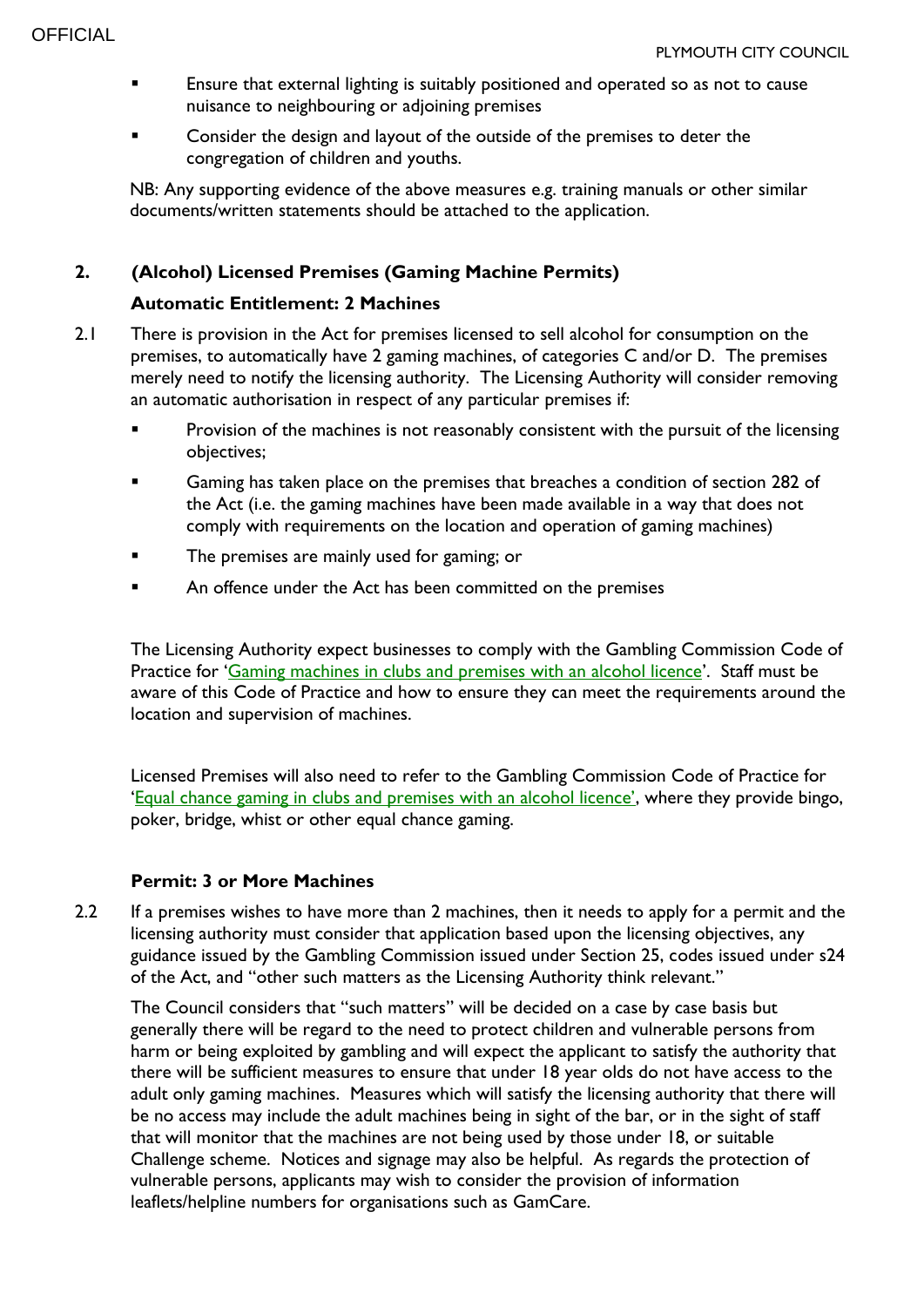- 2.3 It should also be noted that the holder of a permit must comply with any Code of Practice issued by the Gambling Commission about the location and operation of the machine. Please refer to the 'Advice on gaming in clubs and premises with an alcohol licence: Gambling Act 2005 (March 2016)' at [www.gamblingcommission.gov.uk/PDF/Advice-on-gaming-in-pubs-and](http://www.gamblingcommission.gov.uk/PDF/Advice-on-gaming-in-pubs-and-alcohol-licensed-premises.pdf)[alcohol-licensed-premises.pdf](http://www.gamblingcommission.gov.uk/PDF/Advice-on-gaming-in-pubs-and-alcohol-licensed-premises.pdf) and [www.gamblingcommission.gov.uk/pdf/code-of-practice-for](http://www.gamblingcommission.gov.uk/pdf/code-of-practice-for-gaming-machines-in-clubs-and-premises-with-an-alcohol-licence.pdf)[gaming-machines-in-clubs-and-premises-with-an-alcohol-licence.pdf](http://www.gamblingcommission.gov.uk/pdf/code-of-practice-for-gaming-machines-in-clubs-and-premises-with-an-alcohol-licence.pdf)
- 2.4 All gaming machines must be located in a place within the premises so that their use can be adequately supervised, either by staff whose duties include such supervision (including bar or floor staff) or by other means.
- 2.5 A plan must accompany applications indicating where and what type of gambling machines are to be provided. This plan may take the form of an amendment to the plan attached to the Premises Licence issued under the Licensing Act 2003.
- 2.6 Applicants should be aware that only those premises which have a 'bar' (servery) at which alcohol is sold for consumption on the premises will be eligible for a machine in the bar area of the premises. This means that premises such as restaurants, which do not have a bar for serving drinks or can only, sell alcoholic drinks as an ancillary to food will no longer automatically qualify for two machines. Any gaming machines must be obtained from a licensed supplier.

## **3 Prize Gaming Permits**

- 3.1 The Act states that a licensing authority must prepare a Statement of Licensing Policy that they propose to apply in exercising their functions under this Schedule which 'may, in particular, specify matters that the Licensing Authority proposes to consider in determining the suitability of the applicant for a permit'.
- 3.2 The Council will expect the applicant to set out the types of gaming that he or she is intending to offer and that the applicant should be able to demonstrate:
	- That they understand the limits to stakes and prizes that are set out in Regulations; and
	- That the gaming offered is within the law
	- Clear policies that outline the steps to be taken to protect children from harm
- 3.3 In making its decision on an application for this permit the Council does not need but may have regard to the licensing objectives but must have regard to any Gambling Commission's Guidance (Schedule 14 and Para 8.3).
- 3.4 It should be noted that there are conditions in the Act by which the permit holder must comply, but that the Licensing Authority cannot attach conditions.

The conditions in the Act are:

- The limits on participation fees, as set out in regulations, must be complied with;
- **All chances to participate in the gaming must be allocated on the premises on which** the gaming is taking place and on one day; the game must be played and completed on the day the chances are allocated; and the result of the game must be made public in the premises on the day that it is played;
- **The prize for which the game is played must not exceed the amount set out in** regulations (if a money prize), or the prescribed value (if non-monetary prize); and
- **Participation in the gaming must not entitle the player to take part in any other** gambling.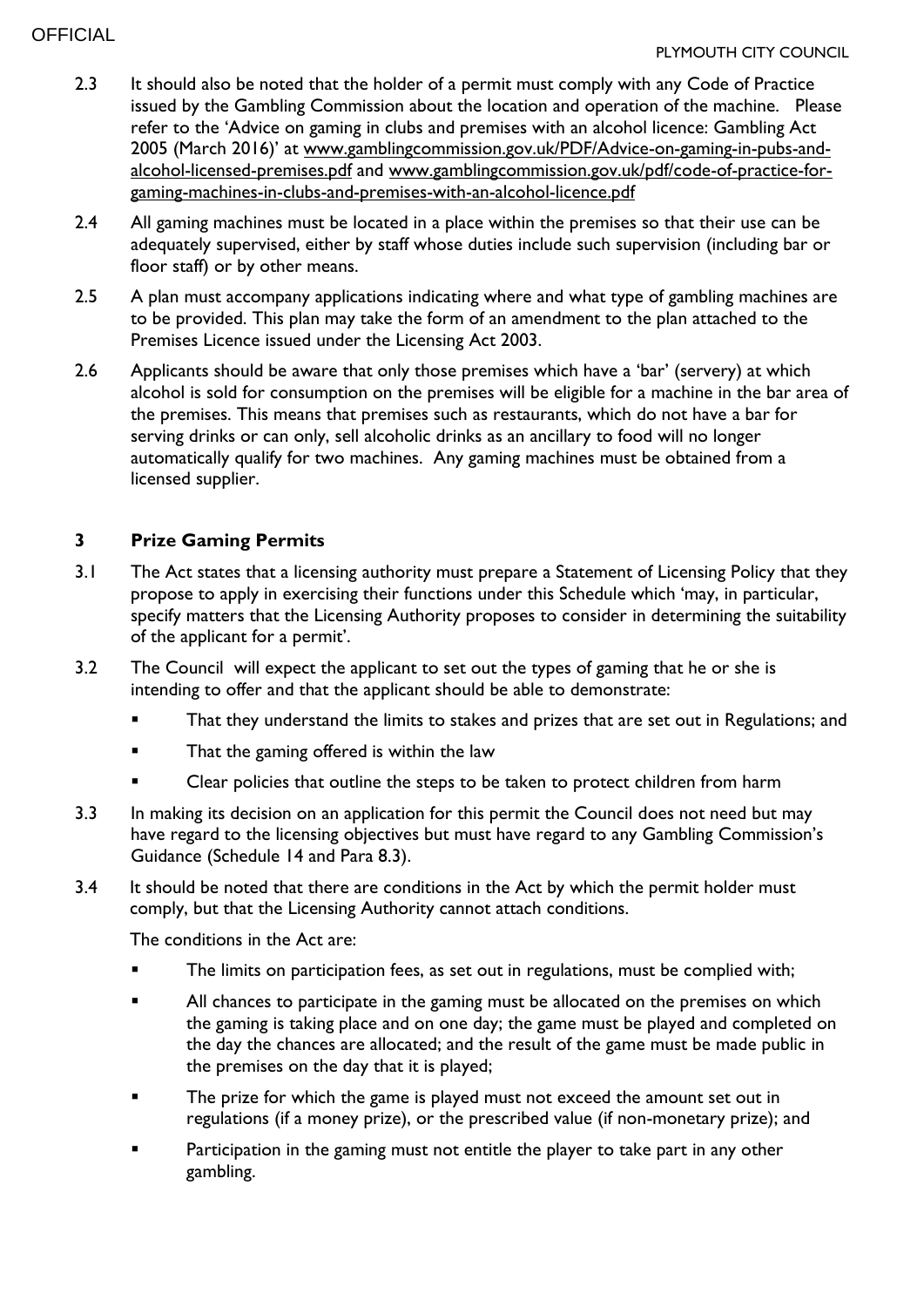## **4 Club Gaming and Club Machines Permits**

4.1 Member's Clubs (but not Commercial Clubs) may apply for a Club Gaming Permit or a Clubs Gaming machines permit.

A **Club Gaming Permit** will enable the premises to provide gaming machines (3 machines of categories B3A or B4, C or D), equal chance gaming and games of chance as set out in regulations i.e. pontoon and chemin de fer. This is in addition to the exempt gaming authorised under S.269 of the Act.

Alternatively a member's club (but not commercial clubs) can apply for a **Club Gaming Machine Permit** will enable the premises to provide only gaming machines (3 machines of categories B3A or B4, C or D).

**Commercial clubs** are not permitted to provide non-machine gaming (other than exempt gaming under section 269 of the Act) which means that they should only apply for a Club Gaming Machine Permit. However they are not able to site category B3A gaming machines offering lottery games in their club.

4.2 Gambling Commission Guidance states: 'Members clubs must have at least 25 members and be established and conducted 'wholly or mainly' for purposes other than gaming, unless the gaming is permitted by separate regulations. The Secretary of State has made regulation and these cover bridge and whist clubs, which replicates the position under the Gaming Act 1968. A members' club must be permanent in nature, not established to make commercial profit, and controlled by its members equally. Examples include working men's clubs, branches of Royal British Legion and clubs with political affiliations'.

The Council will take steps to ensure that a club is a bonafide club within the terms set out in the Act and with this in mind reserve the right to request or require sight of evidence that confirms the status of the club. The Council may request evidence any of the follow factors for consideration in its decision-making;

- **Evidence of committee members and evidence of their election by club members?**
- **Minutes of previous meetings (where appropriate)?**
- Is the primary activity of the club something other than gaming?
- Are the club's profits retained solely for the benefit of the club's members?
- Are there 25 or more members?
- **Are the addresses of club member's genuine domestic addresses and live reasonably** locally to the club?
- Do members participate in the activities of the club via the internet?
- Do guest arrangements link each guest to a member?
- If Is the 48 hour rule being applied for membership and being granted admission being adhered to (for member clubs)
- Are there annual club accounts available for more than one year?
- How is the club advertised and listed in directories and on the internet?
- **Are children permitted in the club?**
- Does the club have a constitution and can it provide evidence that the constitution was approved by members of the club?
- Submission of a plan of the premises for which the permit is sought i.e. premises, boundaries, machine position, etc.
- 4.3 The Commission Guidance also notes that licensing authorities may only refuse an application on the grounds that:
	- (a) The applicant does not fulfil the requirements for a members' or commercial club or miners' welfare institute and therefore is not entitled to receive the type of permit for which it has applied;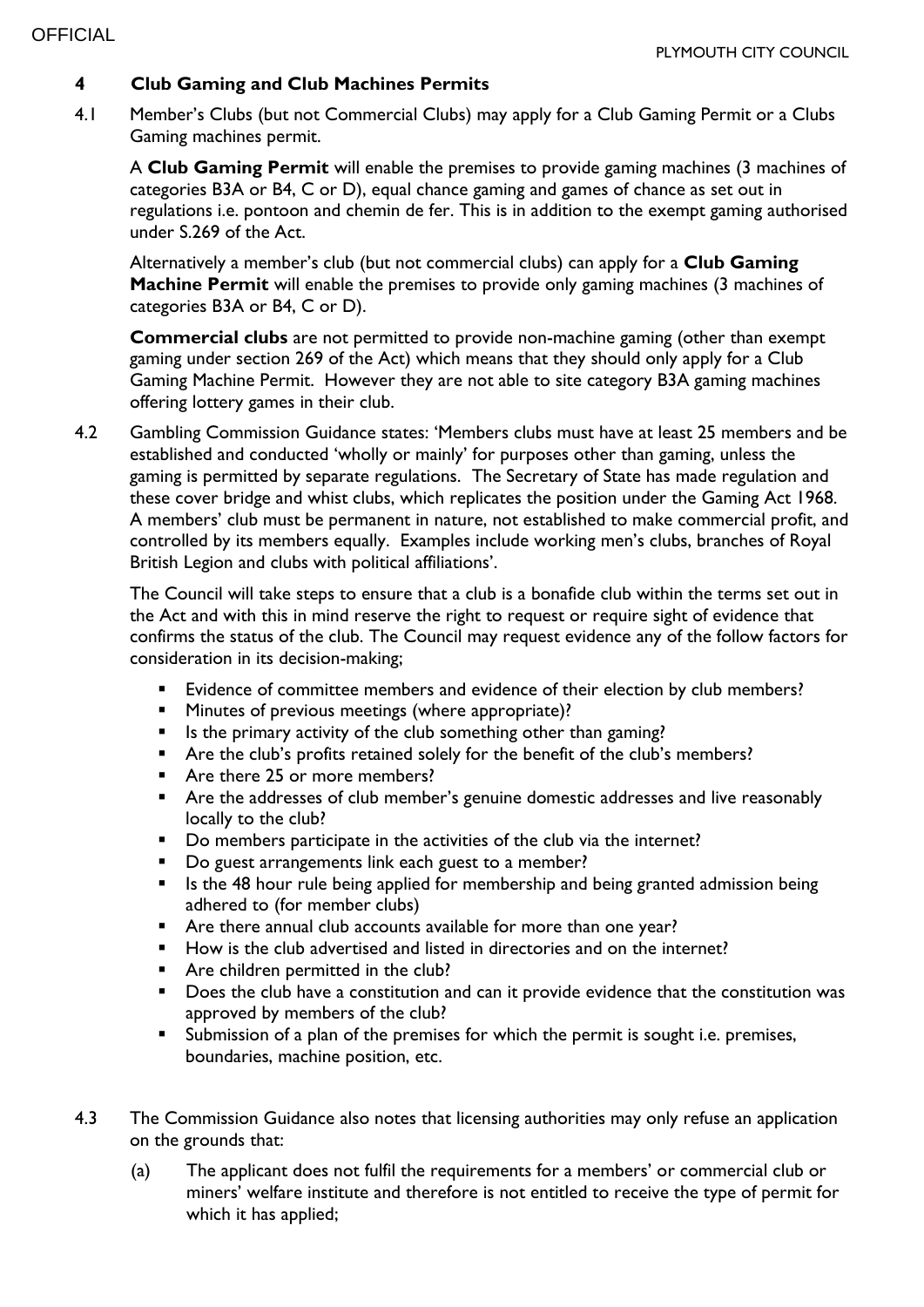- (b) The applicant's premises are used wholly or mainly by children and/or young persons;
- (c) An offence under the Act or a breach of a permit has been committed by the applicant while providing gaming facilities;
- (d) A permit held by the applicant has been cancelled in the previous ten years; or
- (e) An objection has been lodged by the Commission or by the police.
- 4.4 There is also a **'fast-track' procedure** available under the Act for premises, which hold a Club Premises Certificate under S.72 Licensing Act 2003 (Schedule 12 paragraph 10) are exempt from the stricter vetting process that applies to applications for Club Gaming and Club Gaming Machine Permits.

As the Gambling Commission's Guidance to licensing authorities states: 'Under the fast-track procedure there is no opportunity for objections to be made by the Commission or the police and the grounds upon which an Authority can refuse a permit are reduced' and;

The grounds on which an application under the process may be refused are:

- (a) That the club is established primarily for gaming, other than gaming prescribed under schedule 12;
- (b) That in addition to the prescribed gaming, the applicant provides facilities for other gaming; or
- (c) That a club gaming permit or club machine permit issued to the applicant in the last ten years has been cancelled.
- 4.5 There are statutory conditions on club gaming permits that no child uses a category B or C machine on the premises and that the holder complies with any relevant provision of a code of practice about the location and operation of gaming machines.
- 4.6 All gaming machines situated on the premises must be located in a place within the premises so that their use can be supervised, either by staff whose duties include such supervision (including bar or floor staff) or by suitable other means.

## **5 Temporary Use Notices**

- 5.1 Temporary use notices allow the use of premises for gambling where there is no premises licence but where a gambling operator wishes to use the premises temporarily for providing facilities for gambling. Premises that might be suitable for a temporary use notice, according to the Gambling Commission, would include hotels, conference centres and sporting venues.
- 5.2 The Council will only grant a temporary use notice to a person or company holding a relevant operating licence, i.e. a non-remote casino operating licence.

The Secretary of State has the power to determine what form of gambling can be authorised by temporary use notices, and at the time of writing this Statement the relevant regulations (SI no 3157: The Act (Temporary Use Notices Regulations 2007) state that temporary use notices can only be used to permit the provision of facilities or equal chance gaming, where the gaming is intended to produce a single winner, which in practice means poker tournaments.

There are a number of statutory limits as regards temporary use notices. The meaning of 'premises' in Part 8 of the Act is discussed in Part 7 of the Gambling Commission's Guidance. As with 'premises' the definition of 'a set of premises' will be a question of fact, in the particular circumstances of each notice that is given. In the Act 'premises' is defined as including 'any place'.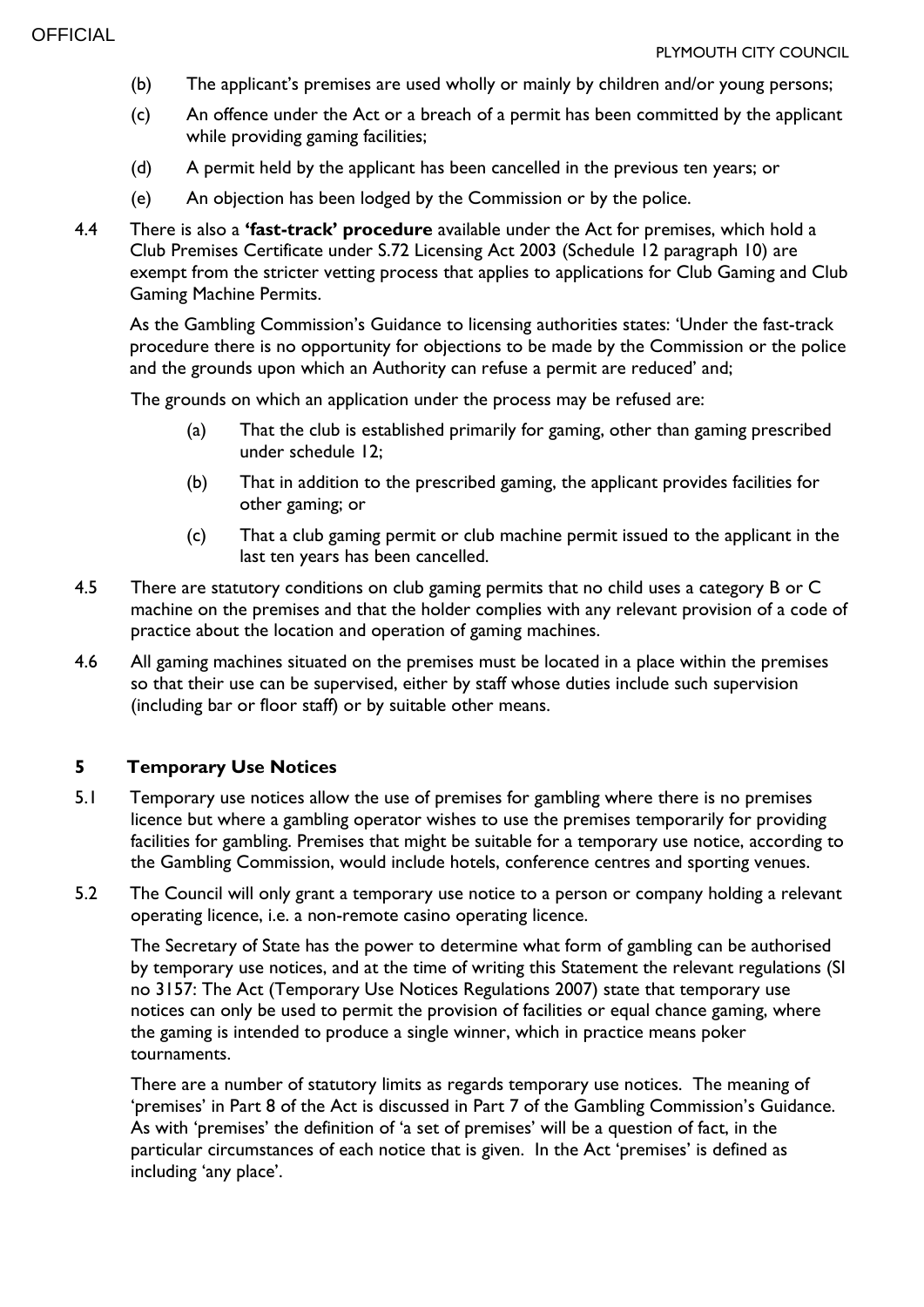In considering whether a place falls within the definition of 'a set of premises', the licensing authority needs to look at, amongst other things, the ownership/occupation and control of the premises.

5.3 The Council expects to object to notices where it appears that their effect would be to permit regular gambling in a place that could be described as one set of premises, as recommended in the Gambling Commission's Guidance.

## **6 Small Society Lotteries**

- 6.1 Under the Act a lottery is unlawful unless it runs under an operating licence or is an exempt lottery. The Council will register and administer small society lotteries as defined under the Act. Promoting or facilitating a lottery will fall into two categories.
	- Licensed lotteries (requiring an operating licence from the Gambling Commission)
	- Exempt lotteries (including small society lotteries registered with Plymouth City Council)

Exempt lotteries are lotteries permitted to run without a licence from the Gambling Commission and are defined as:

- Small society lotteries;
- **Incidental non-commercial lotteries;**
- **Private lotteries;**
- **Private society lottery;**
- Work lottery;
- **Residents' lottery;**
- Customers' lottery.

Advice regarding the definitions of the above exempt lotteries is available from the Gambling Commission guidance and their website:

<https://beta.gamblingcommission.gov.uk/guidance/guidance-to-licensing-authorities>

## **7 Occasional Use Notices**

- 7.1 The Council has very little discretion as regards these notices aside from ensuring that the statutory limit of 8 days in a calendar year is not exceeded. This Licensing Authority will consider the definition of a 'track' and whether the applicant is permitted to avail him/herself of the notice.
- 7.2 The Council will consider any guidance issued by the Gambling Commission or any other statutory agency (please refer to the glossary at the end of this document) regarding noncommercial betting and race nights of how their activities can be regulated within the Act.

#### **8 Vessels**

- 8.1 The Council when considering applications for premises licences in respect of vessels will give particular weight to the views of the Maritime and Coastguard Agency in respect of promoting the licensing objectives. Where in the opinion of the Licensing Authority any of the three objectives are undermined, and this cannot be resolved through the imposition of conditions, the application will be refused.
- 8.2 Where a premises licence is sought in connection with a vessel which will be navigated whilst licensable activities take place, the licensing authority will be concerned following the receipt of relevant representations, with the promotion of the licensing objectives on-board the vessel. The licensing authority will not focus on matters relating to safe navigation or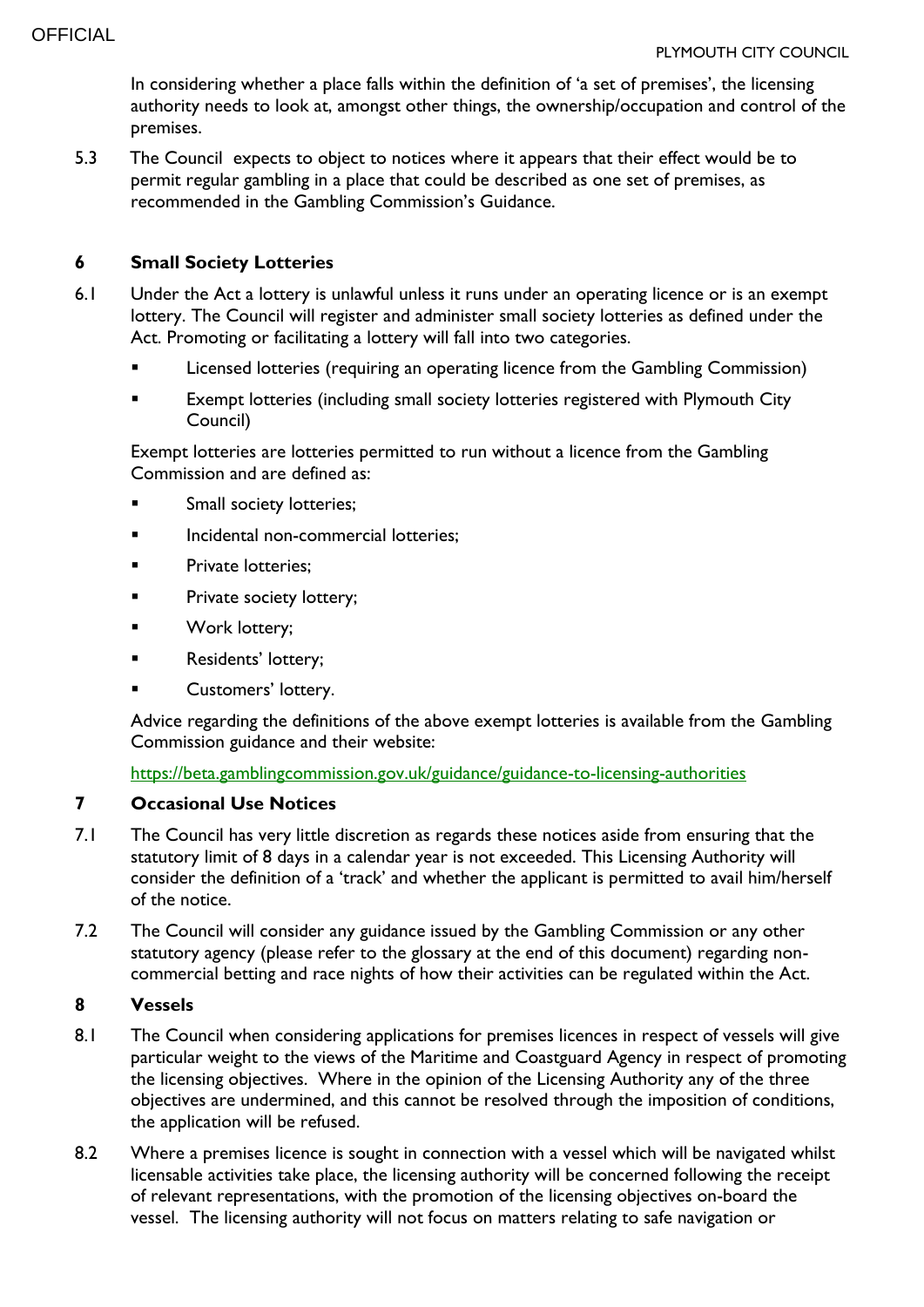operation of the vessel, the general safety of passengers or emergency provisions, all of which are subject to regulations, which must be met before the vessel is issued with a Passenger Certificate and Safety Management Certificate. It is expected that if the Maritime and Coastguard Agency is satisfied that the vessel complies with Merchant Shipping standards for a passenger ship, the premises will normally be accepted as meeting the public safety objectives. In respect of other public safety aspects, representations made to the licensing authority by the Maritime and Coastguard Agency will be given particular weight.

Disclaimer: The Council wishes to make clear that the Gambling Commission's Guidance to Local Authorities (1 April 2021) was the most recent information available at the time of writing and can be the subject of change within the period that this statement of principles is in force. This Licensing Authority will therefore have regard to changes in legislation, court judgements and any updated guidance issued by the Gambling Commission where it is appropriate to the application under consideration.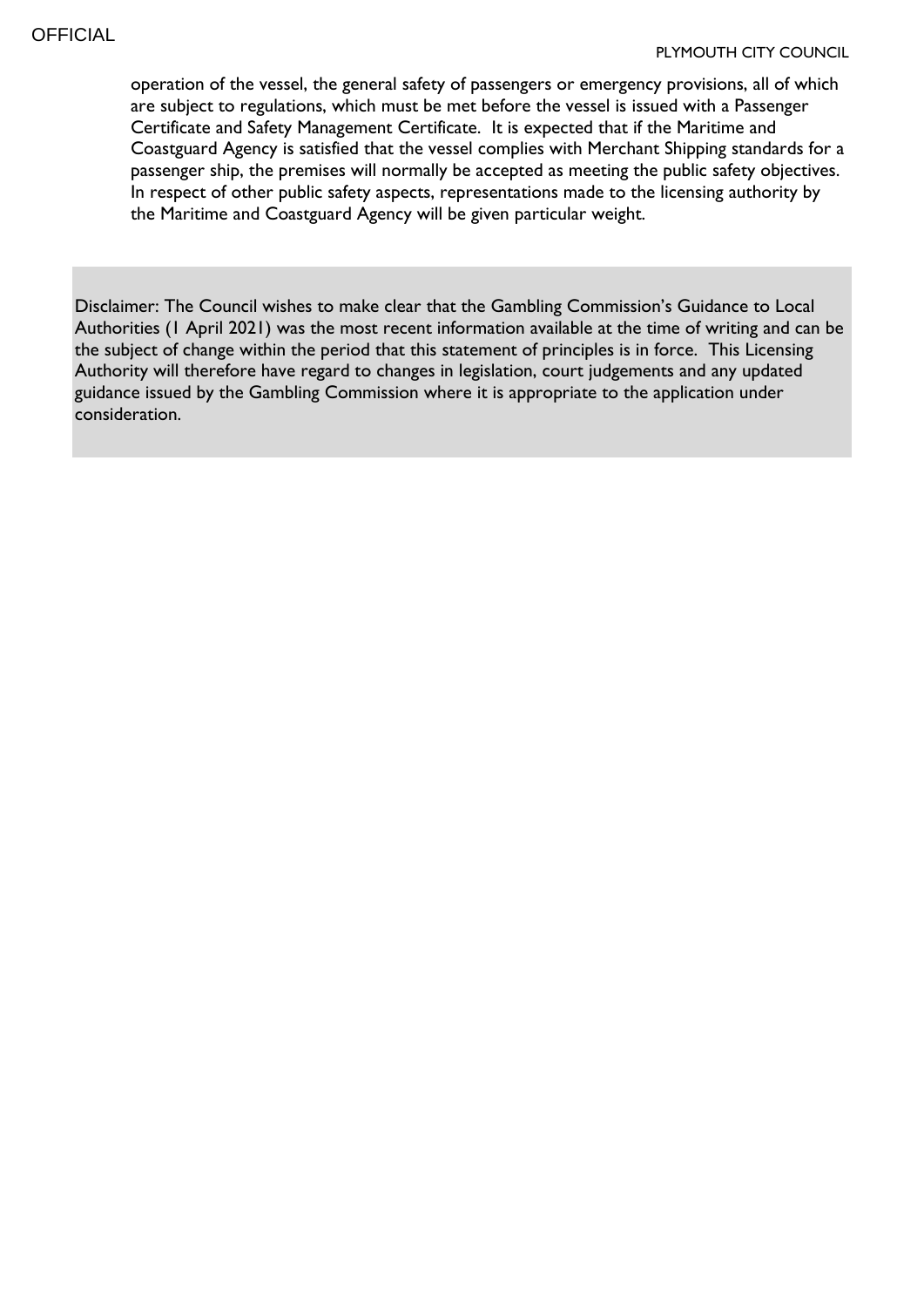## **Appendix A - Responsible Authorities Contacts (non-emergency calls only)**

**Licensing Authority** 

Licensing Office, Public Protection Service, Plymouth City Council, Windsor House, Plymouth, PL6 5UF

Tel: 01752 304141 Email: licensing@plymouth.gov.uk

#### **The Gambling Commission**

Victoria Square House, Victoria Square, Birmingham, B2 4BP

Tel: 0121 230 6666 Fax: 0121 230 6720 Email: [licensing@gamblingcommission.gov.uk](mailto:licensing@gamblingcommission.gov.uk)

## **H M Revenue & Customs**

Excise Processing Teams BX9 1GL United Kingdom

Tel: 03000 322 7072 Option 7

Email: [NRUBetting&Gaming@HMRC.gsi.gov.uk](mailto:NRUBetting&Gaming@HMRC.gsi.gov.uk)

#### **Child Protection**

Safeguarding Team, Children, Young People and Families, Plymouth City Council, Midland House, Notte Street, Plymouth, PL1 2EJ

Tel: 01752 306340 Email: [childprotect@plymouth.gov.uk](mailto:Childprotect@plymouth.gov.uk)

#### **Devon & Cornwall Police**

Licensing Department, Launceston Police Station, Moorland Road, Launceston, Cornwall, PL15 7HY

Tel: 01566 771309 Fax: 01566 771388 Email: [licensing.team@devonandcornwall.pnn.police.uk](mailto:licensing.team@devonandcornwall.pnn.police.uk)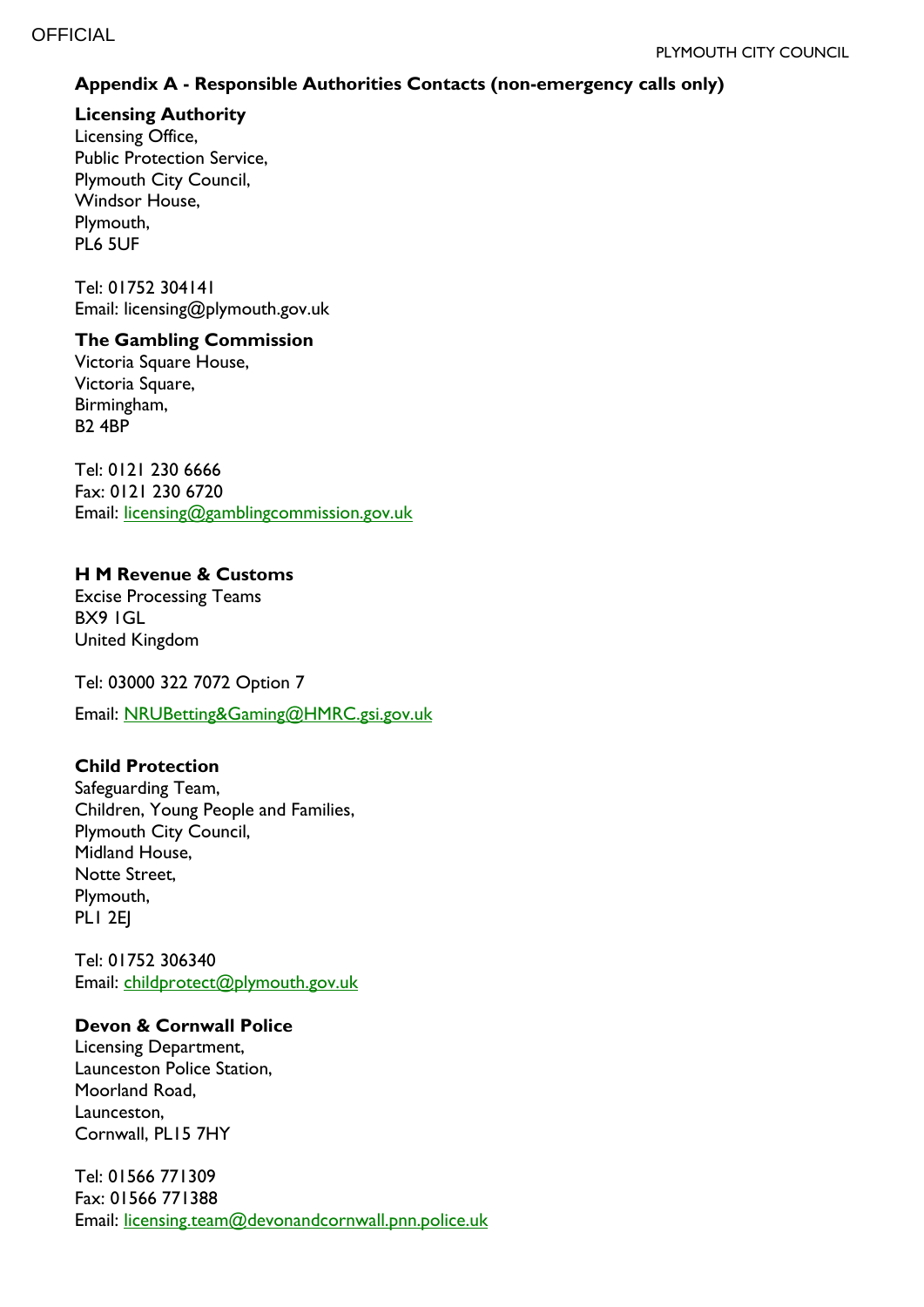## **Devon & Somerset Fire and Rescue Service**

West Devon Headquarters, Glen Road, Plympton, Plymouth, PL7 3XT

Tel: 01752 333600 Fax: 01752 333640 Email: plymouthfs@dsfire.gov.uk

#### **Public Protection Service**

Public Protection Service, Plymouth City Council Windsor House, Plymouth, PL1 2AA

Tel: 01752 304141; Fax: 01752 226314 E-mail: [public.protection@plymouth.gov.uk](mailto:public.protection@plymouth.gov.uk)

#### **Planning Authority**

Development Consents Manager Plymouth City Council Level 2 West Wing, Ballard House Plymouth, PL1 3BJ Tel: 01752 304471 Fax: 01752 305523 Email: [letters.of.representation@plymouth.gov.uk](mailto:letters.of.representation@plymouth.gov.uk)

## **Maritime & Coastguard Agency (where applicable)**

Plymouth Marine Office New Fish Market

Sutton Harbour

Plymouth. PL4 0LH Tel: 01752 266211 Fax: 01752 225826 Email: plymouthmo@mcga.gov.uk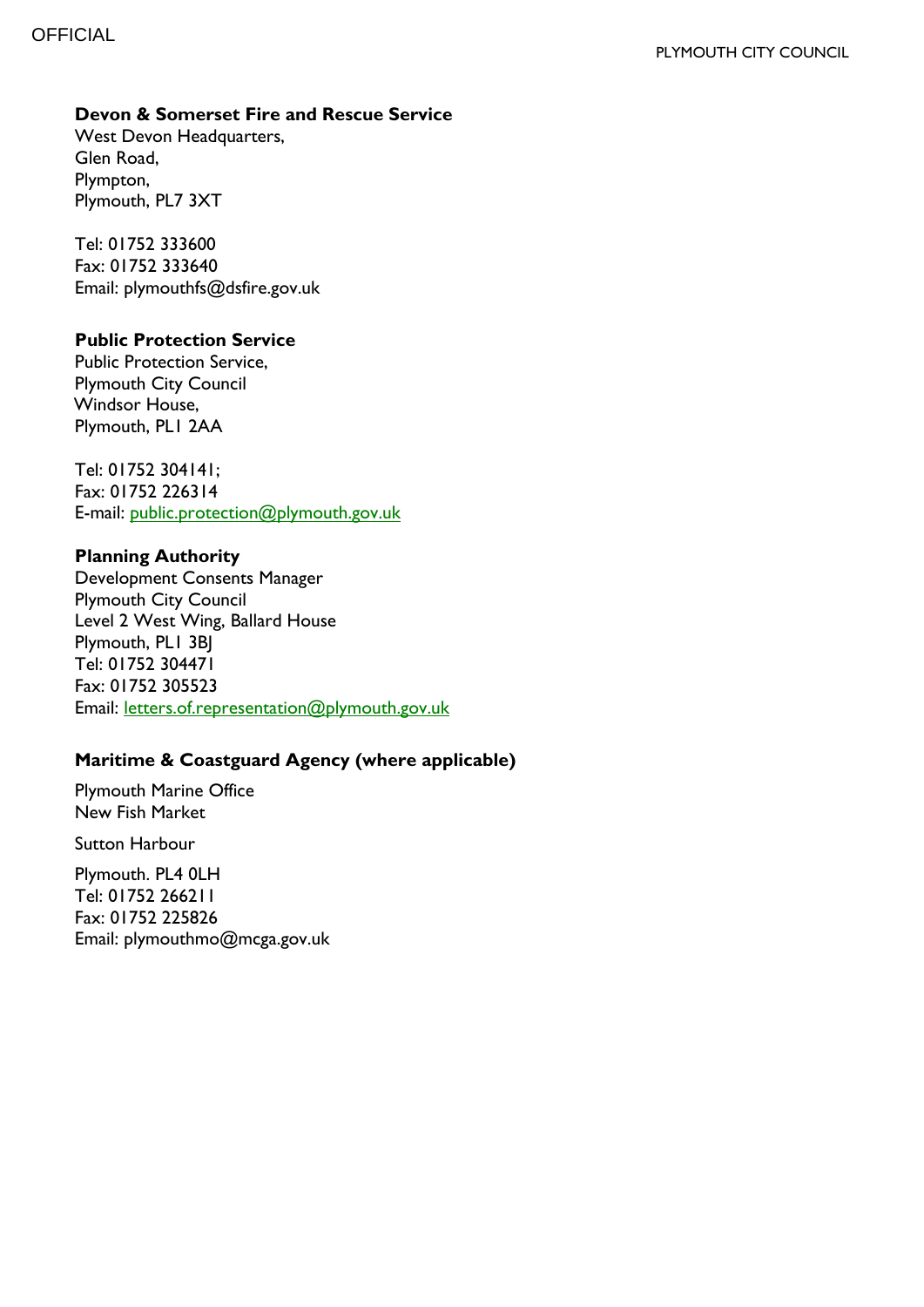#### **Appendix B: Child Sexual Exploitation and Trafficking of Children and Young People**

Plymouth City Council is helping to tackle child sexual exploitation and trafficking by working together with key partners particularly the Police and Safeguarding Boards.

Through agencies working together and sharing information, we aim to identify and prevent sexual exploitation, disrupt the activities of perpetrators, protect children and young people and prosecute perpetrators of sexual exploitation. Sharing information with the Police and Safeguarding Boards helps to protect young people from harm. Safeguarding children and young people is everyone's business and everyone's responsibility.

Child sexual exploitation is a crime that can affect any child, anytime, anywhere – regardless of their social or ethnic background.

Sexual exploitation of children and young people involves exploitative situations, contexts and relationships where young people (or a third person or persons) receive something, e.g. food, accommodation, drugs, alcohol, cigarettes, affection, gifts, money, etc. as a result of them performing, and/or another or others performing on them, sexual activities. Violence, coercion and intimidation are commonly involved in such exploitative relationships.

Child sexual exploitation involves perpetrators grooming youngsters and using their powers to sexually abuse them. Sexual exploitation of children and young people can take many forms, whether it occurs through a seemingly 'consensual' relationship with an older person, or a young person having sex in return for attention, gifts, alcohol or cigarettes.

#### **How gambling premises licence and permit holders and their employees can help tackle child sexual exploitation**

Gambling establishment licence and permit holders and their employees are in a good position to help identify victims of sexual exploitation because, through the operation of certain gambling activities, licence and permit holders and their employees regularly come into contact with children, young and vulnerable people. This means that licence and permit holders and their employees are in an ideal position to help protect young and vulnerable people.

In particular, licence and permit holders and their employees should ask themselves the following questions when they see young and vulnerable people in their gambling premises:

- Do any of your customers appear to be under 18 years old?
- Are they with a much older person and appear to be in a relationship?
- Do you think that they are under the influence of alcohol or drugs?
- Are children/young people being brought regularly to your premises by older people? If so, ask yourself why?

If you have reason to suspect that a child is being abused or at risk of abuse it is your responsibility to report your concerns to and share information with the Police (Tel: 101 or if immediate risk 999) and Plymouth Children's Gateway Service on Tel: 01752 668000 or please email for enquiries and referrals to [gateway@plymouth.gov.uk\)](mailto:gateway@plymouth.gov.uk).

Alternatively please complete the online form:

Children - [www.plymouth.gov.uk/childrenandfamilies/reportchildabuseorneglect](http://www.plymouth.gov.uk/childrenandfamilies/reportchildabuseorneglect)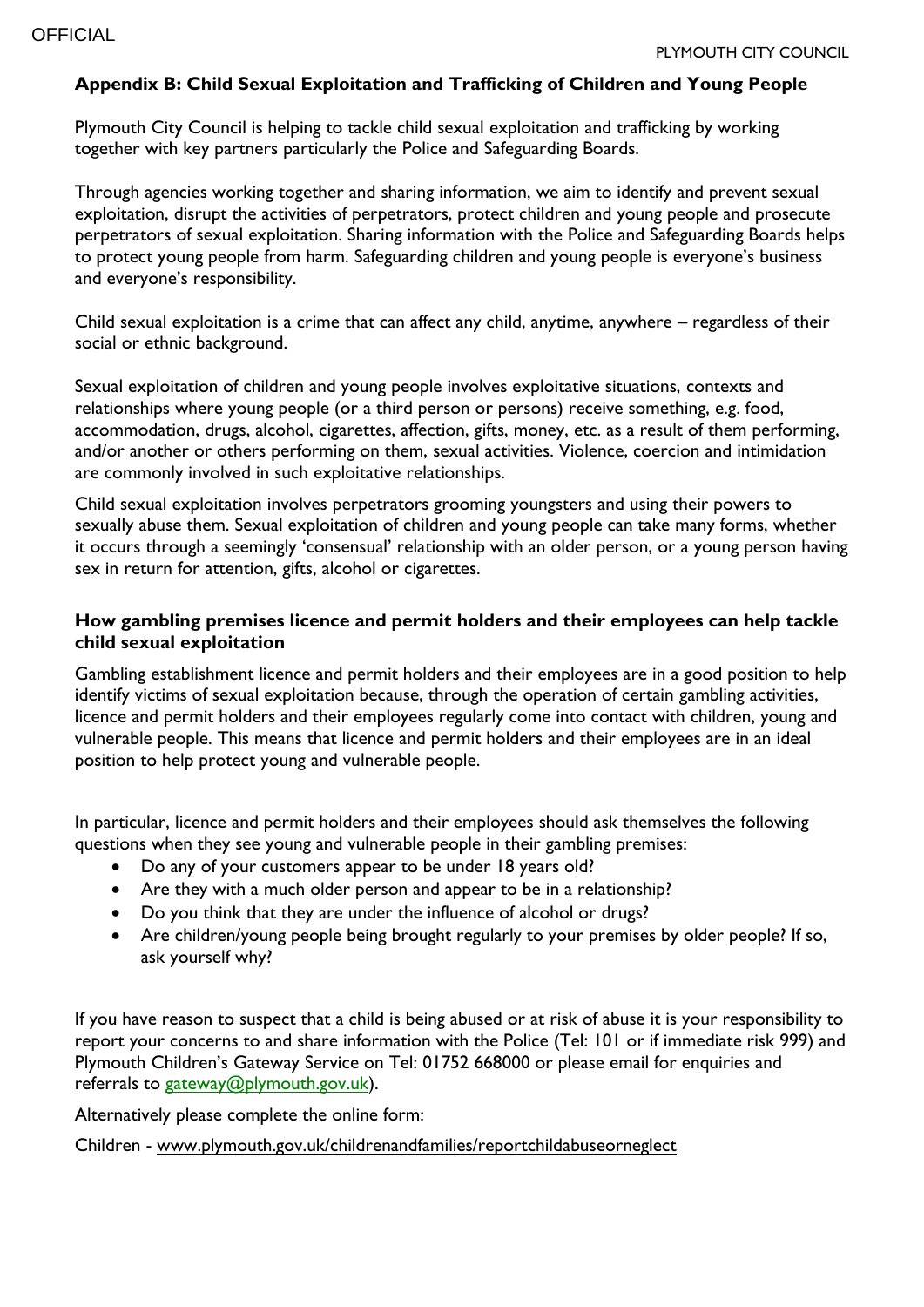## **Appendix C – Pool of Conditions**

1. The premises shall be fitted out and operational within 6 months of the issue of the licence.

2. The Licensee shall notify the Licensing Authority when the premises have been fitted out and are ready for operation, so that the Licensing Authority can inspect the premises. Such notification to the Licensing Authority shall be given no less than 10 days prior to the premises opening under the licence.

3. The licensee shall keep written records of all staff authorised to verify the age of customers who have received adequate training on the law using the SWERCOTS training package or similar, with regard to challenging persons to prevent under age gambling. The record should be kept on the licensed premises and made available for inspection by Licensing, Trading Standards or the Police.

4. There shall be a minimum of 2 staff (excluding back room staff) on duty at the premises at all times that is open, whose duties are to include the age verification of persons entering the premises who appear under the age of 25 years.

5. The Licensee shall have a 'Challenge 25' Policy whereby all customers who appear to be under the age of 25 are asked for proof of their age.

6. The Licensee shall prominently display notices advising customers of the Challenge 25 policy.

7. The following identification should only be accepted

- Proof of age cards bearing the 'PASS' hologram symbol
- UK Photo Driving Licence
- Passport

8. The Licensee is to keep a register (Refusals book) to contain details of the date and time, description of underage persons entering the premises and the name of the employee who verified that the person was under age.

9. The Refusals Book is to be kept on the licensed premises and made available for inspection by Licensing, Trading Standards and the Police.

10. A CCTV system shall be maintained in good working order and fully operational covering both internal and external areas when the premises are open to the public.

11. The medium on which CCTV images are recorded will be clearly visible, stored securely and shall be retained for a period of 28 days. Recordings shall be made available for inspection by the Police or Licensing Authority upon request.

12. A copy of the local risk assessment shall be kept on the licensed premises and made available for inspection by Licensing, Trading Standards or the Police. All staff authorised to verify the age of customers should be made aware of the contents of the local risk assessment, including any additional control measures identified in the assessment.

13. Test purchase results shall be shared with Licensing, Trading Standards or the Police.

14. All staff shall wear ID badges or other measures so that customers can easily identify them for assistance, guidance or gambling advice

15. Officers shall expect to be able to interview employees who can confidently define and clearly understand which are 'Gaming Machines' and which are not (e.g. only 'Skill Machines). Employees need to be fully conversant with the Gambling Act 2005 and familiar with their own 'Local Risk Assessment'.

16. Staff training records shall be kept on the licensed premises and made available for inspection by Licensing, Trading Standards or the Police.

17. Staff training shall include various topics including a section on 'truanting youngsters'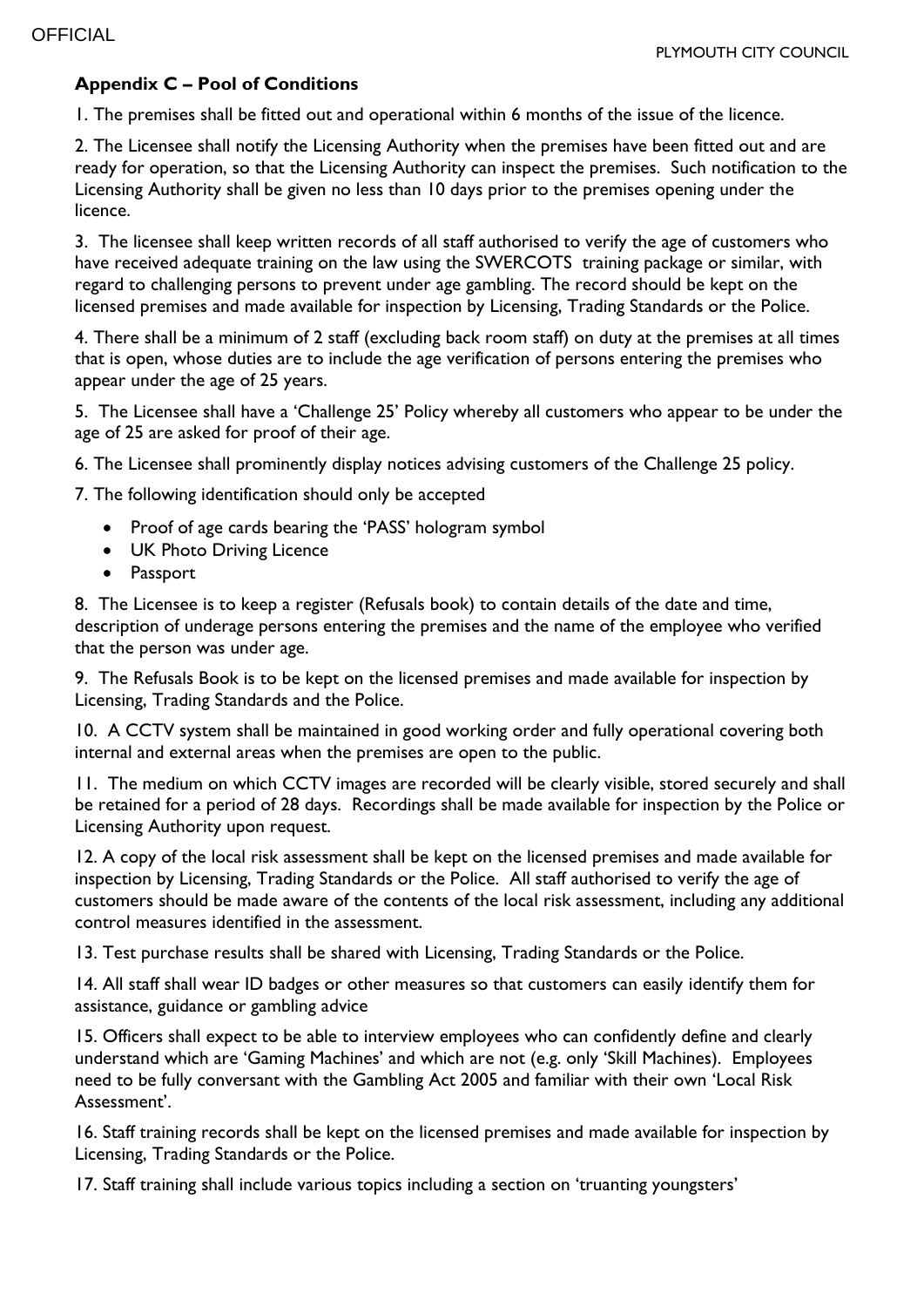18. Social Responsibility Stickers/Notices shall be clearly displayed in a prominent position on all gaming machines at the point of play, to include category stickers/notices and also 'Gamcare' stickers/notices.

19. A book shall be kept at the premises, which is maintained with the following records:

- The name of the door supervisor deployed
- The SIA registration number of the door supervisor deployed
- The time they commenced and finished duty
- All incidents that the door supervisor dealt with